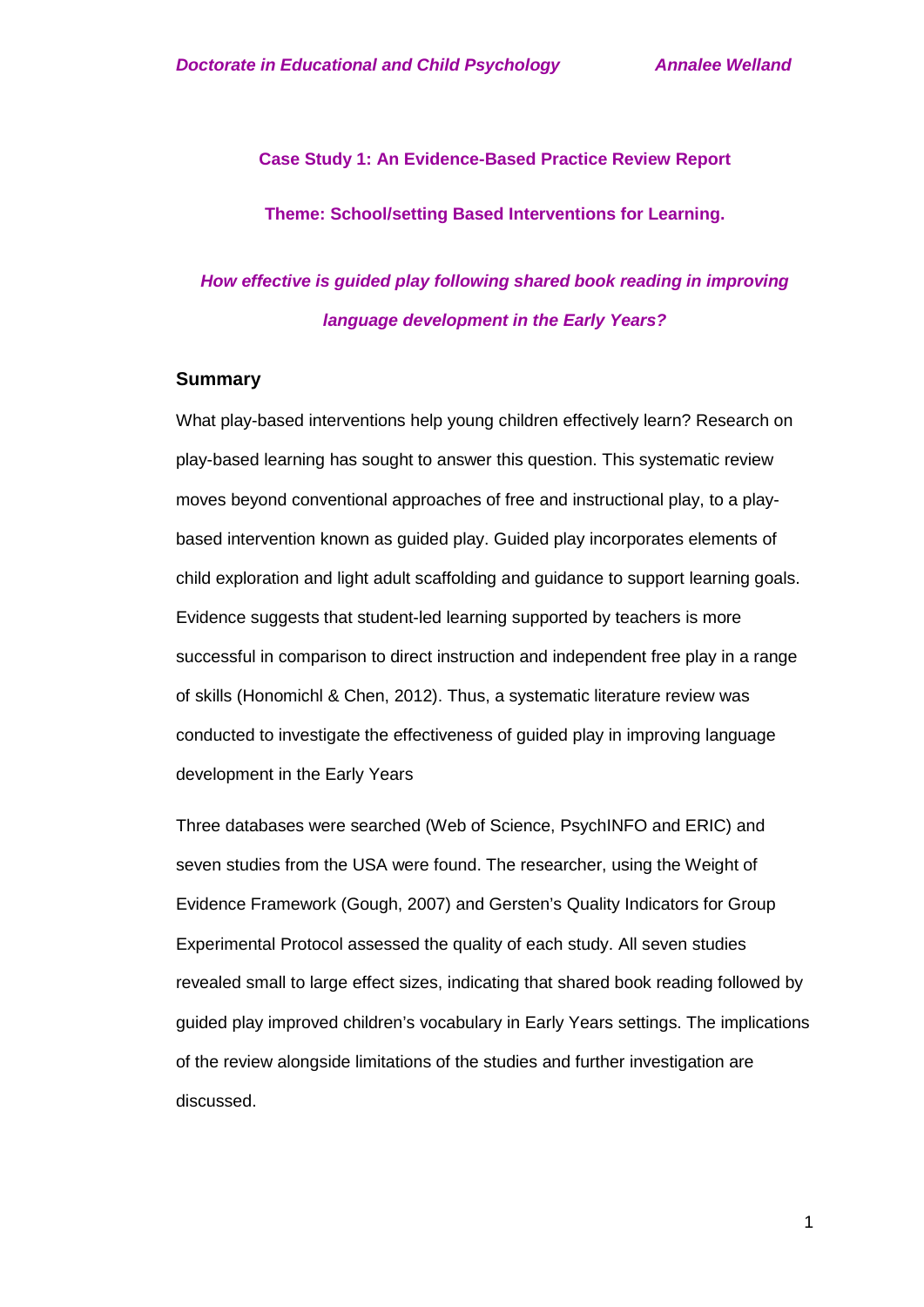## **Introduction**

The way children effectively learn has been a long-lasting debate in educational research. One method for encouraging literacy and language development in children is using shared book reading. When children engage in shared book reading they are provided with the opportunity to discuss word meaning whilst being supported by an adult. In the classroom, research indicates that during shared book reading, teachers are most likely to discuss definitions of words and their meanings (Dickinson et al., 2018). Therefore, this adult-child interaction provides an ideal situation for meaningful language learning. Reviews on preschool interventions indicate shared book reading is consistently associated with vocabulary growth (National Early Literacy Panel, 2008), and provides a deeper processing of sophisticated words in "semantically rich contexts" (Kleeck, 2008). More recently, literature has explored shared book reading with activities such as play.

Play allows children to tap into creativity and develop curiosity and imagination. The ability to create and explore ideas is the basis for problem-solving skills later on in life. By incorporating play within the classroom setting the fun, dynamic and engaging activities help to increase a child's enthusiasm and motivation to learn (Garris, Alhers & Driskall, 2002). Evidence indicates play is an essential element of a child's development, strengthening their understanding of the world around them and learning a range of skills such as oral language skills (Singer, Golinkoff & Hirsh-Pasek, 2006), social skills (Ramani, Siegler & Hitti 2012), executive functioning (Savina, 2014), self-regulation (Becker, McClelland, Loprinzi, & Trost 2014), maths and science learning (Cohen & Emmons, 2017).

A potential reason why play is considered an effective pedagogical approach is that it features the ideal environment to facilitate learning; active attention, engagement, interaction and the ability to build connections to real life (Hirsh-Pasek, Golinkoff, Berk & Singer, 2009). Within the context of the classroom, play can take numerous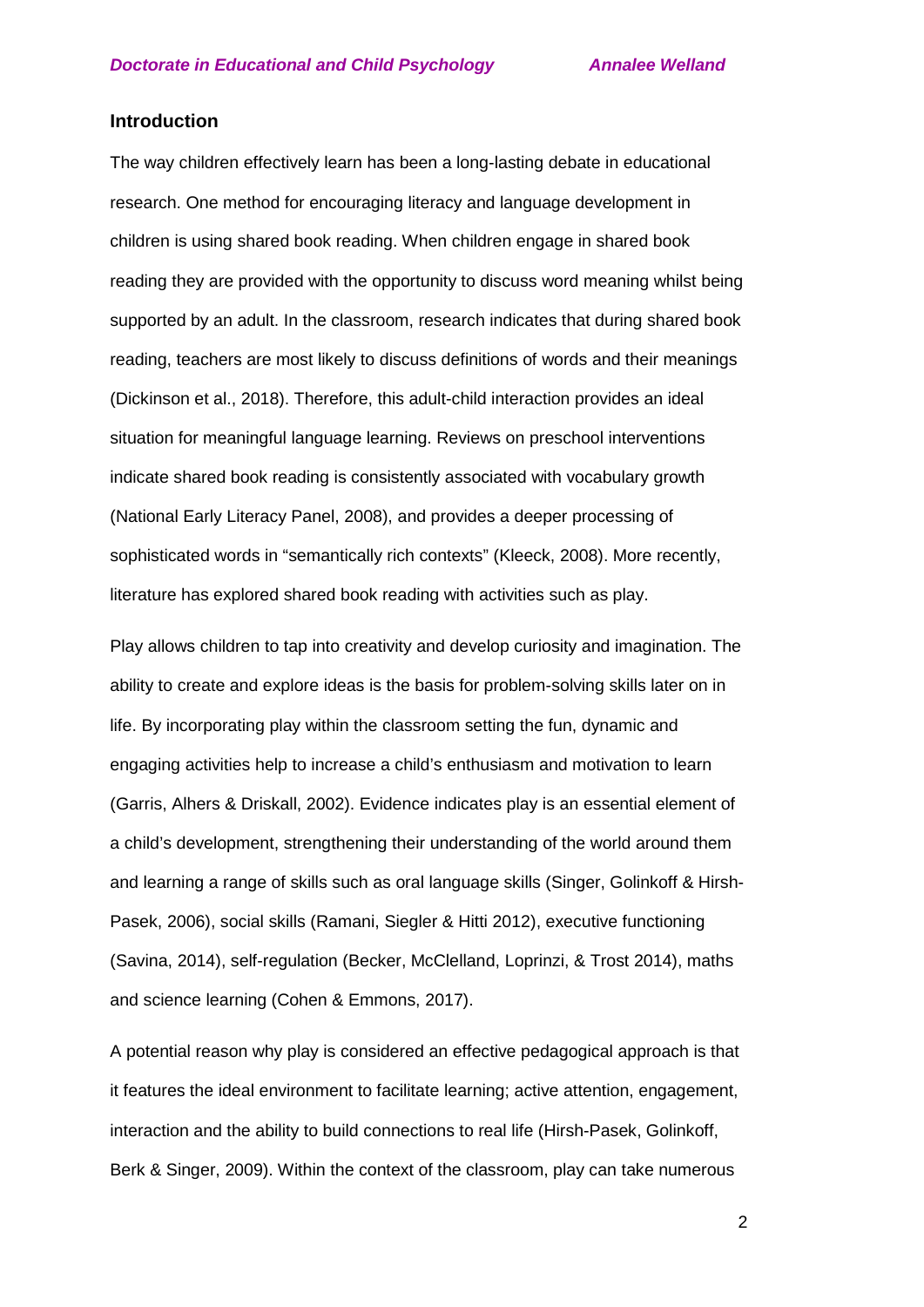forms involving child-led free play and adult-led play, where teachers use scaffolding to demonstrate and support learning. The debate between direct instructions versus a more discovery based free play has received attention (Roskos & Christie, 2001). Some researchers argue independent learning should be dismissed due to the lack of evidence to show its effectiveness (Mayer, 2004). Mayer suggests that the lack of structure and support in unassisted learning could result in a lack of understanding in the classroom. In this review, these two approaches are integrated, with a childinitiated adult supported form of play known as guided play (Weisberg, Hirsh-Pasek, Golinkoff, Kittredge & Klahr 2016).

### *What is Guided Play?*

Guided play is a form of play where children explore an environment or activity whilst receiving adult scaffolding to directly teach (Massey, 2013). This play is child directed combined with gentle guidance where teacher's use suggestions and questioning techniques to support learning goals. The light scaffolding when required may help to engage children in activities for longer periods of time and prevent frustration (Story, 2017).

Some evidence indicates that student-led learning supported by teachers is more successful in comparison to direct instruction and independent free play (Honomichl & Chen, 2012). Likewise, there is evidence to suggest memory and understanding improves when learning is in some way created by the student. This is commonly known as the generation effect (Slamecka & Graf, 1978). It might be suggested that learning is improved in approaches such as guided play, where students have the ability to generate their own ideas. Furthermore, guided play provides the opportunity to receive immediate meaningful feedback. Alfieri and colleagues (Alfieri, Brooks, Aldrich & Tenenbaum, 2011) conducted two meta-analyses on the effects of discovery-based learning and concluded that for "optimal approaches", one of the following must be present: learning that incorporates scaffolding; learning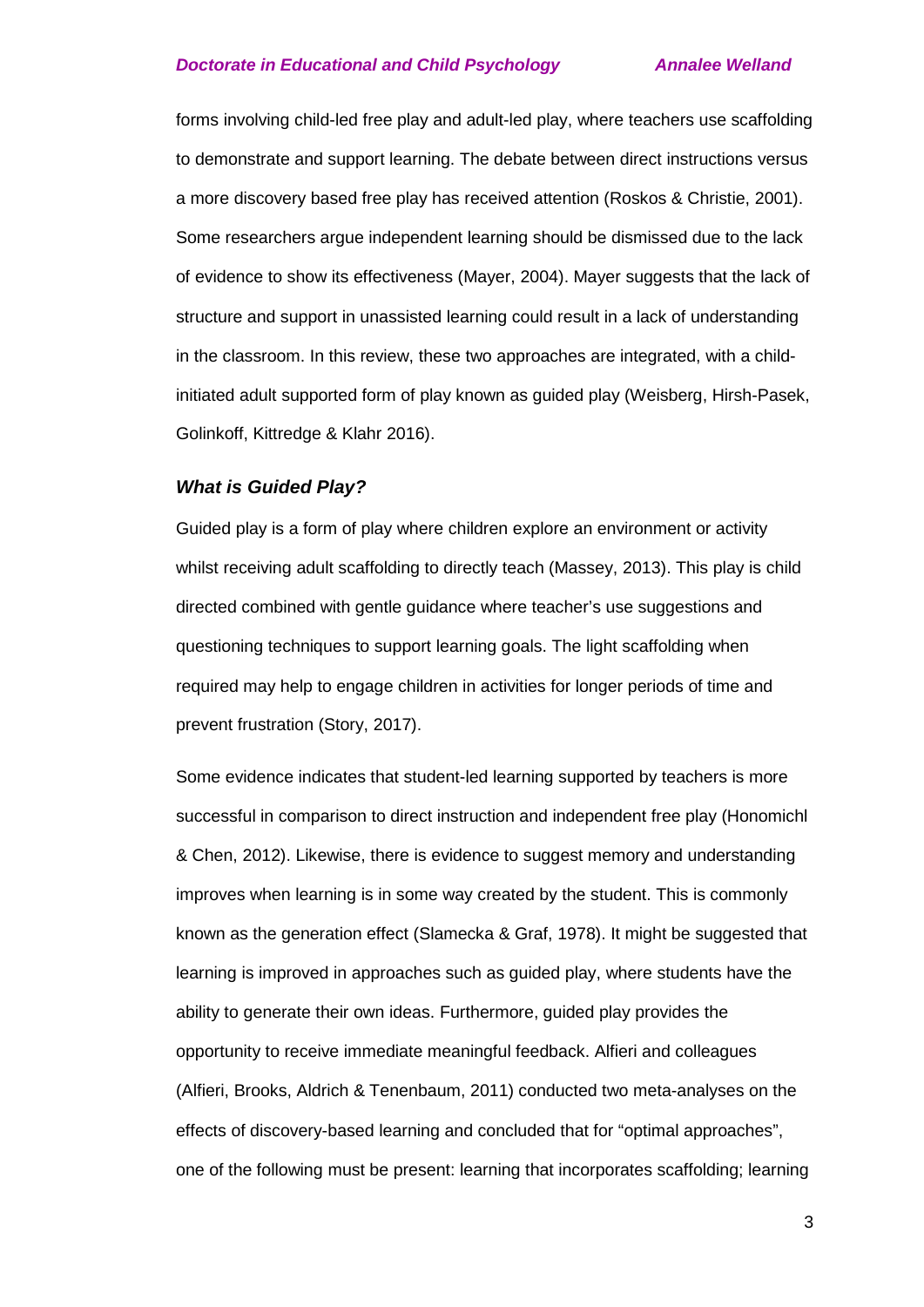that requires children to describe ideas and receive feedback; learning that includes successful examples (Alfieri et al., 2011).

Guided play often involves toys and props that are related to the content of lesson to promote conversation (Weisberg, Hirsh-Pasek, Golinkoff & McCandliss., 2014). The use of toys in learning can further develop sematic representations and word association, for example using a cup to learn the word goblet.

## *Psychological Background*

Guided play is grounded in Vygotskian theory (1978) that suggests students are more likely to be effective learners with scaffolding and guidance from an adult with more subject knowledge. When a child is in the Zone of Proximal Development, providing this assistance and experience allows children to achieve their learning outcomes. The role of the teacher is to mediate student learning and collaborate with learners to facilitate meaning and understanding. Vygotsky also believed children's understanding of the world develops through playful experiences and adults should inspire this development (Han, Moore, Vukelich & Buell, 2010). In addition, Vygotsky also emphasised the importance of peer interaction during play for children to acquire new skills. According to this theory, teachers should provide children with opportunities to play to develop imagination and generate understanding. Adult scaffolding through play not only improves skills such as language, literacy, emotional development, social development, self-regulation, memory and cognitive skills (Bodrova & Leong, 2001), but also introduces skills required for future such as problem-solving skills.

#### *Rationale for review*

Evidence shows that what happens during the early years of a child's life is important for a range of cognitions and life skills. For example, early language acquisition is found to predict a child's later reading skills and academic attainment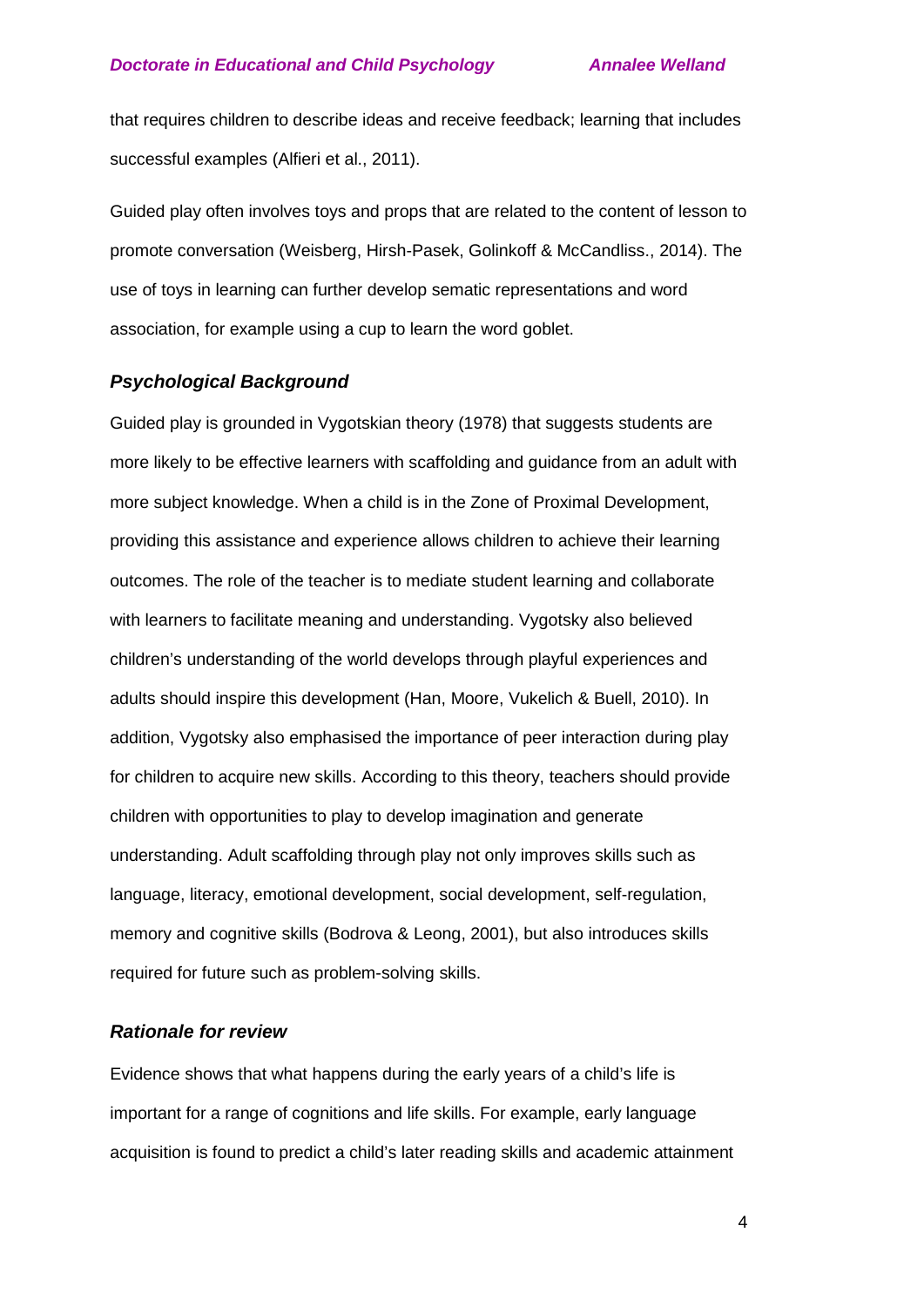(Singer et al., 2006). It is therefore essential that research investigates strategies to make sure children are receiving the most effective teaching methods in their learning environment.

Furthermore, the statutory framework for the Early Years Foundation Stage (DfE, 2014) reports educational programmes must contain elements of "planned, purposeful play" and a "mix of adult-led and child-initiated activity". There is also an ongoing debate about balance between child-led and adult-guided activities and so this review aims to be the first to review studies on guided play and language development. With regards to Educational Psychology practice, there is an emphasis on early years in the Code of Practice (Department for Education and Department of Health, 2015), stating it is a statutory requirement to support children and make sure they achieve the best possible educational outcomes. Therefore, it is essential for Educational Psychologists to be aware of effective evidence-based strategies to support children from 0-25, including children in the Early Years.

More recently, literature has begun exploring the effects of guided play on learning in the classroom. Classroom based interventions that incorporate reading as the key element are shown to have positive effects on language (Dickinson et al., 2018). Shared book reading is an extensively researched evidence based strategy to enhance language development. Therefore, research on guided play often involves shared book reading prior to the play sessions. Key words and terminology from the books are reintroduced in the play sessions to support the child's language. Thus, this review aims to explore guided play following shared book reading systematically.

#### *Review question*

How effective is guided play following shared book reading in improving language development in the Early Years?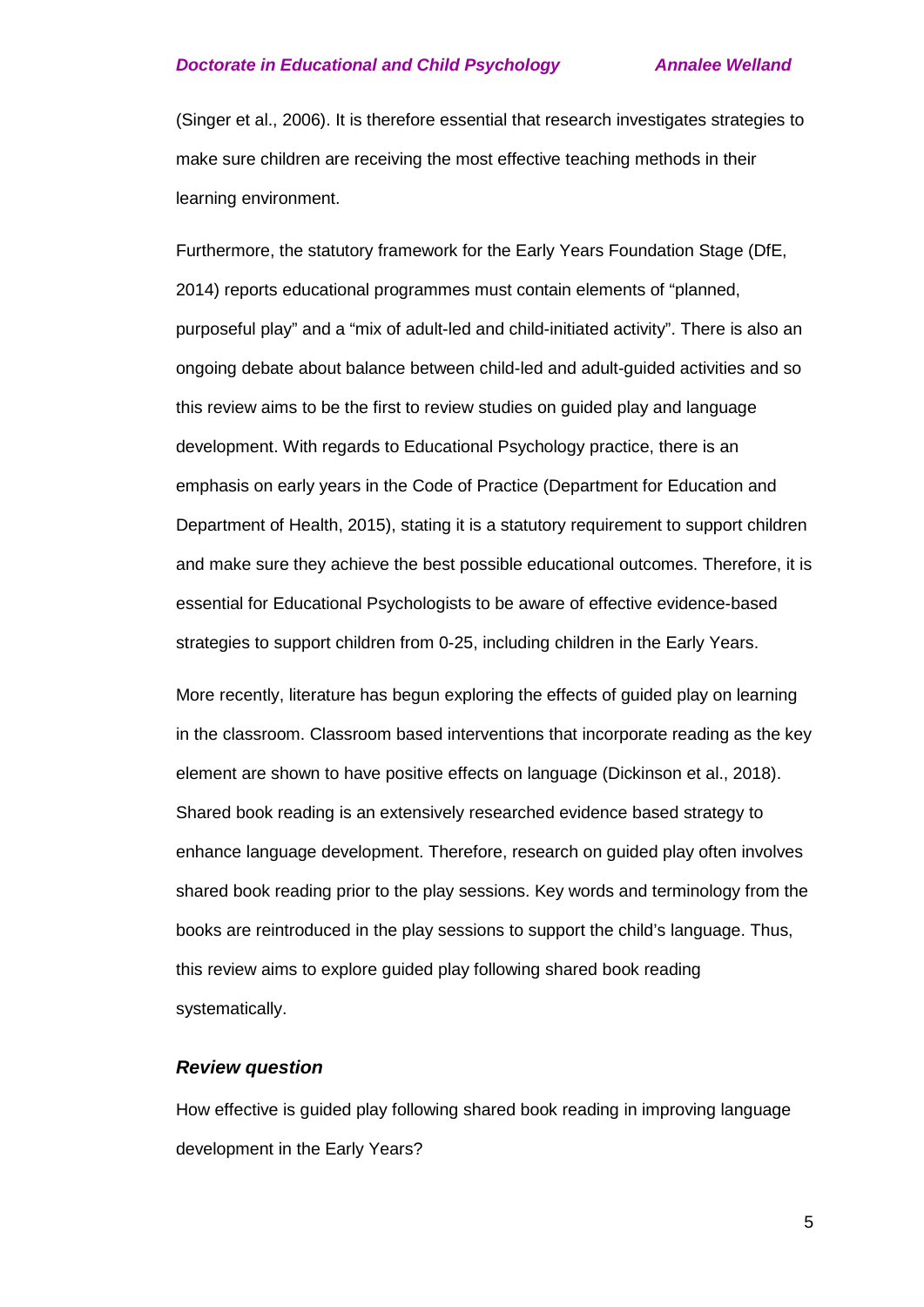# **Critical Review**

## *Systematic Literature search*

A systematic literature search was conducted in January 2020 using three electronic databases: Web of Science, ERIC (EBSCO) and PsycINFO. The combination of databases were investigated as they provide a strong overview of research from education, medical and psychological backgrounds. The search terms used to identify the studies in this review are presented in Table 1.

Table 1

#### *Databases and search terms*

| Database Searches | <b>Search Terms</b>                                                                                                                                                                                                                                    |
|-------------------|--------------------------------------------------------------------------------------------------------------------------------------------------------------------------------------------------------------------------------------------------------|
| Web of Science    | "Guided play" OR instructional play                                                                                                                                                                                                                    |
| ERIC              | AND                                                                                                                                                                                                                                                    |
| <b>PsycINFO</b>   | learning OR reading OR "reading<br>fluency" OR language OR "language"<br>acquisition" OR "social skills" OR<br>"critical thinking" OR cognition OR<br>"executive functioning" OR vocabulary<br>OR literacy OR awareness OR<br>attention OR development |
|                   | <b>AND</b>                                                                                                                                                                                                                                             |
|                   | "early years" OR early childhood<br>education OR preschool OR<br>kindergarten OR nursery OR infants<br>OR infancy OR children OR toddlers                                                                                                              |

## *Screening of articles*

The initial search yielded 211 studies in total. From these studies 40 were duplicates and were therefore removed. The remaining studies were screened by title and abstract using the inclusion and exclusion criteria illustrated in Table 2. An ancestral search was performed and a further 9 studies were identified. Following a full text screening, 18 studies were excluded and the remaining 7 studies qualified for the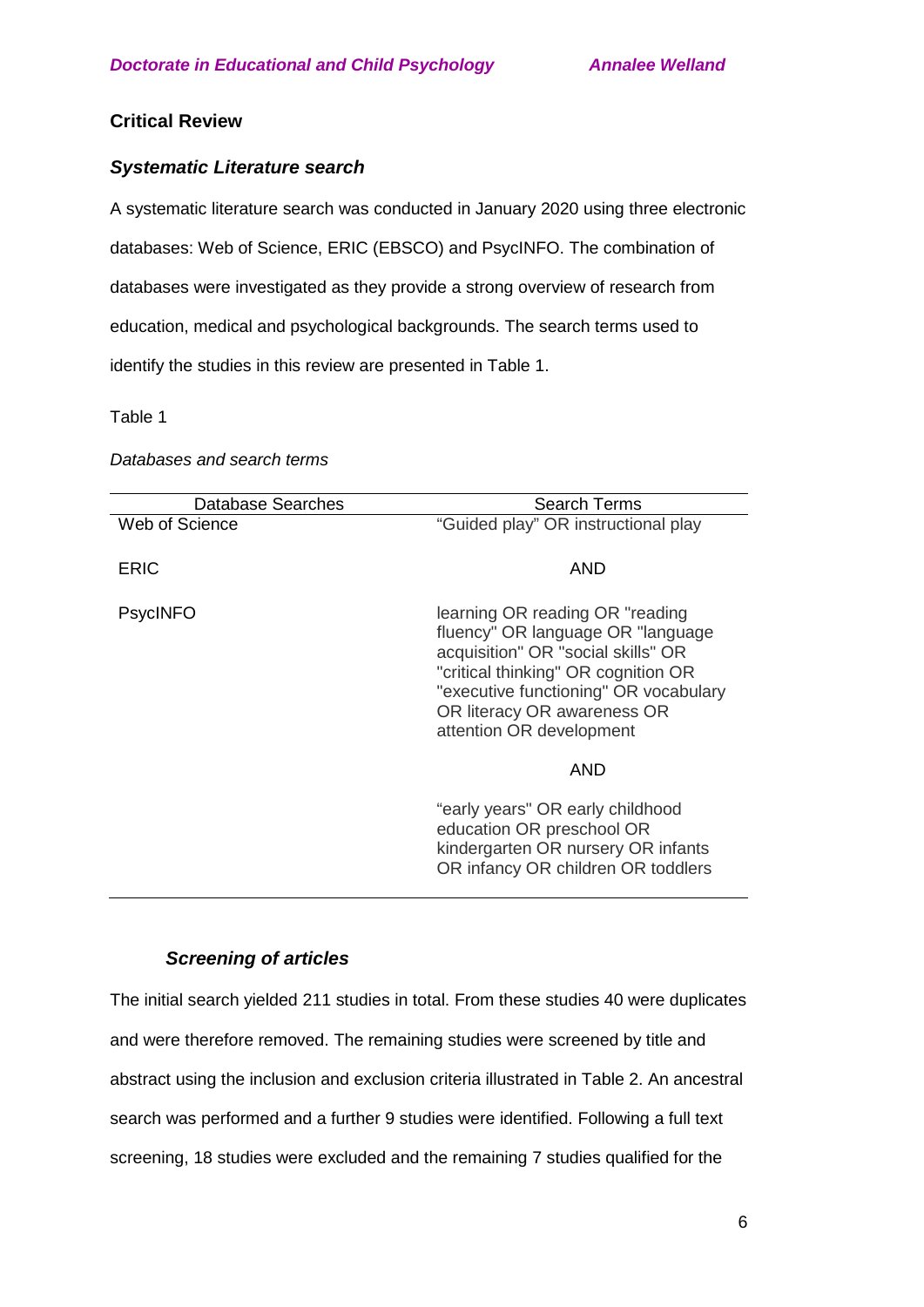review (Table 3). Figure 1 shows the study selection process, and the list of

excluded studies and the rationale for exclusion can be found in Appendix A.

Table 2

*Inclusion and exclusion criteria*

|                        | Criteria<br>Reference | <b>Inclusion Criteria</b>                                                            | <b>Exclusion Criteria</b>                                                                         | Rationale                                                                                                                                      |
|------------------------|-----------------------|--------------------------------------------------------------------------------------|---------------------------------------------------------------------------------------------------|------------------------------------------------------------------------------------------------------------------------------------------------|
| Type of<br>publication | 1                     | Articles from peer<br>reviewed journals                                              | Articles published in<br>non-peer reviewed<br>journals for example<br>dissertations or<br>theses. | Studies that have<br>been peer reviewed<br>have received higher<br>level of inspection<br>and therefore seen<br>as higher quality<br>research. |
| Design                 | $\overline{2}$        | Study must have<br>collected primary<br>quantitative data                            | <b>Systematic literature</b><br>reviews, meta-<br>analyses and<br>qualitative data.               | Only including<br>original data.                                                                                                               |
| Location               | 3                     | Organisation for<br>Economic Co-<br>operation and<br>Development (OECD)<br>countries | Countries not<br>considered OECD<br>status.                                                       | To be able to<br>generalise findings to<br>countries similar to<br>the UK.                                                                     |
| Participants           | 4                     | Children in Early<br><b>Years Foundation</b><br>Stage (0-5)                          | Children 6 years of<br>age or older.                                                              | Guided play is more<br>commonly used in<br>Early Years settings.                                                                               |
| Intervention           | 5                     | Study must include<br>guided play and<br>shared book reading                         | Study does not<br>include any form of<br>guided play or<br>shared book<br>reading.                | The topic in review is<br>to assess the<br>effectiveness of the<br>intervention following<br>shared book reading.                              |
| Outcomes               | 6                     | The study must have<br>pre and post<br>intervention data for<br>children's language  | Study does not<br>included a measure<br>for language.                                             | The review question<br>is evaluating guided<br>play and its effects<br>on language<br>development.                                             |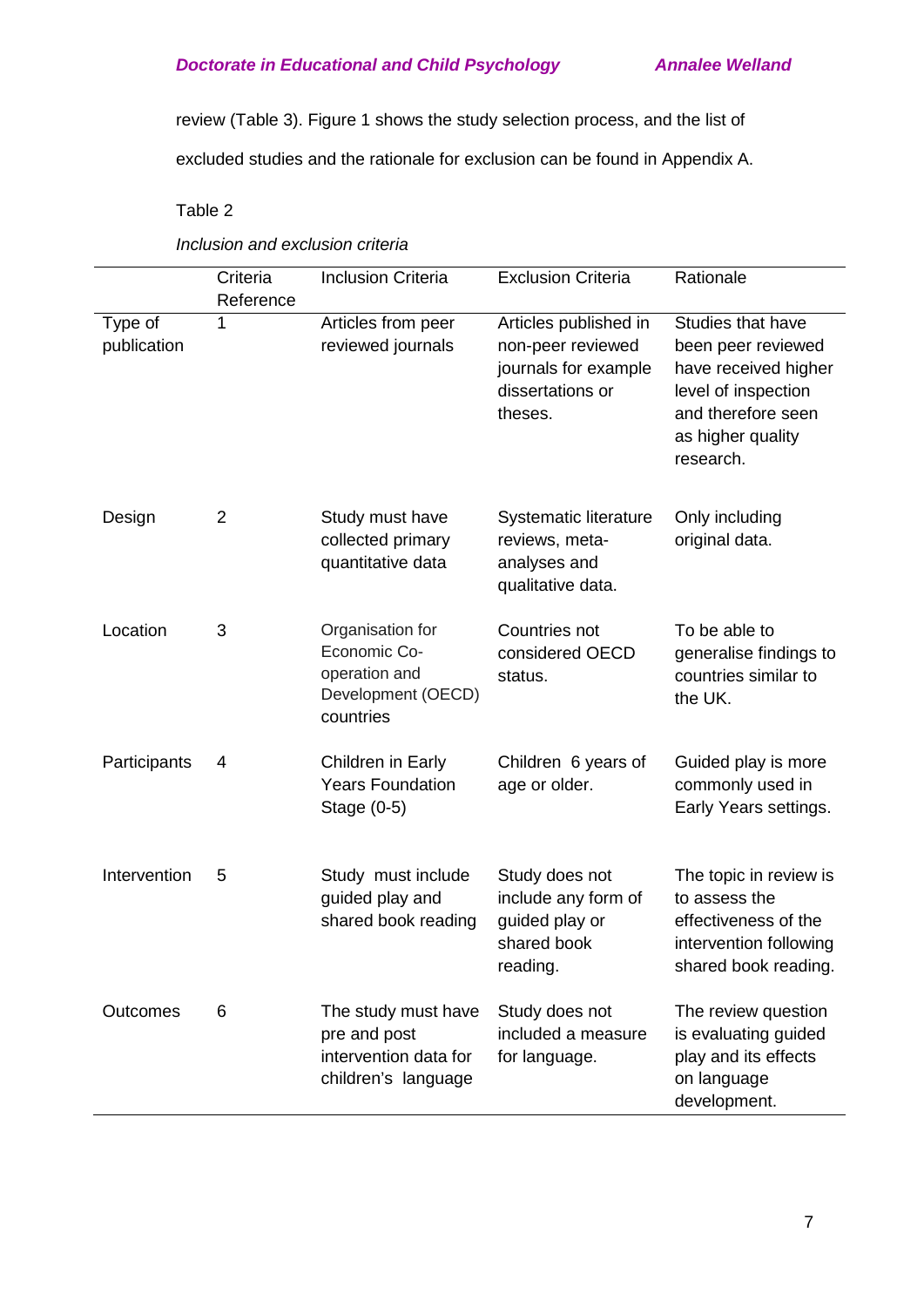# Figure 1

*Flow diagram showing study selection procedure* 

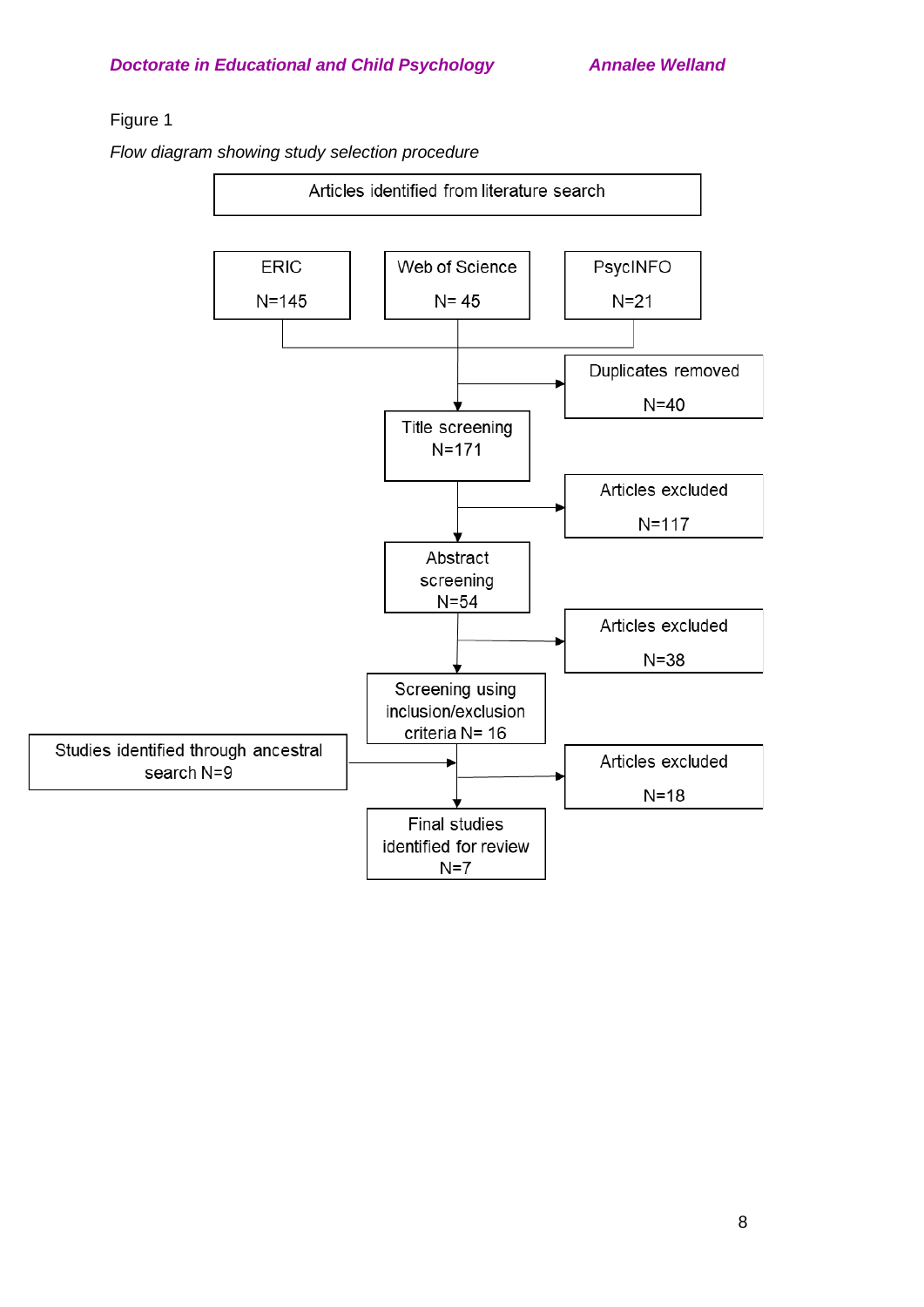# Table 3

*List of studies included in this review*

|                | <b>Eligible Studies</b>                                                 |
|----------------|-------------------------------------------------------------------------|
| $\mathbf{1}$   | Cavanaugh, D. M., Clemence, K. J., Teale, M. M., Rule, A. C., &         |
|                |                                                                         |
|                | Montgomery, S. E. (2017). Kindergarten scores, storytelling, executive  |
|                | function, and motivation improved through literacy-rich guided play.    |
|                | Early Childhood Education Journal, 45(6), 831-843.                      |
| $\overline{2}$ | Dickinson, D. K., Collins, M. F., Nesbitt, K., Toub, T. S., Hassinger-  |
|                | Das, B., Hadley, E. B.,  & Golinkoff, R. M. (2018). Effects of teacher- |
|                | delivered book reading and play on vocabulary learning and self-        |
|                | regulation among low-income preschool children. Journal of Cognition    |
|                | and Development, 20(2), 136-164.                                        |
| 3              | Hadley, E. B., & Dickinson, D. K. (2019). Cues for word-learning        |
|                | during shared book-reading and guided play in preschool. Journal of     |
|                | child language, 46(6), 1202-1227.                                       |
| 4              | Han, M., Moore, N., Vukelich, C., & Buell, M. (2010). Does play make    |
|                | a difference? How play intervention affects the vocabulary learning of  |
|                | at-risk preschoolers. American Journal of Play, 3(1), 82-105.           |
| 5              | Hassinger-Das, B., Ridge, K., Parker, A., Golinkoff, R. M., Hirsh-      |
|                | Pasek, K., & Dickinson, D. K. (2016). Building vocabulary knowledge     |
|                | in preschoolers through shared book reading and gameplay. Mind,         |
|                | Brain, and Education, 10(2), 71-80.                                     |
| 6a             | Spiewak Toub, T. S., Hassinger-Das, B., Nesbitt, K. T., Ilgaz, H.,      |
|                | Weisberg, D. S., Hirsh-Pasek, K.,  & Dickinson, D. K. (2018). The       |
|                | language of play: Developing preschool vocabulary through play          |
|                | following shared book-reading. Early Childhood Research Quarterly,      |
|                | 45, 1-17.                                                               |
| $\overline{7}$ | Spiewak Toub, T. S., Hassinger-Das, B., Nesbitt, K. T., Ilgaz, H.,      |
|                | Weisberg, D. S., Hirsh-Pasek, K.,  & Dickinson, D. K. (2018). The       |
|                | language of play: Developing preschool vocabulary through play          |
|                | following shared book-reading. Early Childhood Research Quarterly,      |
|                | 45, 1-17.                                                               |
|                |                                                                         |

<sup>a</sup> Toub et al., (2018) conducted two studies in the same journal article: Study 1 guided play

implemented by researchers; Study 2 guided play implemented by teaching staff.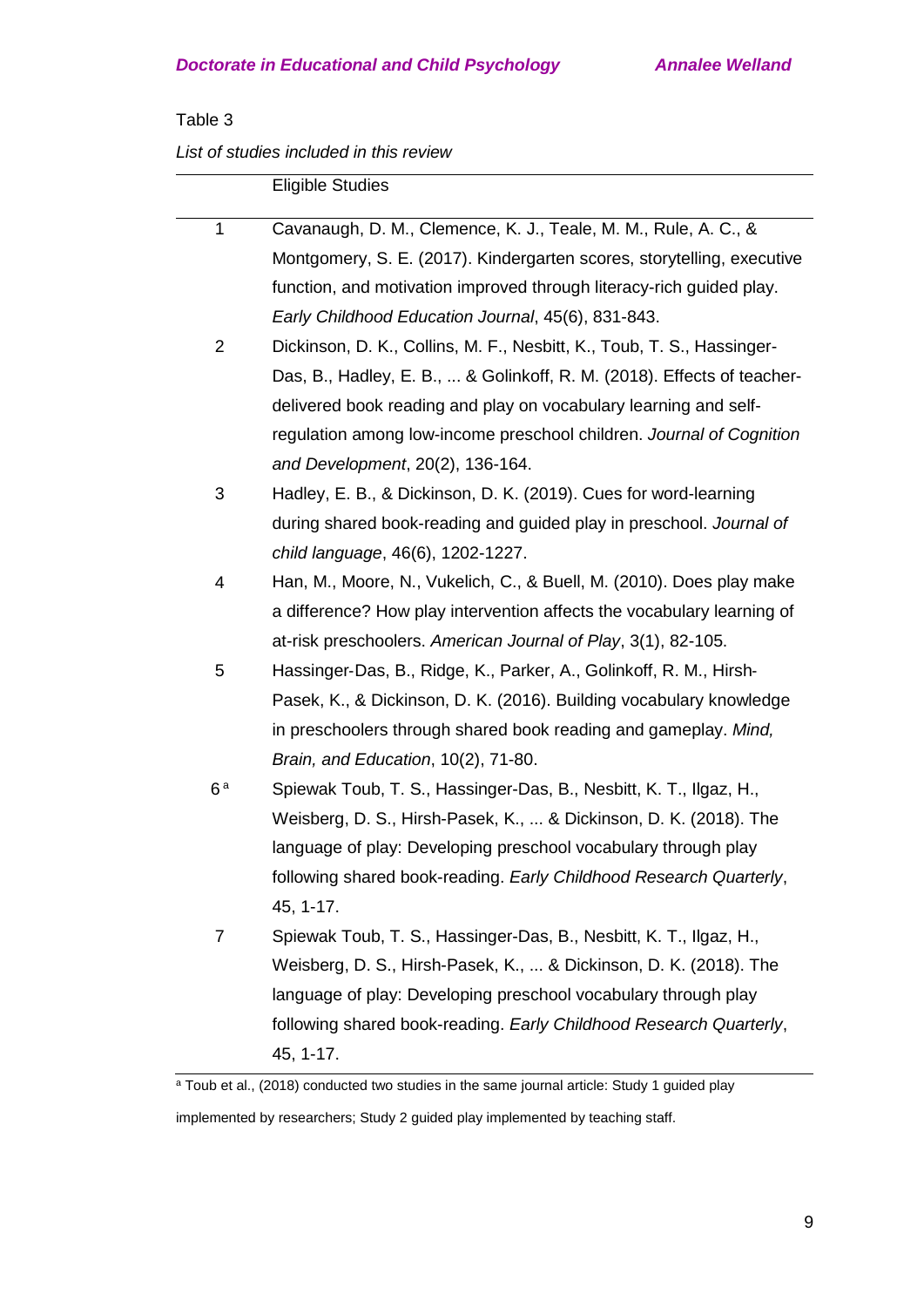# *Weight of Evidence (WoE)*

The seven studies included in this review were assessed for relevance and quality using Gough's (2007) Weight of Evidence (WoE) framework. The framework features three key dimensions to appraise research and allows for an overall weighting of each study to be calculated. It consists of quality of methodology (WoE A), methodological relevance (WoE B) and the relevance of the topic to the review question (WoE C).

For WoE A an adapted version of the Gersten's (2005) quality indicators for group experimental and quasi-experimental research in special education was used. Adaptions made to the coding protocol can be seen in Appendix C. WoE B of each study was calculated based on Petticrew and Roberts' (2003) Hierarchy of Evidence. WoE C criteria was based on the relevance to these studies in answering the review question. Criteria and the rationale for the criteria is detailed in Appendix C. These weightings averaged together gave an overall study weighting (WoE D). Table 4 provides an outline of all WoE scores for each study and a description of their weighting. Table 5 shows the classification and cut-off points for scores.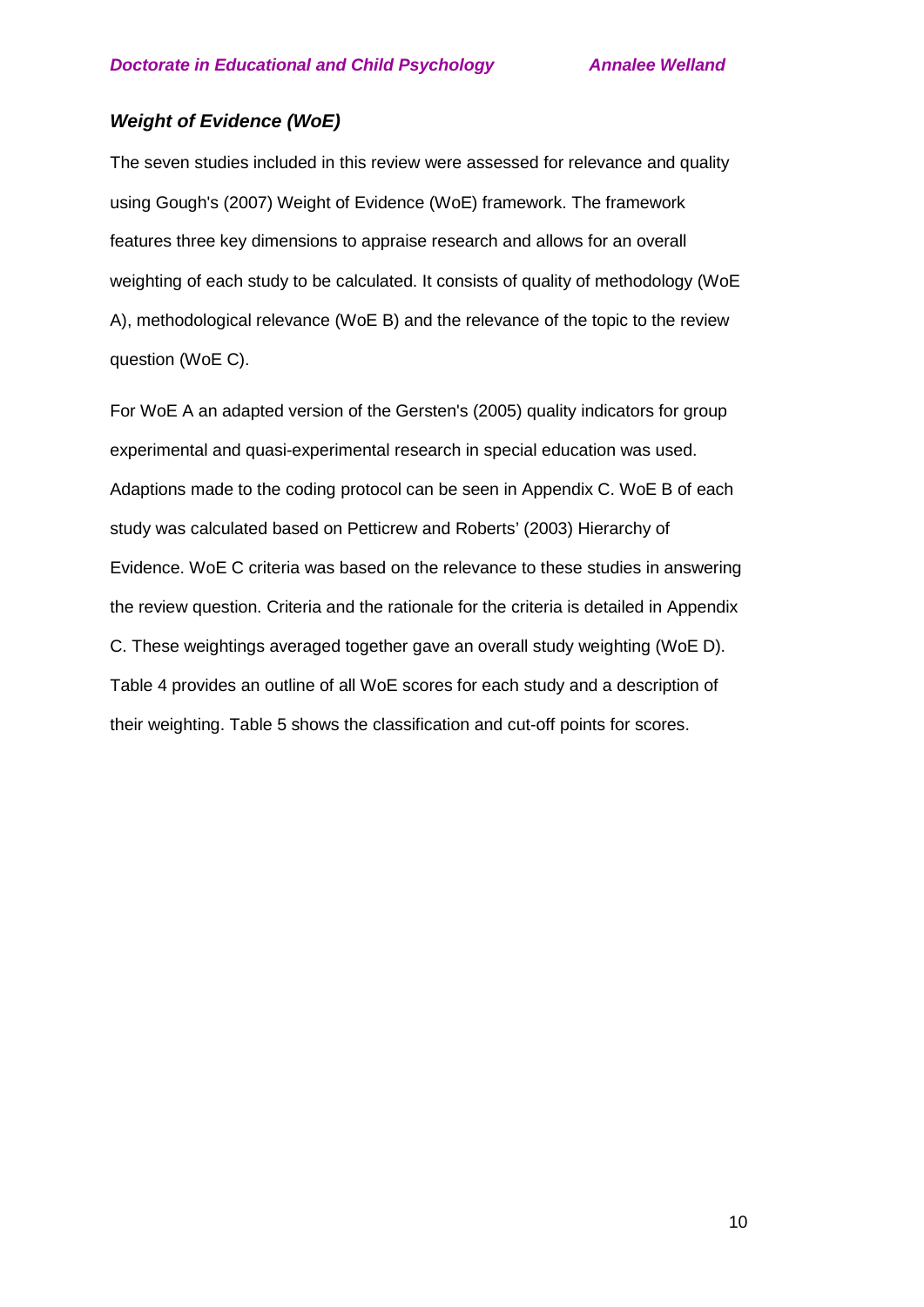#### Table 4

*Summary of WoE Scores*

|                | <b>Studies</b>                         | WoE A<br>Methodological | WoE B<br>Methodological | WoE C<br>Topic | WoE D<br>Overall | WoD    |
|----------------|----------------------------------------|-------------------------|-------------------------|----------------|------------------|--------|
|                |                                        | Quality                 | Relevance               | Relevance      | Weighting        |        |
| 1              | Cavanaugh<br>et al. (2017)             | $\overline{2}$          | $\overline{2}$          | 2.5            | 2.2              | Medium |
| $\overline{2}$ | Dickinson et<br>al. (2018)             | 3                       | 3                       | 2.7            | 2.9              | High   |
| 3              | Hadley &<br><b>Dickinson</b><br>(2019) | $\overline{2}$          | 1                       | 2.3            | 1.8              | Medium |
| 4              | Han et al.<br>(2010)                   | 3                       | 3                       | 2.3            | 2.8              | High   |
| 5              | Hassinger-<br>Das et al.<br>(2016)     | 3                       | 3                       | 2.2            | 2.7              | High   |
| 6              | Toub et al.<br>(2018a)                 | 3                       | 3                       | 2.5            | 2.8              | High   |
| $\overline{7}$ | Toub et al.<br>(2018b)                 | 3                       | 2                       | 2.5            | 2.5              | High   |

## Table 5

*Classification and cut-off points for scores*

| WoE D                      |             |
|----------------------------|-------------|
| Overall weight of evidence | Scores      |
| High                       | $\geq 2.5$  |
| <b>Medium</b>              | $1.5 - 2.4$ |
| Low                        | $\leq 1.4$  |

# *Participant Characteristics*

A total of 741 participants were obtained from the seven studies that were reviewed. All children were aged between 2 and 5 years of age and were either in preschool or reception year at school (kindergarten) to meet the inclusion criteria. The percentage of female and male children was documented in all studies, and an average percentage found approximately 52% of all children were female. Thus,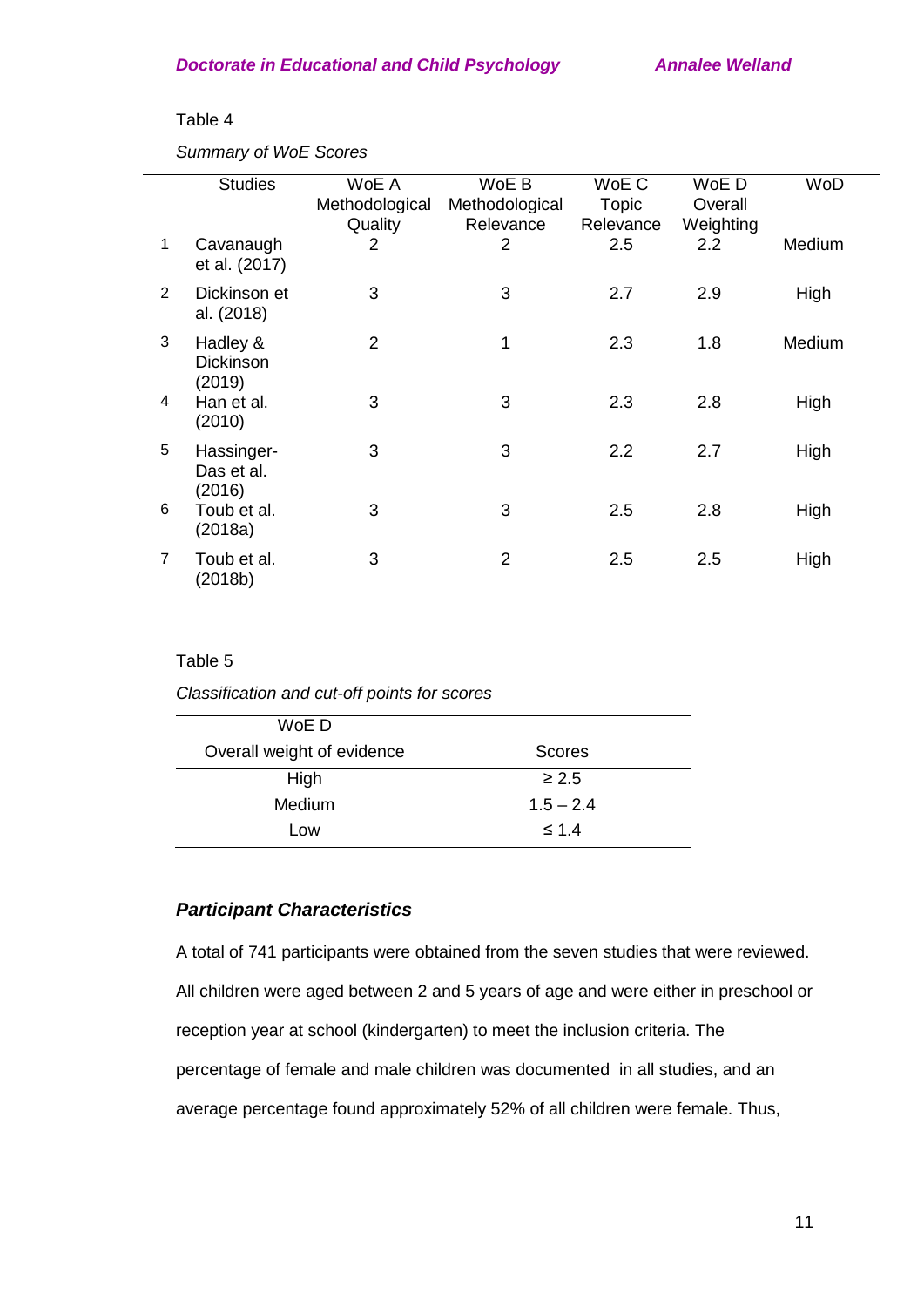similar percentages of female and male participants were described across the seven studies and this was reflected in WoE C scores.

All reviewed studies were conducted in the USA. Three studies were carried out in Tennessee and Pennsylvania (Dickinson et al., 2018; Toub et al., 2018a; Toub et al., 2018b), two in Mid-Atlantic states (Han, Moore, Vukelich, & Buell, 2010; Hassinger-Das et al., 2016), one from "Central US states" (Cavanaugh, Clemence, Teale, Rule & Montgomery, 2017) and one from a South-Eastern US city (Hadley & Dickinson, 2019). Demographics revealed that all but one study (Hassinger-Das et al., 2016) recruited children from a state-funded program for low-income families. Furthermore, Hassinger-Das and colleagues (2016) recruited children from 9 preschool classrooms affiliated with a university in the Mid-Atlantic region. Geographical location of the studies were reflected in WoE C scores, with studies scoring higher if they were conducted in the United Kingdom or a country with a comparable education system.

With regards to languages spoken at home, six studies reported the percentage of English Language Learners amongst their sample ranged from 14% (Toub et al., 2018a) to 60% (Han et al., 2010). In comparison, Hassinger-Das and colleagues (2016) reported English was the primary language spoken at home. Likewise, three studies reported that the participants did not have referrals or Individualised Education Plans relating to their language, cognition speech or hearing (Dickinson et al., 2018; Hadley & Dickinson, 2019; Toub et al., 2018a). Information on participant demographics is reflected in the WoE C scores, with studies providing full demographic information (age, gender, socioeconomic status, ethnicity, languages spoken at home, information on individualised education plan) receiving a higher WoE C score.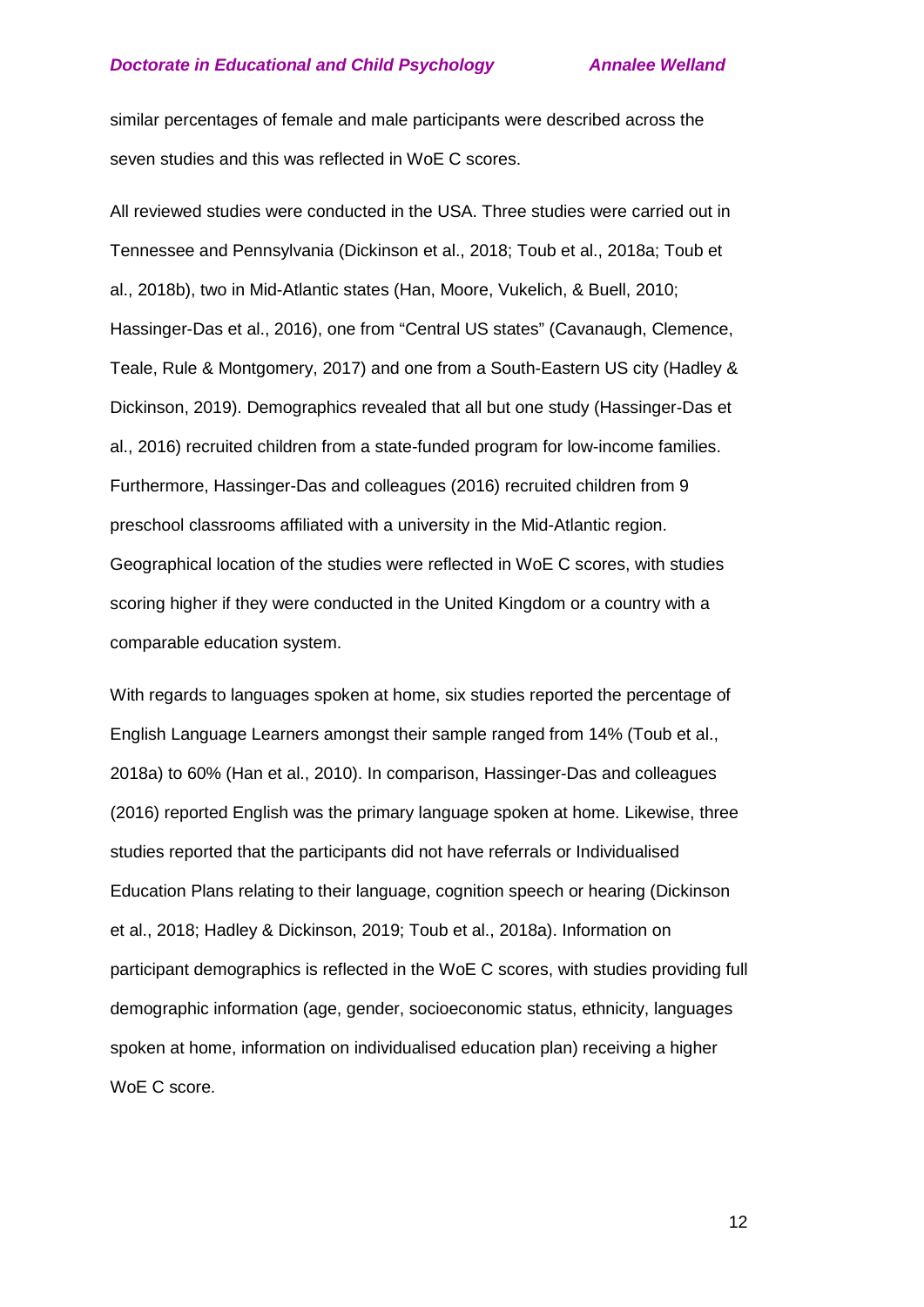#### *Research design*

In support of Petticrew and Roberts' (2003) hierarchy of evidence, Randomised Control Trials (RCTs) were deemed to be the 'highest quality' for studies examining the effectiveness of interventions.. Four studies in this review were RCTs (Dickinson et al., 2018; Han et al., 2010; Hassinger-Das et al., 2016; Toub et al., 2018a) and this is reflected in WoE B scores. In Toub and colleagues' study (2018a), three groups were outlined; guided play, free play and directed play in order to identify which play approach is the most successful for supporting vocabulary development. Cavanaugh and colleagues (2017) used a repeated measures, counterbalanced design with all participants experiencing both conditions at different times of the study. Thus, receiving a 'Medium' WoE B score. Similarly, one study used a withinsubjects design to compare guided play and non-play activities (Toub et al., 2018b), and therefore received a 'Medium' WoE B score. This study ensured that group equivalence was recognised with regards to the selection and distribution of taught words between conditions. Hadley and Dickinson (2019) used a mixed-methods design whereby children were randomly assigned to groups of 3 children. All groups received the guided play intervention, and so this study received a 'Medium' WoE B score.

All studies were group designs ranging from dyads (Han et al., 2010; Hassinger-Das et al., 2016) to small groups of 3 to 5 children (Cavanaugh et al., 2017; Dickinson et al., 2018; Hadley & Dickinson, 2019 & Toub et al., 2018). All studies included a form of shared book reading, with the experimental group participating in some form of guided play. This was reflected in their WOE A scores. In addition, one study in this review included a follow-up following the immediate post-test (Toub et al., 2018a). One study included multiple assessments over 5 time points to assess monthly growth of expressive and receptive vocabulary (Han et al., 2010).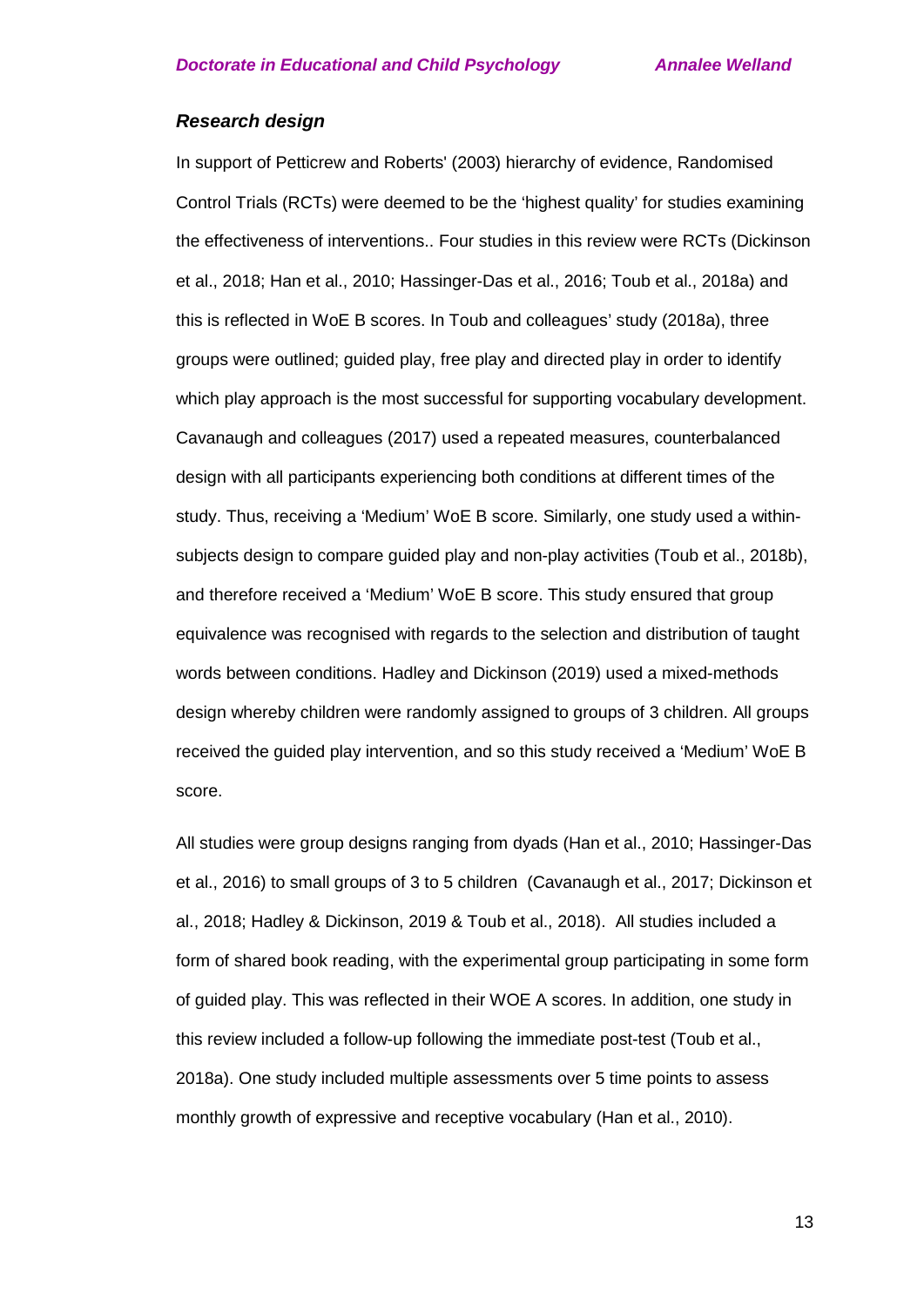All seven studies were conducted in a classroom setting familiar to the child. It is easier to generalise the effects of the intervention to a school setting if the conditions of the research is in a naturalistic environment the participant is familiar with. Thus, all studies scored highest in this criteria for WoE C.

### *Intervention Content and Fidelity*

Guided play was explicitly stated in all studies but specific details of the intervention differed between studies. Six studies started with shared book reading with selected target word incorporated into the books. In one study, Cavanaugh and colleagues (2016) used a standard literacy lesson incorporating shared book reading. This was followed with guided play whereby children in the experimental groups were provided with toys and props to play with that were relevant to the stories. Adults asked open-ended questions and provided some scaffolding when required. Target vocabulary words were integrated into the play sessions with child friendly definitions.

In one study, a vocabulary board game was introduced to the intervention group following shared book reading instead of toys (Hassinger-Das et al., 2016). Certain spaces on the board contained questions ranging from low demand (recalling elements from the story) to high demand (making predictions and inferences about the story). In comparison, Cavanaugh and colleagues (2016) incorporated literacy activities to practice letter sounds and consonant-vowel-consonant rhyming word families using material such as toys and letter tiles. In the experimental condition, children developed their own games with the materials to practice these literacy skills compared to the teacher-led control condition.

Interventions were delivered by teaching staff (Cavanaugh et al., 2016; Dickinson et al., 2018; Toub et al., 2018b), tutors (Han et al., 2010), intervention specialists (Toub et al., 2018a) or researchers (Hadley & Dickinson, 2019; Hassinger-Das et al., 2016). This was reflected in WoE C scores with teacher led interventions scoring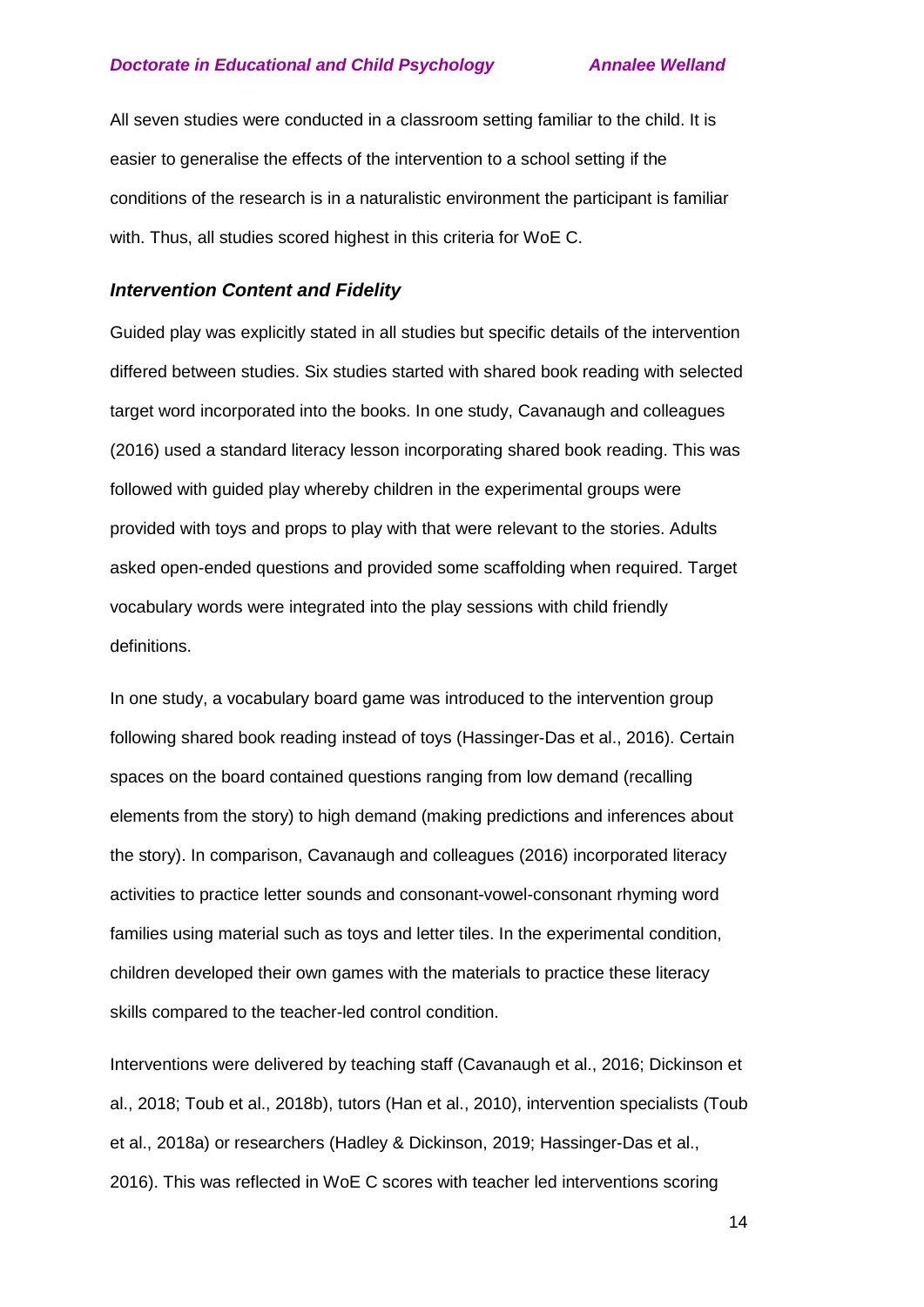higher as this review aims to investigate the effectiveness of a school-based intervention.

Fidelity of implementation was considered a significant factor in Gersten's (2005) WoE protocol. When implementing an intervention in the classroom, it is important to apply the intervention as planned to increase the likelihood of the intervention being successful. If teaching staff are provided with high quality supervision and training, they are more likely to implement the intervention as it was intended. Therefore, studies that included information on the fidelity of implementation received a higher WoE score. Studies where teaching staff implemented interventions received assistance and guidance from intervention specialists (Dickinson et al., 2018; Toub et al., 2018b). Tutors and intervention specialists received training ranging from one hour (Han et al., 2010) to four hours (Toub et al., 2018a) and supervision from researchers. One study used a fidelity check list (Hassinger-Das et al., 2016) and five studies used video recordings (Dickinson et al., 2018; Hadley & Dickinson, 2019; Han et al., 2010; Hassinger-Das et al., 2016; Toub et al., 2018). One study did not refer to fidelity and this was reflected in their WoE A score (Cavanaugh et al., 2017).

#### *Outcome measures*

All studies used appropriate methods to measure children's language growth and this was reflected in their WoE A scores. Six studies used measures to explore children's receptive and expressive vocabulary (Dickinson et al., 2018; Hadley & Dickinson, 2019; Han et al., 2010; Hassinger-Das et al., 2016; Toube et al., 2018a; Toub et al., 2018b). Five studies used the New Word Definition Test and the Peabody Picture Vocabulary Test (PPVT) to assess expressive language and children's receptive and general vocabulary respectively. These established tests are considered reliable and effective tools to measure children's language skills (Beres et al., 2000; Blewitt et al., 2009). In comparison, Han and colleagues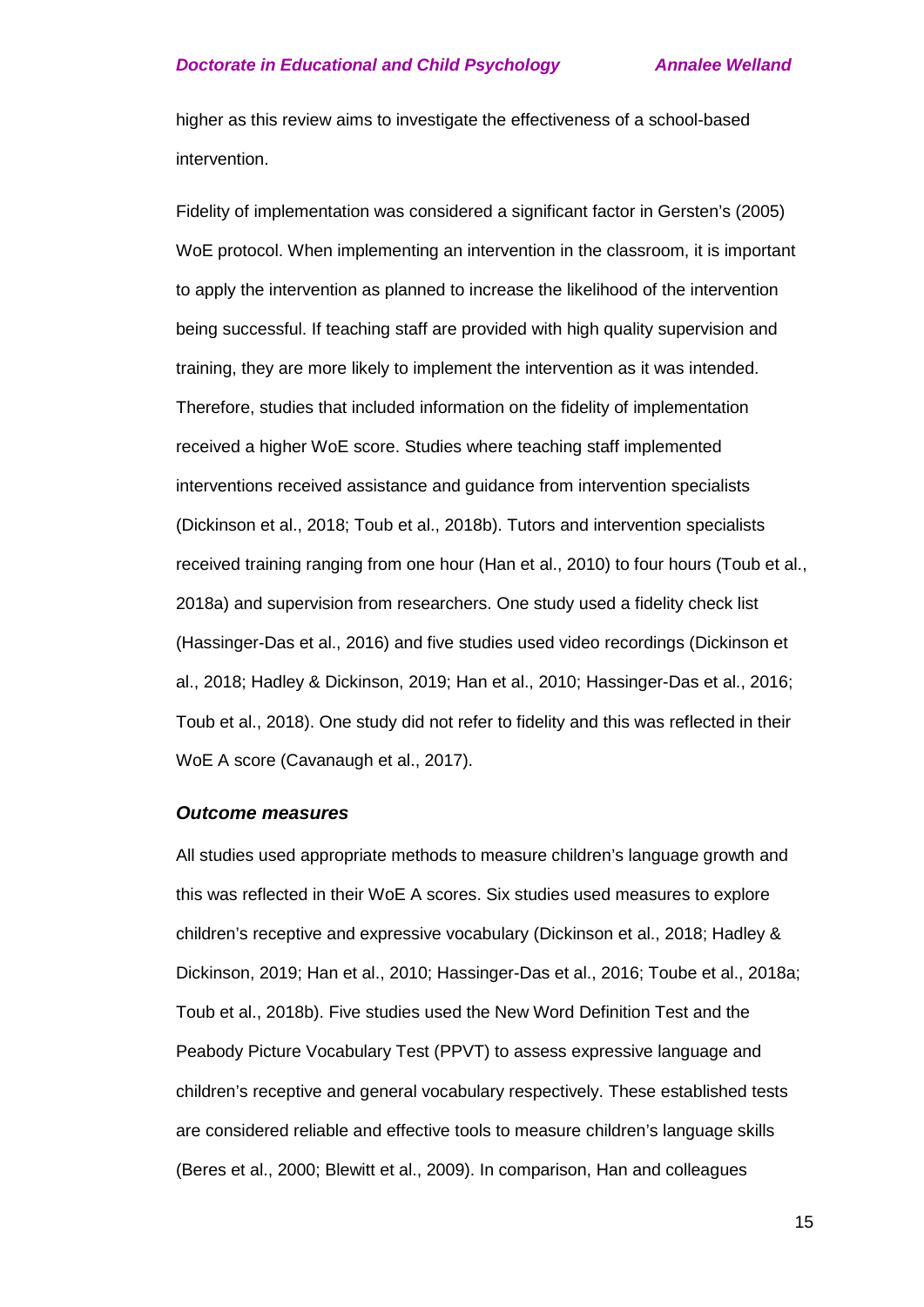measured expressive vocabulary with the Individual Growth and Development Indicator. Two studies used experimenter designed measures to assess vocabulary breadth (Hadley & Dickinson, 2019) and receptive vocabulary (Hassinger-Das et al., 2016). One study measured language using the Dynamic Indicators of Basic Early Literacy Skills (DIBELS) to evaluate participant's sound fluency, reading fluency and phonemic awareness (Cavanaugh et al., 2016).

All studies used multiple measures to collect data on language development including standardised assessments, observations (Cavanaugh et al., 2016), teacher and parent questionnaires (Dickinson et al., 2018; Toub et al., 2018a; Toub et al., 2018b). Cavanaugh (2016) assessed vocabulary understanding using journals and calculated the amount of times target sounds and letters were applied. Using multiple sources encourages more comprehensive and accurate measurement and provides a more holistic view of students' learning. This is reflected in WoE A scores.

## *Findings and Effect Sizes*

Table 6 provides a summary of the outcome measures and effect sizes of the seven studies in this review. Effect sizes were reported for all studies excluding Han et al. (2010). The reviewer used an effect size calculator to determine the effect size using the reported t-test results. Effect sizes fluctuated from small to large, and descriptors were based on Cohen's (1992) thresholds (described in Table 6).

Overall, the findings reveal positive effects and support the use of guided play to help vocabulary development in the Early Years. All six studies exploring expressive vocabulary found large (Dickinson et al., 2016), medium (Hadley & Dickinson, 2019; Han et al., 2010; Hassinger-Das et al., 2016) and small (Toub et al., 2018a; Toub et al., 2018b) effect sizes for vocabulary gains. In addition, Dickinson et al. (2016), Hassinger-Das et al. (2016) and Toub et al. (2018a) found an increase in receptive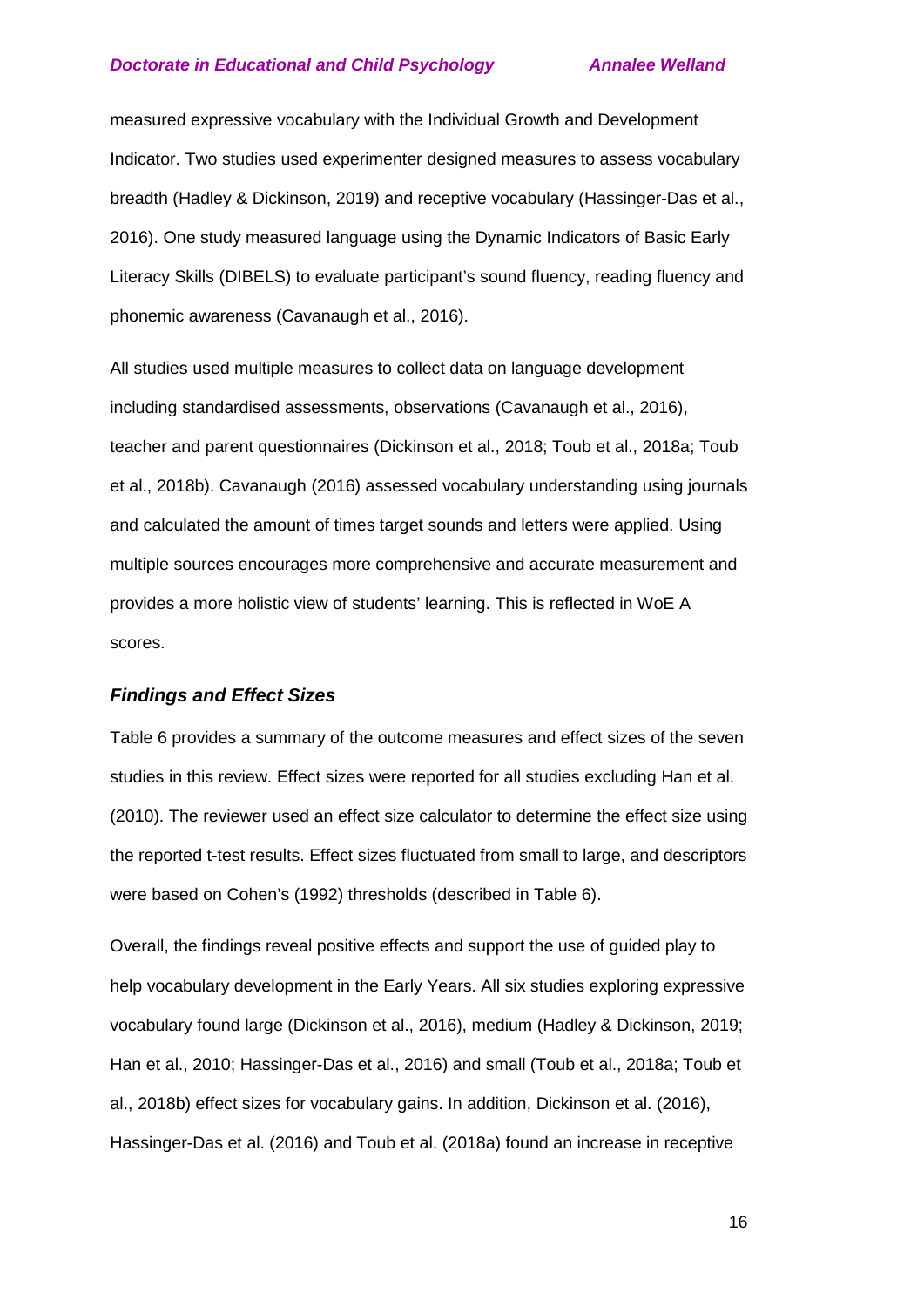vocabulary with large and small effect sizes. Cavanaugh et al. (2016) found a significant increase in literacy skills for the experimental condition.

Although Dickinson et al. (2019) found large effects on receptive and expressive language, there was no significant difference between conditions for general vocabulary growth. Researchers highlighted that larger effects were found for the intervention group (receptive d= .30; expressive d= .20) compared to the control group, although non-significant. Similarly, Toub et al. (2018b) found no significant group differences for receptive knowledge gains. In addition, one study investigated language across three different types of play; guided, directed and free play (Toub et al., 2018a). Results revealed that children in the conditions that involved a form of adult support (direct and guided play) were more successful for developing vocabulary than unsupported free play. No significant differences were found between guided play and directed play conditions for vocabulary growth, and this was also observed in follow-up scores.

Han et al. (2010) found no significant differences between conditions for receptive vocabulary, although both conditions improved. With regards to the PPVT, children who receive a standard score between 85 and 115 are said to be within their appropriate age range. Pre-test scores revealed children in both the control and intervention condition did not meet this benchmark. Interestingly, post-test results showed 62.5% of children in the guided play condition met this benchmark compared to the control group (44%).

Overall, the effect sizes for the reviewed studies suggest that guided play following shared book reading can help with areas of language development for children in the Early Years. Particularly, studies evaluating expressive vocabulary and receptive vocabulary (Dickinson et al., 2016; Hadley & Dickinson, 2019; Han et al., 2010; Hassinger-Das et al., 2016) found gains that are more significant in expressive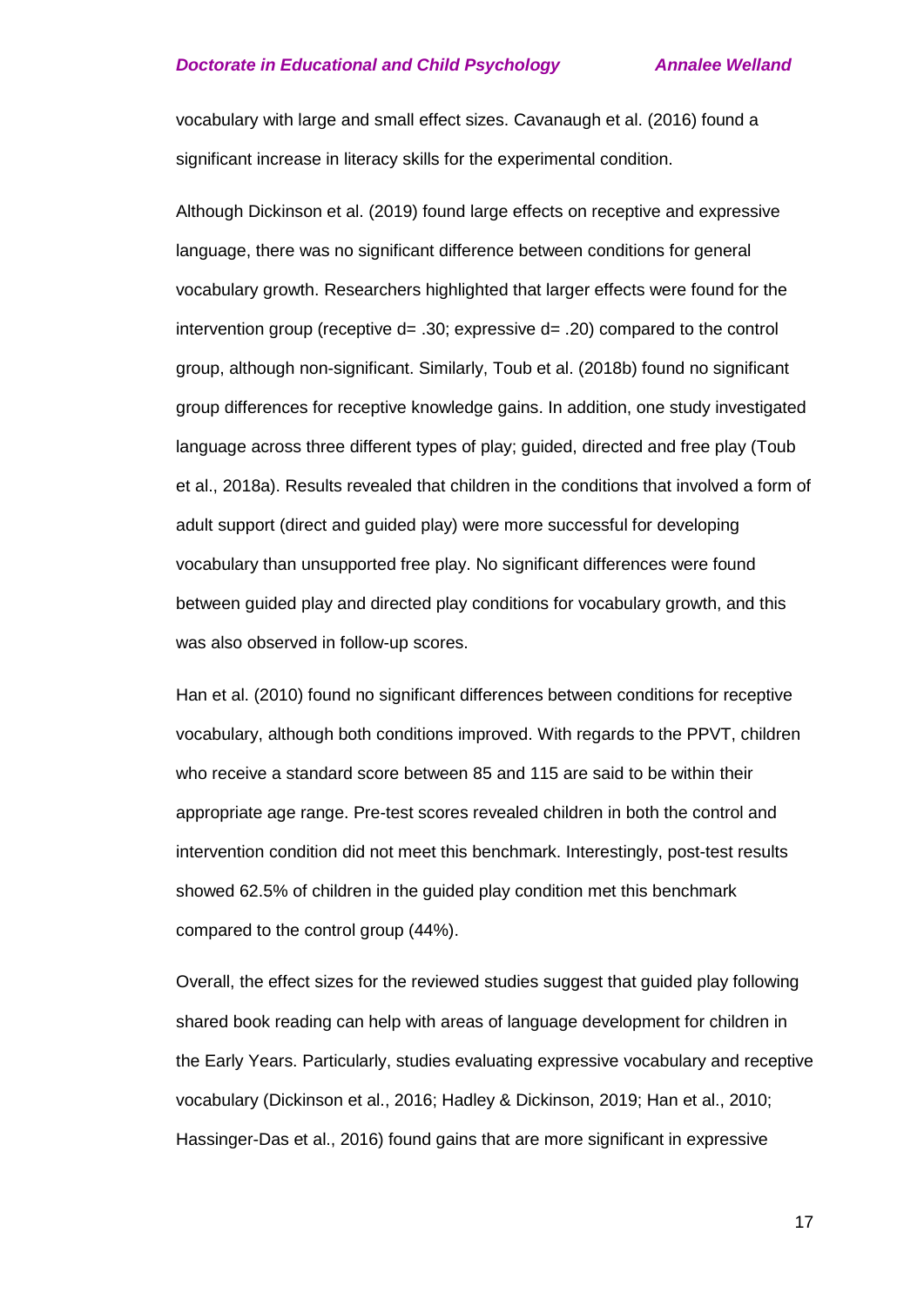vocabulary than receptive vocabulary, and this is discussed further in the next section of this review.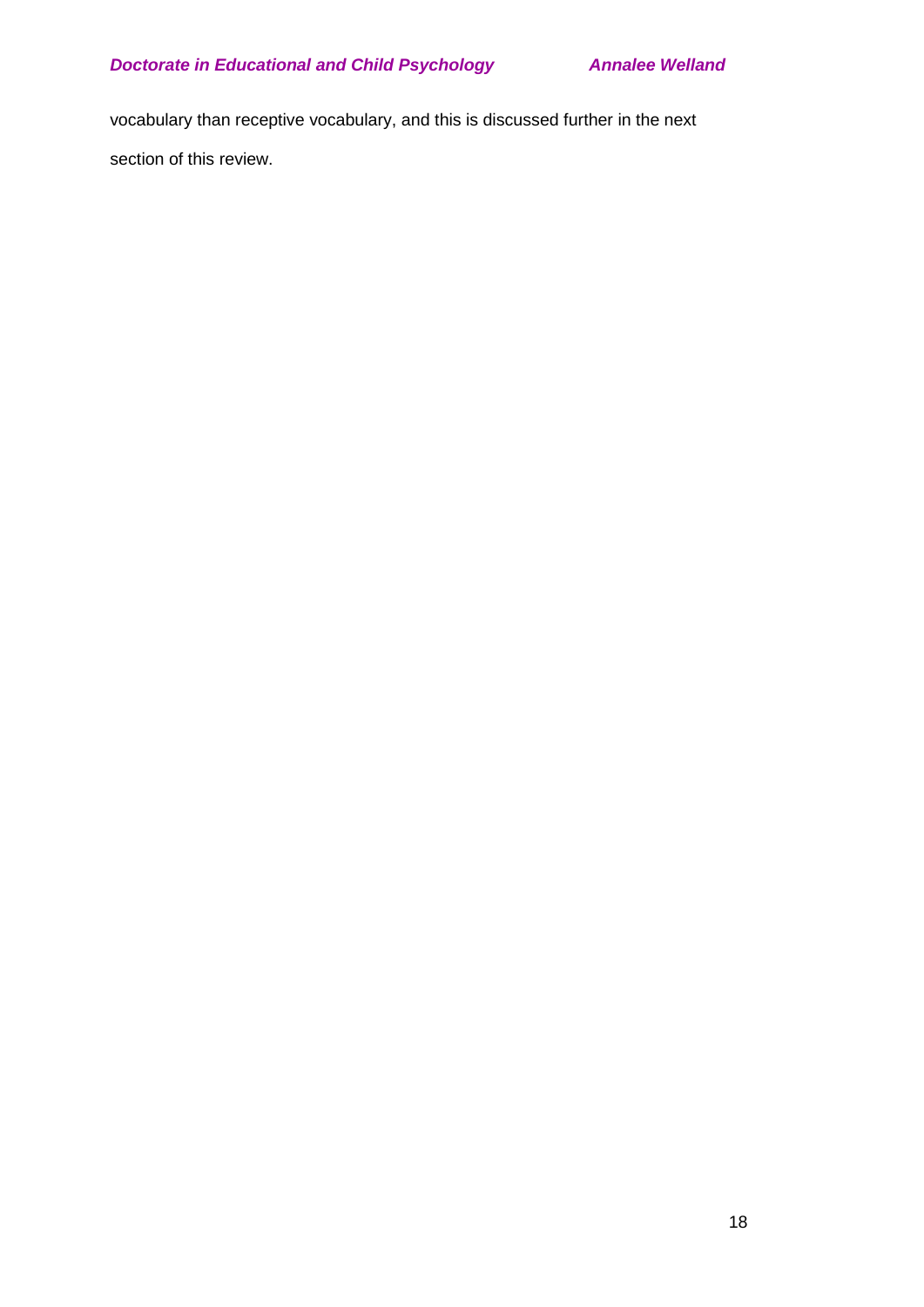# Table 6 *Summary of Effect Sizes and Outcome Measures*

| Study                        | $\mathsf{N}$ | <b>Outcome Measures</b>                                                                                | <b>Effect Size</b> | Follow-up            | Effect size descriptor <sup>a</sup> | WoE D  |
|------------------------------|--------------|--------------------------------------------------------------------------------------------------------|--------------------|----------------------|-------------------------------------|--------|
| Cavanaugh et al.<br>(2016)   | 41           | <b>DIBELS</b><br>Sound fluency, phonemic awareness<br>components, and oral reading fluency             | Cohen's d.57       | N/A                  | Medium                              | Medium |
| Dickinson et al.<br>(2018)   | 227          | <b>Picture Vocabulary Test- modified</b><br>Receptive vocabulary                                       | Cohen's d 1.32     | N/A                  | Large                               | High   |
|                              |              | <b>New Word Definition Test-modified</b><br>Expressive language                                        | Cohen's d 1.12     |                      | Large                               |        |
|                              |              | <b>The PPVT-Fourth Edition</b><br>Growth in general vocabulary between<br>groups                       | Cohen's d.04       |                      |                                     |        |
| Hadley &<br>Dickinson (2019) | 30           | <b>Experimenter designed vocabulary</b><br>breadth measure<br>Vocabulary breadth                       | Cohen's d.859      | N/A                  | Large                               | Medium |
|                              |              | <b>New Word Definition Test-Modified</b><br>Expressive vocabulary and depth of<br>knowledge            | Cohen's d.622      |                      | Medium                              |        |
| Han et al. (2010)            | 49           | <b>Individual Growth and Development</b><br><b>Indicators: Picture Naming</b><br>Expressive vocabulary | Cohen's d.7        | No data <sup>b</sup> | Medium                              | High   |
|                              |              | <b>Peabody Picture Vocabulary Test</b><br>(PPVT III)<br>Growth in receptive vocabulary                 | Cohen's d.02       |                      |                                     |        |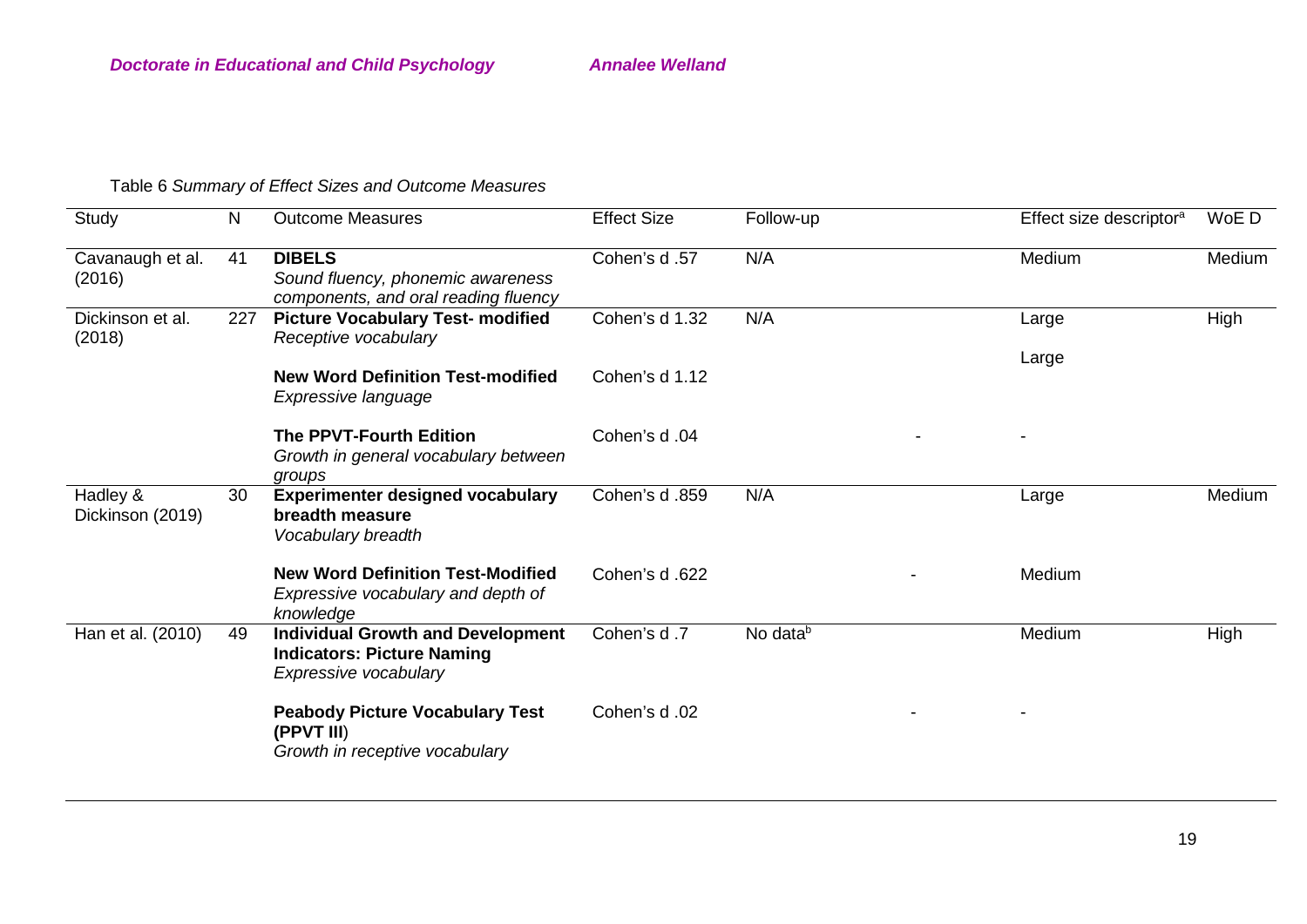| Study                          | N   | <b>Outcome Measures</b>                                                                                                                                                                        | <b>Effect Size</b>                                  | Follow-up                                                | Effect size descriptor <sup>a</sup> | WoE D |
|--------------------------------|-----|------------------------------------------------------------------------------------------------------------------------------------------------------------------------------------------------|-----------------------------------------------------|----------------------------------------------------------|-------------------------------------|-------|
| Hassinger-Das et<br>al. (2016) | 44  | <b>Author Generated Assessment</b><br>Receptive vocabulary.                                                                                                                                    | Cohen's d 1.23                                      | N/A                                                      | Large                               | High  |
|                                |     | <b>New Word Definition Test-Modified</b><br>Expressive vocabulary knowledge                                                                                                                    | Cohen's d 0.54                                      |                                                          | Medium                              |       |
| Toub et al.<br>(2018a)         | 249 | <b>The PPVT-Fourth Edition</b><br>Receptive language                                                                                                                                           | Guided Play vs<br>Free Play:<br>Cohen's d -0.39     | Guided Play vs<br>Free Play:<br>Cohen's d -0.28          | Small                               | High  |
|                                |     |                                                                                                                                                                                                | Guided Play vs<br>Directed Play:<br>Cohen's d -0.06 | Guided Play vs<br>Directed Play:<br>Cohen's d.004        |                                     |       |
|                                |     | <b>New Word Definition Test-Modified</b><br>Expressive language                                                                                                                                | Guided Play vs<br>Free Play:<br>Cohen's d -0.26     | <b>Guided Play vs</b><br>Free Play:<br>Cohen's d -0.28   | Small                               |       |
|                                |     |                                                                                                                                                                                                | Guided Play vs<br>Directed Play:<br>Cohen's d.007   | <b>Guided Play vs</b><br>Directed Play:<br>Cohen's d.005 |                                     |       |
| Toub et al.<br>(2018b)         | 101 | The PPVT-Fourth Edition<br>Receptive language                                                                                                                                                  | Cohen's d.01                                        | N/A                                                      | $\overline{\phantom{a}}$            | High  |
|                                |     | <b>New Word Definition Test-Modified</b><br>Expressive language<br>3 Caharia deficate include descriptors board on thresholds: 0.0 Journalised O.E. modium offect 0.0 Journalised (Cahar 1000) | Cohen's d.41                                        |                                                          | Small                               |       |

Cohen's d effect size descriptors based on thresholds: 0.2= low effect, 0.5= medium effect, 0.8= large effect (Cohen, 1992)

b Not enough data presented for follow-up to calculate effect sizes. - Not statistically significant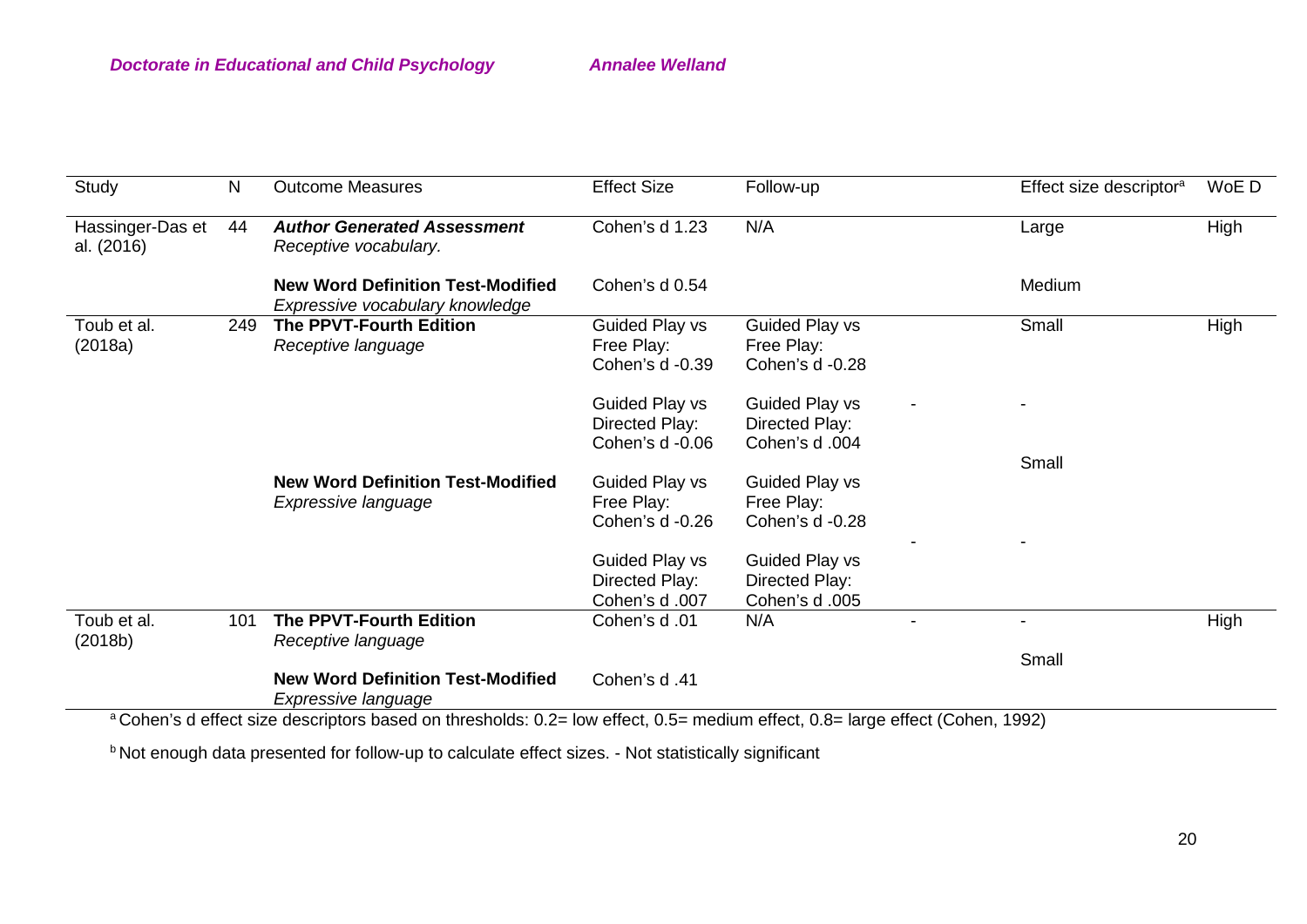#### *Conclusions and Recommendations*

The purpose of this review was to evaluate the effectiveness of guided play for improving language and vocabulary development in the Early Years. The seven reviewed studies had WoE scores ranging from 'medium' to 'high'. Overall, the findings highlight positive effects for guided play following shared book reading and literacy lessons.

All seven studies reported guided play improved children's expressive vocabulary therefore indicating guided play can help children to express their ideas and thoughts. Three studies found an increase in receptive vocabulary (Dickinson et al., 2018; Hassinger-Das et al., 2016; Toub et al., 2018a) linked to language understanding. Interestingly, more studies showed significant gains for expressive vocabulary than receptive vocabulary. Toub et al (2018b) proposes this could be a result of a two-stage word learning process. Children are often able to understand what has been said to them (receptive vocabulary) before understanding and communicating (expressive vocabulary). The initial sounds are therefore formed quickly and then the deeper level word processing begins, to make sense of the information. Therefore, this deeper processing for expressive vocabulary uses more attention and establishes stronger connections to long-term memory.

In addition, Toub et al. (2018a) found significant differences between guided play and free play, although no differences were found between guided play and directed instruction. Therefore suggesting play incorporating a form of scaffolding from an adult was more effective than play without guidance. Likewise, vocabulary gains were larger for Toub et al. (2018b) when teachers implemented guided play, in comparison to the researcher (Toub et al., 2018a). This therefore provides support for the implementation of guided play by teaching staff in a school setting.

Although this review suggests promising outcomes, it is not without its limitations. The aim of this review was to focus on studies conducted in the United Kingdom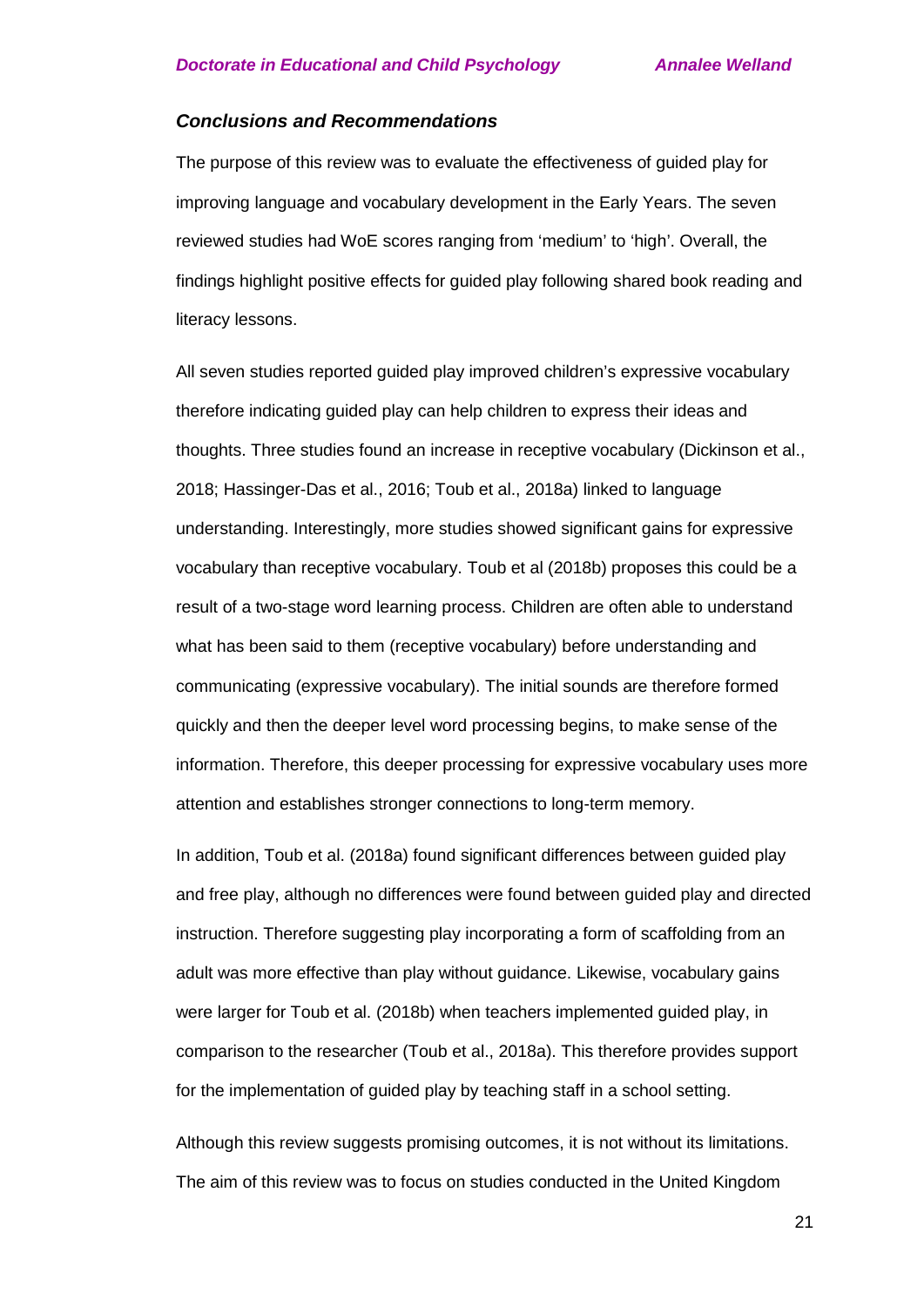(UK) so the evidence can be generalised to the UK education system. After exploring the literature it became apparent that research on guided play in the UK was non-existent and all research was conducted in the USA. However, the USA is an Organisation for Economic Co-operation and Development (OECD) country with a similar Early Years education system and so this was not perceived as a disadvantage. Furthermore, as the research only looked at children under the age of five, the effects of guided play cannot be generalised to other age groups beyond preschool settings. However, the Early Years Foundation Stage statutory framework (EYFS; DfE, 2014) suggests that as children grow older and approach Year 1, there is to be a shift from more child initiated to adult initiated activities. It may be beneficial to investigate play in older children to see if it is advantageous to continue implementing guided play in other year groups.

In addition, although the effects of guided play were found, the reviewer cannot determine the appropriate length of guided play time to see the largest effects. Therefore, further research should investigate the amount of time required for the most effective form of guided play. Researchers have also reported that even when teachers implement any form of play with scaffolding, there can be time restrictions and difficulties finding a balance between the play and teaching elements in a lesson (Meacham et al., 2014). Likewise, finding play activities that coincide with lesson plans and teacher styles can be difficult (Dickinson et al., 2018). It may be that teachers require effective time management and play strategies in order to effectively balance teaching and play in the classroom.

Overall, using shared book reading with the additional guided play sessions is an encouraging approach. The EYFS (DfE, 2014) emphasises the importance of play at building confidence and problem-solving skills, and states learning in the classroom must incorporate a form of adult and child initiated play. However, with the rise in education standards and skill development, there has been a reduction of play in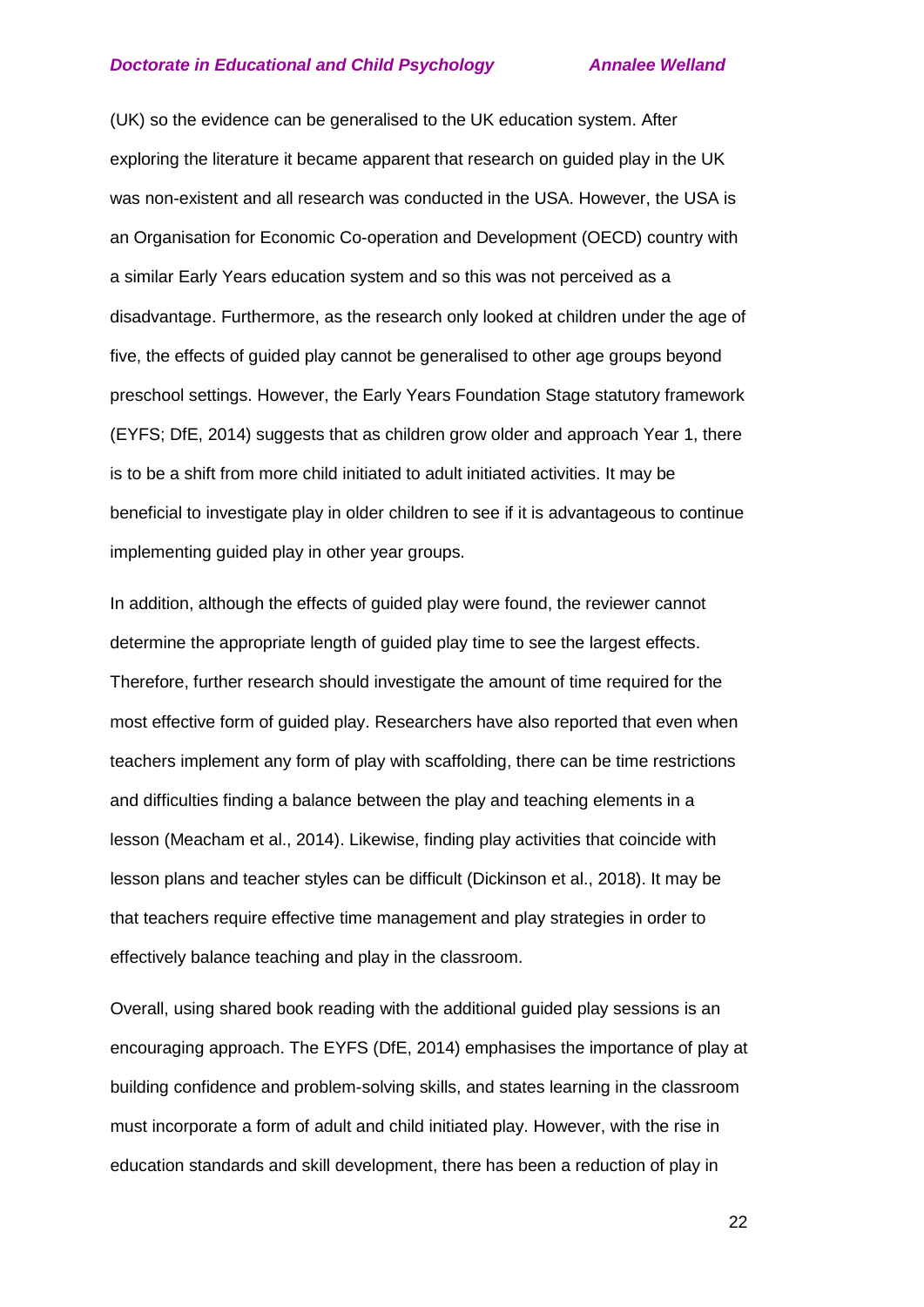education (Roskos & Christie, 2007). This combined with fewer strategies aimed at increasing language acquisition during infancy, highlights the importance for research to continue exploring language interventions and play-based interventions in the Early Years.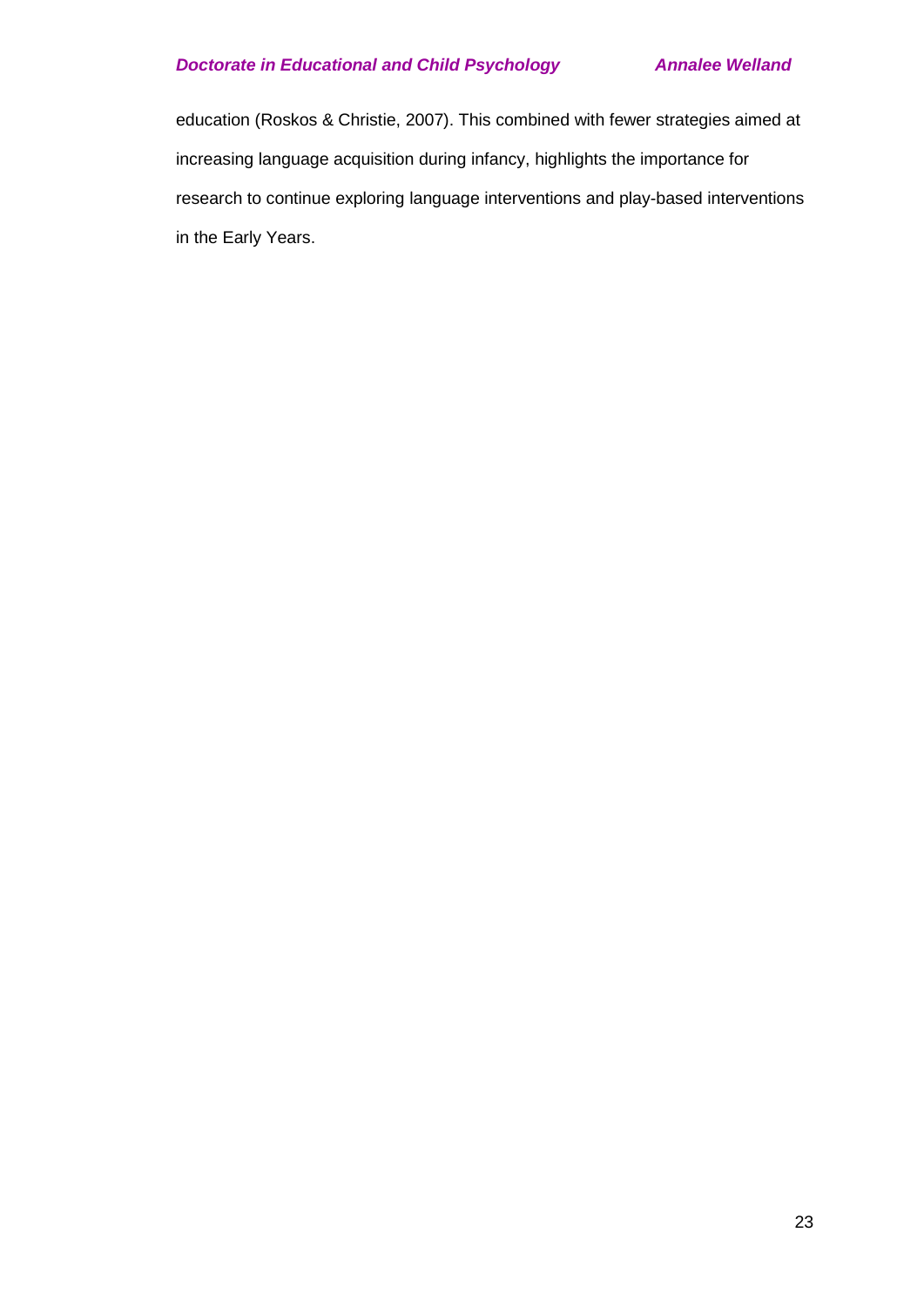#### **References**

- Alfieri, L., Brooks, P. J., Aldrich, N. J., & Tenenbaum, H. R. (2011). Does discoverybased instruction enhance learning?. Jo*urnal of Educational Psychology,* 103(1), 1-18
- Becker, D. R., McClelland, M. M., Loprinzi, P., & Trost, S. G. (2014). Physical activity, self-regulation, and early academic achievement in preschool children. *Early Education & Development*, 25(1), 56-70.
- Beres, K. A., Kaufman, A. S., & Perlman, M. D. (2000). Assessment of Child Intelligence. In *Handbook of Psychological Assessment* , 1(3), 65-96.
- Blewitt, P., Rump, K. M., Shealy, S. E., & Cook, S. A. (2009). Shared Book Reading: When and How Questions Affect Young Children's Word Learning. *Journal of Educational Psychology*, 101(2), 294–304.
- Bodrova, E., & Leong, D. J. (2001). Tools of the Mind: A Case Study of Implementing the Vygotskian Approach in American Early Childhood and Primary Classrooms. 7, 1095-1111.
- Cavanaugh, D. M., Clemence, K. J., Teale, M. M., Rule, A. C., & Montgomery, S. E. (2017). *Kindergarten Scores, Storytelling, Executive Function, and Motivation Improved through Literacy-Rich Guided Play*. 45, 831–843.
- Cohen, L. E., & Emmons, J. (2017). Block play: spatial language with preschool and school-aged children. *Early Child Development and Care*, 187(5-6), 967-977.
- Department for Education, D. (2014). Statutory framework for the early years foundation stage. Accessed January 2020.
- Department for Education and Department of Health (2015) Special educational needs and disability code of practice: 0 to 25 years. Accessed January 2020.

Dickinson, D. K., Collins, M. F., Nesbitt, K., Toub, T. S., Hassinger-Das, B., Hadley,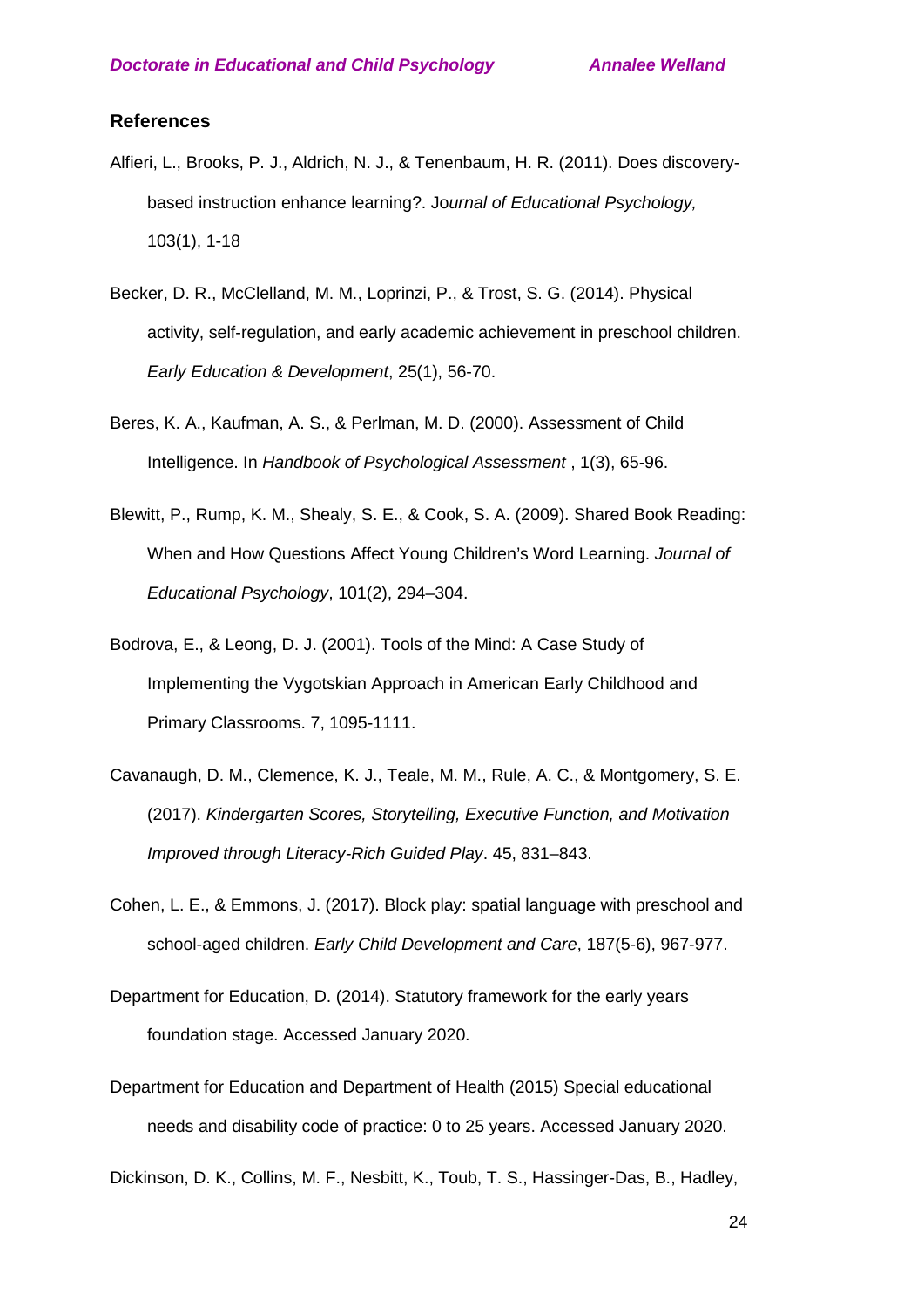E. B., … Golinkoff, R. M. (2018). Effects of Teacher-Delivered Book Reading and Play on Vocabulary Learning and Self-Regulation among Low-Income Preschool Children. *Journal of Cognition and Development*, *20*(2), 136–164.

- Dunn, L. M., & Dunn, D. M. (2007). Peabody Picture Vocabulary Test Fourth Edition. Minneapolis, *MN: NCS Person. Inc. Measure used with Cohort*, 3.
- Garris, R., Ahlers, R., & Driskell, J. E. (2002). Games, motivation, and learning: a research and practice model. *Simulation & Gaming*, 33(4), 441-467
- Gersten, R. M., Fuchs, L., Coyne, M. D., & Greenwood, C. R. (2005). Quality Indicators for Group Experimental and Quasi-Experimental Research in Special Education. *Council for Exceptional Children*, *71*(2), 149–164.
- Gough, D. (2007). *Weight of Evidence: A Framework for the Appraisal of the Quality and Relevance of Evidence* . *22*(2), 213–228.
- Hadley, E. B., & Dickinson, D. K. (2019). Cues for word-learning during shared book-reading and guided play in preschool. *Journal of Child Language*, *46*(6), 1202–1227.
- Han, M., Moore, N., Vukelich, C., & Buell, M. (2010). Does Play Make a Difference? How Play Intervention Affects the Vocabulary Learning of At-Risk Preschoolers. *American Journal of Play*, *3*(1), 82–105.
- Hassinger-Das, B., Ridge, K., Parker, A., Golinkoff, R. M., Hirsh-Pasek, K., & Dickinson, D. K. (2016). Building Vocabulary Knowledge in Preschoolers Through Shared Book Reading and Gameplay. *Mind, Brain, and Education*, *10*(2), 71–80.
- Hirsh-Pasek, K., Golinkoff, R. M., Berk, L. E., & Singer, D. (2009). *A mandate for playful learning in preschool: Applying the scientific evidence*. USA: Oxford University Press.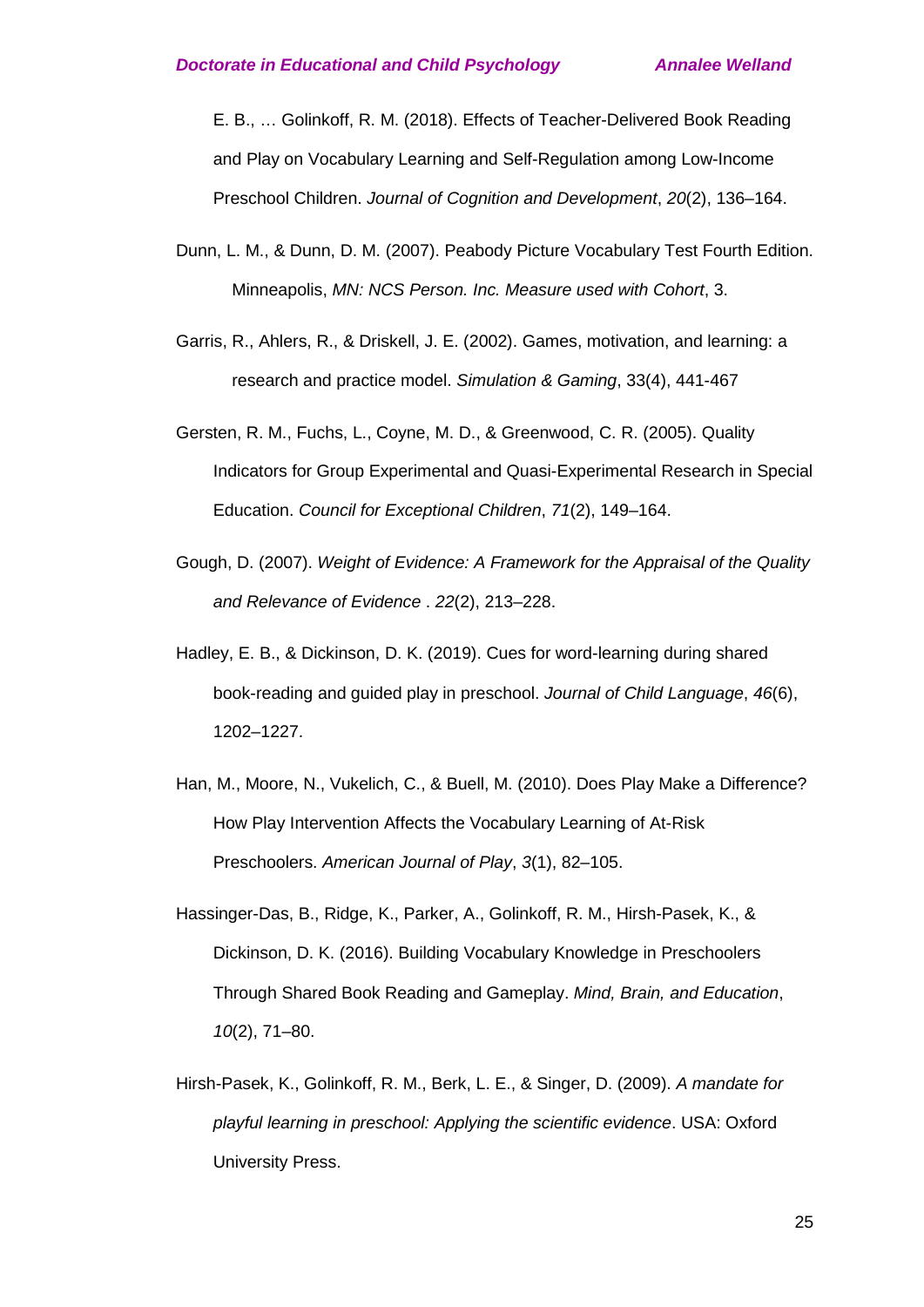- Honomichl, R. D., & Chen, Z. (2012). The role of guidance in children's discovery learning. *Wiley Interdisciplinary Reviews: Cognitive Science*, 3(6), 615-622.
- Massey, S. L. (2013). From the reading rug to the play center: Enhancing vocabulary and comprehensive language skills by connecting storybook reading and guided play. *Early Childhood Education Journal*, 41(2), 125-131.
- Mayer, R. E. (2004). Should there be a three-strikes rule against pure discovery learning?. *American Psychologist,* 59(1), 14.
- Meacham, S., Vukelich, C., Han, M., & Buell, M. (2014). Preschool teachers' questioning in sociodramatic play. *Early Childhood Research Quarterly*, 29(4), 562-573.
- NELS (National Early Literacy Panel) (2008). Developing early literacy: report of the National Early Literacy Panel. Washington, DC: National Institute for Literacy.
- Petticrew, M. & R. H. (2003). Evidence, hierarchies, and typologies: horses for courses. *J Epidemiol Community Health*, *57*, 527–529.
- Ramani, G. B., Siegler, R. S., & Hitti, A. (2012). Taking it to the classroom: Number board games as a small group learning activity. *Journal of educational psychology*, 104(3), 661.
- Roskos, K., & Christie, J. (2001). Examining the play–literacy interface: A critical review and future directions. J*ournal of Early Childhood Literacy*, 1(1), 59-89.
- Slamecka, N. J., & Graf, P. (1978). The generation effect: Delineation of a phenomenon. *Journal of experimental Psychology: Human learning and Memory*, 4(6), 592
- Savina, E. (2014). Does play promote self-regulation in children?. *Early Child Development and Car*e, 184(11), 1692-1705.

Singer, D., Golinkoff, R. M., & Hirsh-Pasek, K. (2006). Play= Learning: How play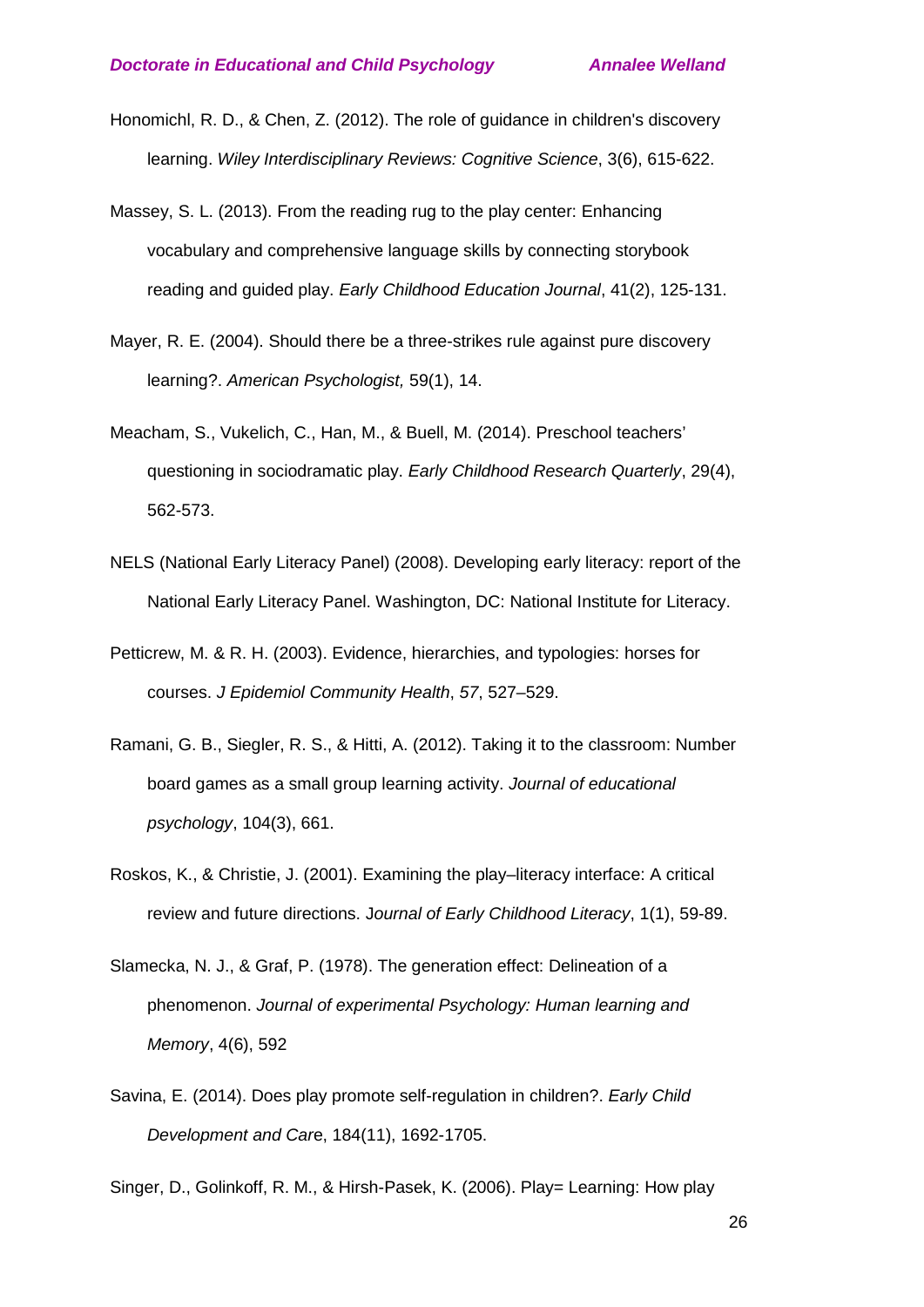motivates and enhances children's cognitive and social-emotional growth. *Oxford University Press*.

- Spiewak Toub, T., Hassinger-Das, B., Turner Nesbitt, K., Ilgaz, H., Skolnick Weisberg, D., Hirsh-Pasek, K., … Dickinson, D. K. (2018). The language of play: Developing preschool vocabulary through play following shared bookreading.. *Early Childhood Research Quarterl*y, 45, 1-17.
- Story, A. D. (2017). The Case of Brain Science and Guided Play. *Young Children*, 72(2), 45-50
- Toub, T. S., Hassinger-Das, B., Nesbitt, K. T., Ilgaz, H., Weisberg, D. S., Hirsh-Pasek, K., … Dickinson, D. K. (2018). The language of play: Developing preschool vocabulary through play following shared book-reading. *Early Childhood Research Quarterly*, *45*, 1–17.
- Kleeck, A. V. (2008). Providing preschool foundations for later reading comprehension: The importance of and ideas for targeting inferencing in storybook‐sharing interventions. *Psychology in the Schools,* 45(7), 627- 643.Weisberg, D. S., Hirsh-Pasek, K., Golinkoff, R. M., Kittredge, A. K., & Klahr, D. (2016). Guided play: Principles and practices. *Current Directions in Psychological Science*, 25(3), 177-182.
- Weisberg, D. S., Hirsh-Pasek, K., Golinkoff, R. M., & McCandliss, B. D. (2014). Mise en place: Setting the stage for thought and action. *Trends in Cognitive Sciences*, 18(6), 276-278.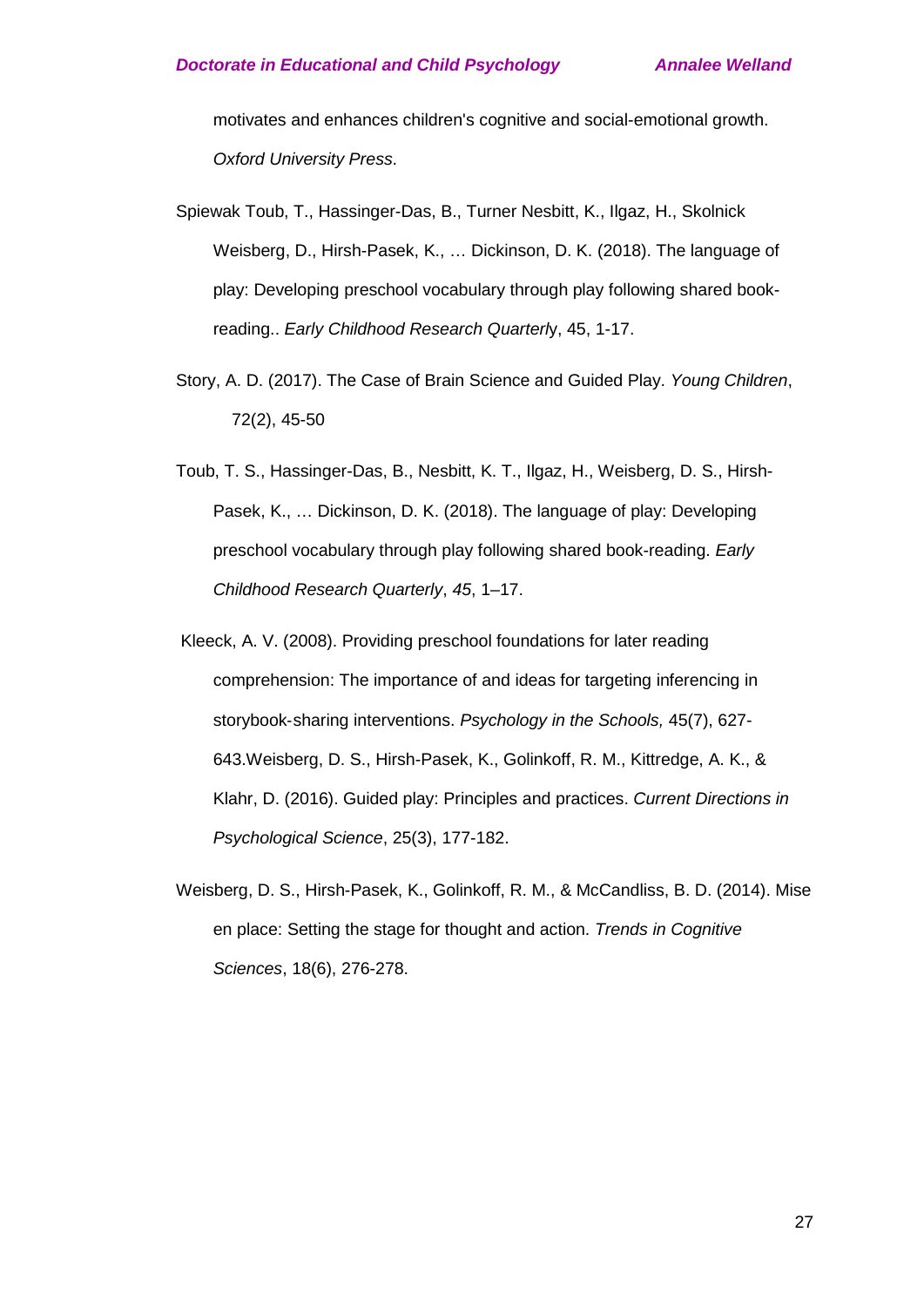# *Appendix A: List of excluded studies*

| Excluded Study during full screening                                                                       | Rationale for exclusion based on inclusion and exclusion |
|------------------------------------------------------------------------------------------------------------|----------------------------------------------------------|
|                                                                                                            | criteria                                                 |
| Aguiar, C., & McWilliam, R. A. (2013). Consistency of toddler engagement across                            | 5: Intervention not guided play                          |
| two settings. Early Childhood Research Quarterly, 28(1), 102-110.                                          |                                                          |
| Alfieri, L., Brooks, P. J., Aldrich, N. J., & Tenenbaum, H. R. (2011). Does discovery-                     | 2: Design                                                |
| based instruction enhance learning?. Journal of educational psychology, 103(1), 1.                         |                                                          |
| Basilio, M., & Rodríguez, C. (2017). How toddlers think with their hands: Social and                       | 6: Outcome measures                                      |
| private gestures as evidence of cognitive self-regulation in guided play with                              |                                                          |
| objects. Early Child Development and Care, 187(12), 1971-1986.                                             |                                                          |
| Colliver, Y., & Veraksa, N. (2019). The aim of the game: A pedagogical tool to                             | 5: Intervention not guided play                          |
| support young children's learning through play. Learning, Culture and Social                               |                                                          |
| Interaction, 21, 296-310.                                                                                  |                                                          |
| Eason, S. H., & Ramani, G. B. (2018). Parent-Child Math Talk About Fractions                               | 6: Outcome measures                                      |
| During Formal Learning and Guided Play Activities. Child development.                                      |                                                          |
| Fisher, K. R., Hirsh-Pasek, K., Newcombe, N., & Golinkoff, R. M. (2013). Taking                            | 6: Outcome measures                                      |
| shape: Supporting preschoolers' acquisition of geometric knowledge through guided                          |                                                          |
| play. Child development, 84(6), 1872-1878.                                                                 |                                                          |
| Gardner-Neblett, N., Holochwost, S. J., Gallagher, K. C., Iruka, I. U., Odom, S. L., & 6: Outcome measures |                                                          |
| Pungello, E. P. (2016). Guided versus Independent Play: Which Better Sustains                              |                                                          |
| Attention among Infants and Toddlers?. Society for Research on Educational                                 |                                                          |
| Effectiveness.                                                                                             |                                                          |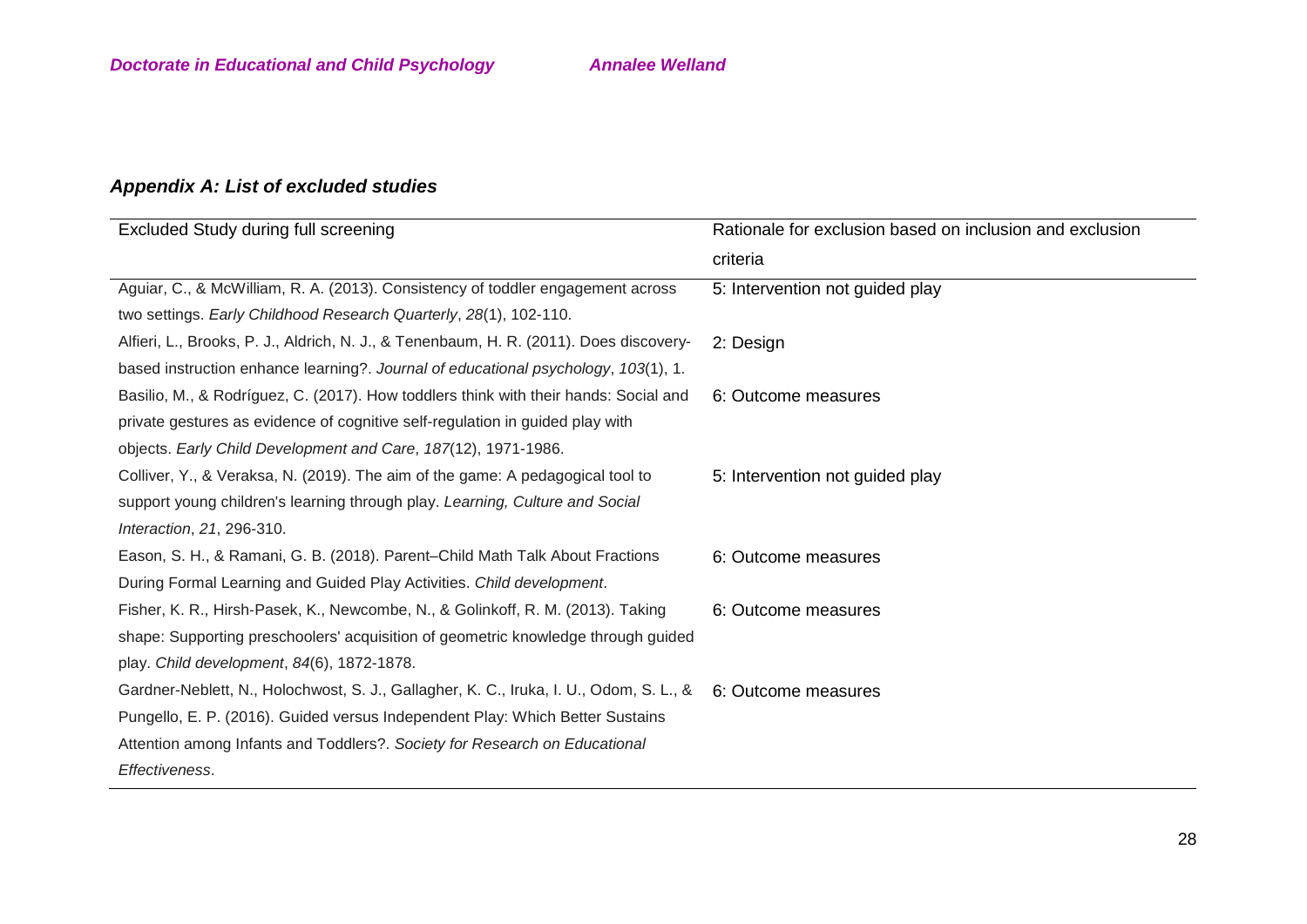| Excluded Study during full screening                                                  | Rationale for exclusion based on inclusion and exclusion |
|---------------------------------------------------------------------------------------|----------------------------------------------------------|
|                                                                                       | criteria                                                 |
| Jensen, H., Pyle, A., Alaca, B., & Fesseha, E. (2019). Playing with a goal in mind:   | 3: Location                                              |
| exploring the enactment of guided play in Canadian and South African early years      |                                                          |
| classrooms. Early Years, 1-15.                                                        |                                                          |
| Jemutai, S., & Webb, P. (2019). Effects of a 6 Brick Duplo Block guided play          | 6: Outcome measures                                      |
| intervention on pre-literate learners' visual perception. South African Journal of    |                                                          |
| Childhood Education, 9(1), 1-8.                                                       |                                                          |
| LaGamba, E. (2018). An Investigation of Read-Alouds, Classroom Interactions, and      | 1: Type of publication                                   |
| Guided Play as Supports for Vocabulary Learning in Preschool (Doctoral                |                                                          |
| dissertation, University of Pittsburgh).                                              |                                                          |
| Palma, M. S., Pereira, B. O., & Valentini, N. C. (2014). Guided play and free play in | 6: Outcome measure                                       |
| an enriched environment: Impact on motor development. Motriz: Revista de              |                                                          |
| Educação Física, 20(2), 177-185.                                                      |                                                          |
| Papacek, A. M. (2015). The Role of Peer Guided Play for Children with Autism          | 1. Type of publication                                   |
| Spectrum Disorder. Journal of the American Academy of Special Education               |                                                          |
| Professionals, 80-97.                                                                 |                                                          |
| Ramani, G. B., Zippert, E., Schweitzer, S., & Pan, S. (2014). Preschool children's    | 6: Outcome measures                                      |
| joint block building during a guided play activity. Journal of Applied Developmental  |                                                          |
| Psychology, 35(4), 326-336.                                                           |                                                          |
| Sawyer, J. E., & Goldstein, T. (2019). Can Guided Play and Storybook Reading          | 6: Outcome measures                                      |
| Promote Children's Drawing Development?. Empirical Studies of the Arts, 37(1), 32-    |                                                          |
| 59.                                                                                   |                                                          |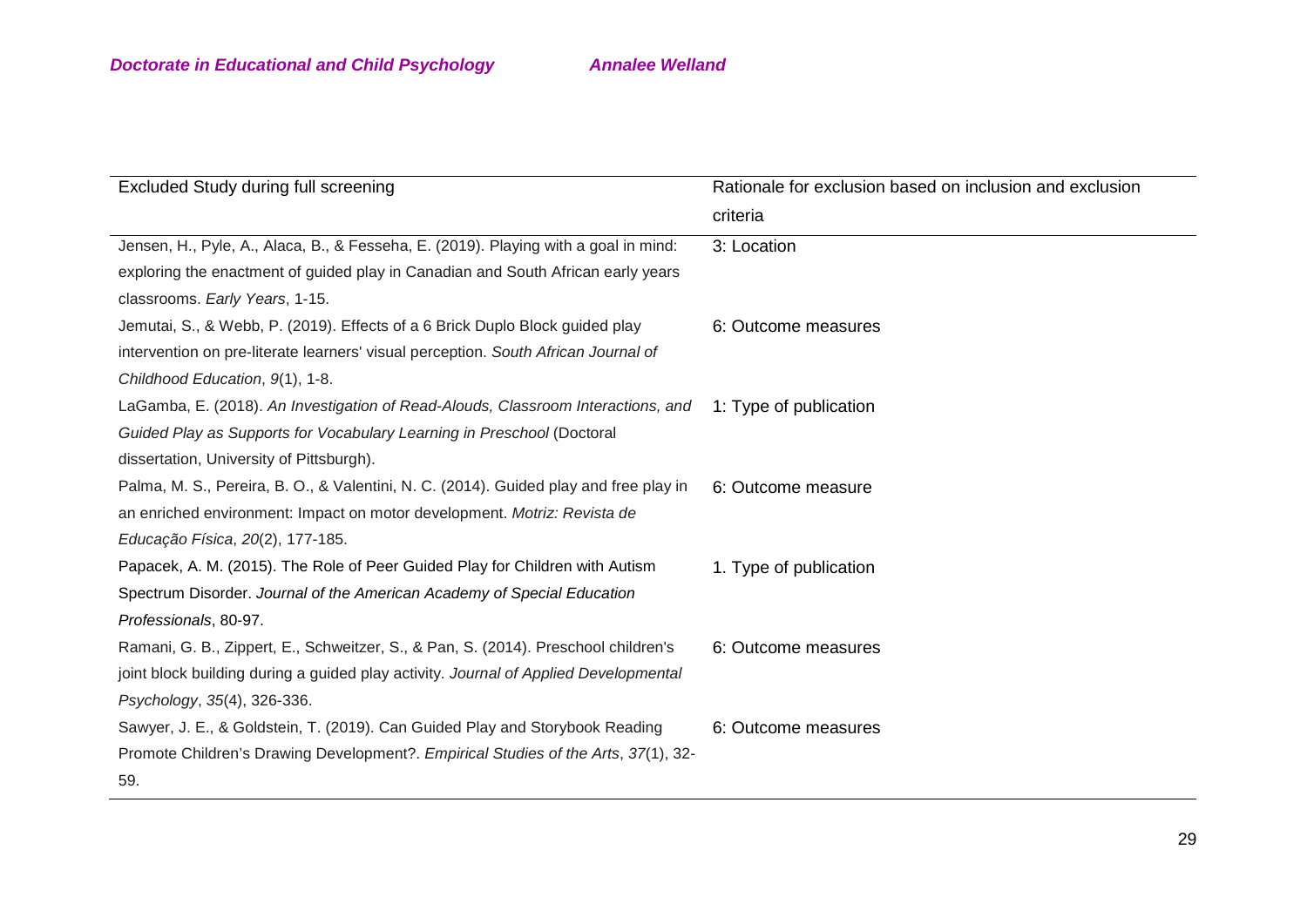| Excluded Study during full screening                                                 | Rationale for exclusion based on inclusion and exclusion |
|--------------------------------------------------------------------------------------|----------------------------------------------------------|
|                                                                                      | criteria                                                 |
| Sliogeris, M., & Almeida, S. C. (2019). Young Children's Development of Scientific   | 6: Outcome measures                                      |
| Knowledge Through the Combination of Teacher-Guided Play and Child-Guided            |                                                          |
| Play. Research in Science Education, 49(6), 1569-1593.                               |                                                          |
| Sobel, D., & Sommerville, J. (2010). The importance of discovery in children's       | 5: Intervention not guided play                          |
| causal learning from interventions. Frontiers in Psychology, 1, 176                  |                                                          |
| Tsao, Y. L. (2008). Using Guided Play to Enhance Children's Conversation,            | 6. Outcome measures                                      |
| Creativity and Competence in Literacy. Education, 128(3), 515-520.                   |                                                          |
| Van Schijndel, T. J., Singer, E., van der Maas, H. L., & Raijmakers, M. E. (2010). A | 6: Outcome measures                                      |
| sciencing programme and young children's exploratory play in the                     |                                                          |
| sandpit. European Journal of Developmental Psychology, 7(5), 603-617.                |                                                          |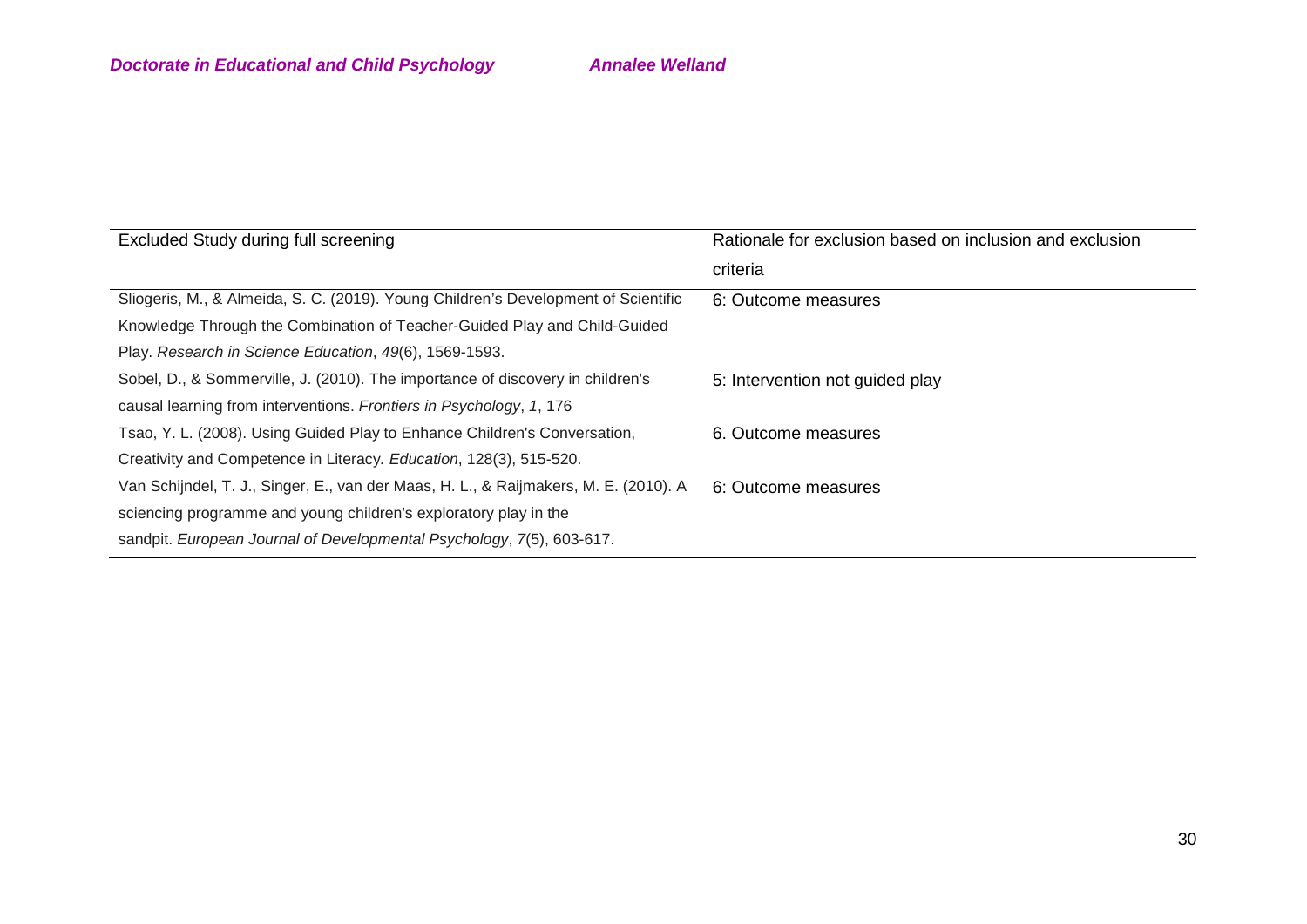# **Appendix B: Mapping the field**

| Study                      | <b>Study Design</b>                                                                                                                               | Location   | Participants                                                                                                                                                       | Intervention                                                                                                                                                                                                                                                                                                                                                                                                                                                   | Comparison<br>Condition                                                                                                                                                                                                                                                                                                               | <b>Measures</b>                                                                                                                                                                                                                                                                                                                                        | Main Findings                                                                                                                                                                                                                                                          |
|----------------------------|---------------------------------------------------------------------------------------------------------------------------------------------------|------------|--------------------------------------------------------------------------------------------------------------------------------------------------------------------|----------------------------------------------------------------------------------------------------------------------------------------------------------------------------------------------------------------------------------------------------------------------------------------------------------------------------------------------------------------------------------------------------------------------------------------------------------------|---------------------------------------------------------------------------------------------------------------------------------------------------------------------------------------------------------------------------------------------------------------------------------------------------------------------------------------|--------------------------------------------------------------------------------------------------------------------------------------------------------------------------------------------------------------------------------------------------------------------------------------------------------------------------------------------------------|------------------------------------------------------------------------------------------------------------------------------------------------------------------------------------------------------------------------------------------------------------------------|
| Cavanaugh et<br>al. (2016) | Repeated<br>measures,<br>counterbalanced<br>design with all<br>children<br>experiencing<br>both conditions<br>at different times<br>of the study. | <b>USA</b> | $N=41$<br>Two preschool<br>classes; one in<br>a middle-class<br>neighbourhood<br>$(N=20)$ and<br>one in a low-<br>income<br>preschool<br>$(N=21)$ .<br>54% female. | All children received<br>the same literacy class<br>except for 15 minutes<br>when the intervention<br>took place. In the<br>control condition, the<br>teacher led activities<br>with items and toys to<br>practice letter sounds<br>and rhyming word<br>families. In the<br>experimental condition,<br>children received the<br>same teacher led<br>activity and then<br>developed their own<br>games to practice their<br>sounds and word<br>family concepts. | Children in each<br>classroom were<br>divided into two<br>groups group A<br>and B. from both<br>classrooms,<br>group A began<br>with the control<br>condition and<br>after 3 weeks a<br>mid-point test<br>was<br>administered<br>and the groups<br>switched. After<br>another 3 weeks,<br>the final post-test<br>was<br>administered. | Dynamic<br><b>Indicators of Basic</b><br><b>Early Literacy</b><br>Skills (DIBELS;<br>Kaminski & Good<br>1998) - Sound<br>fluency, phonemic<br>awareness<br>components, and<br>reading fluency.<br>Children engaged<br>in journal writing<br>where the teacher<br>tallied the amount<br>of time target<br>sounds were<br>used. Teacher<br>observations. | Children in the<br>guided play<br>condition scored<br>significantly<br>higher in the<br><b>DIBELS</b> than the<br>control condition.<br>The experimental<br>condition also<br>improved<br>vocabulary<br>application,<br>sequencing ideas<br>and storytelling<br>ideas. |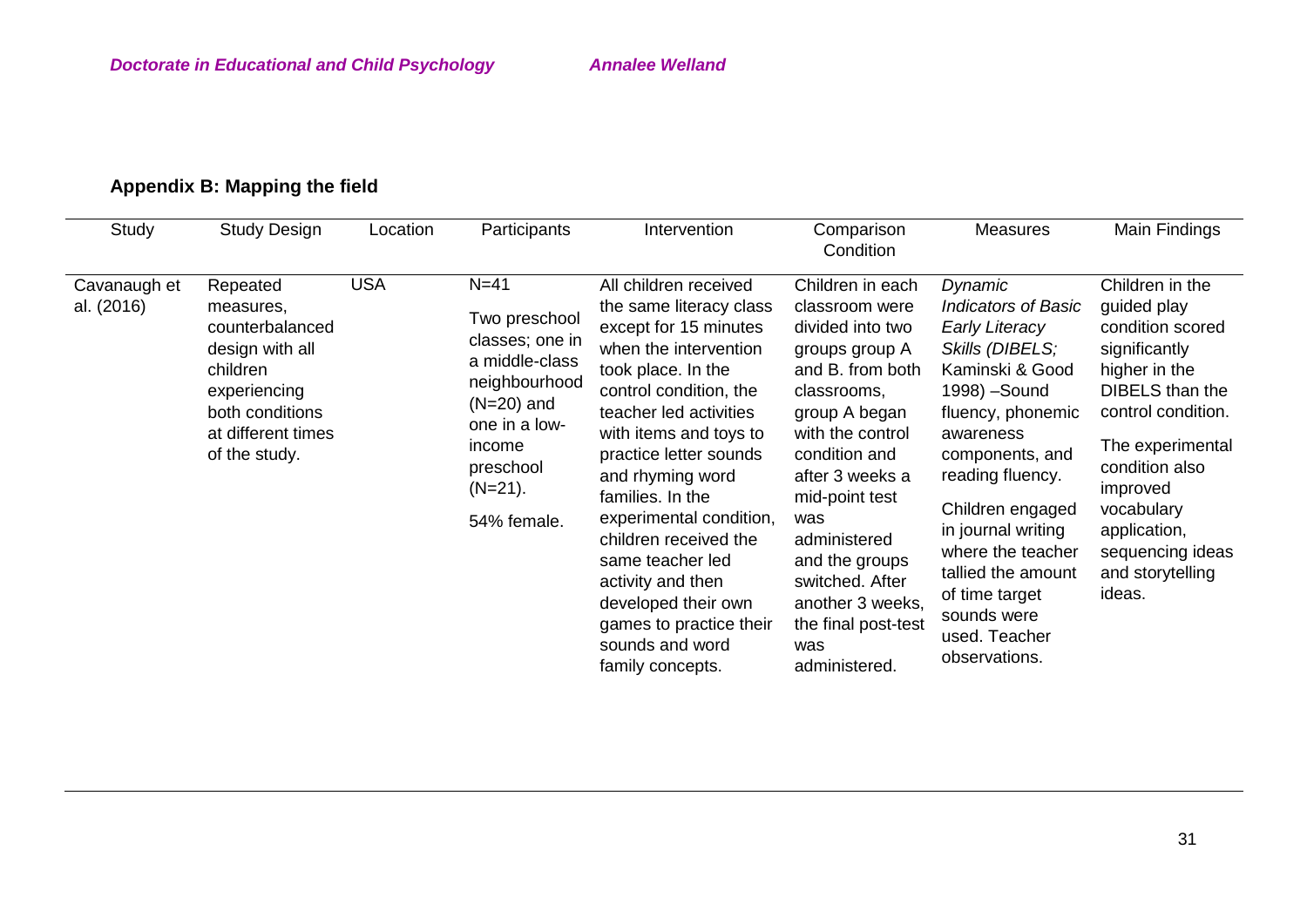| Study                      | <b>Study Design</b>                                                                      | Location                                              | Participants                                                    | Intervention                                                                                                                                                                                                                                                                                                                             | Comparison<br>Condition                                           | <b>Measures</b>                                                                                                                                                                                                                                                                                                                                                                                                    | Main Findings                                                                                                                        |
|----------------------------|------------------------------------------------------------------------------------------|-------------------------------------------------------|-----------------------------------------------------------------|------------------------------------------------------------------------------------------------------------------------------------------------------------------------------------------------------------------------------------------------------------------------------------------------------------------------------------------|-------------------------------------------------------------------|--------------------------------------------------------------------------------------------------------------------------------------------------------------------------------------------------------------------------------------------------------------------------------------------------------------------------------------------------------------------------------------------------------------------|--------------------------------------------------------------------------------------------------------------------------------------|
| Dickinson et al.<br>(2018) | <b>RCT</b> with two<br>groups. Read<br>and Play $(R + P)$<br>or Read only<br>(RO) groups | <b>USA</b><br><b>Tennessee</b><br>and<br>Pennsylvania | $N = 227$<br>Low-income<br>preschool<br>children.<br>52% female | Intervention conducted<br>over 6-month period.<br><b>Classroom teachers</b><br>delivered the<br>intervention.<br>Teachers read<br>thematically related<br>books to both groups,<br>and the R+P condition<br>were put into play<br>groups and<br>participated in guided<br>play sessions with toys<br>and props relating to<br>the books. | Children in the<br>RO group<br>without guided<br>play conditions. | Picture<br><b>Vocabulary Test</b><br>similar to the<br>PPVT (Dunn &<br>Dunn, 2007)<br>Receptive<br>knowledge of<br>taught and control<br>words.<br><b>New Word</b><br><b>Definition Test-</b><br>Modified (Hadley<br>et al., 2015) -<br>Expressive<br>language<br>The PPVT-Fourth<br>Edition (Dunn &<br>Dunn, 2007)-<br>General<br>vocabulary<br>Self-regulation<br>and teacher<br>questionnaires<br>administered. | Both RO and<br>R+P groups<br>made significant<br>gains on taught<br>vocabulary<br>words.<br>No differences<br>between<br>conditions. |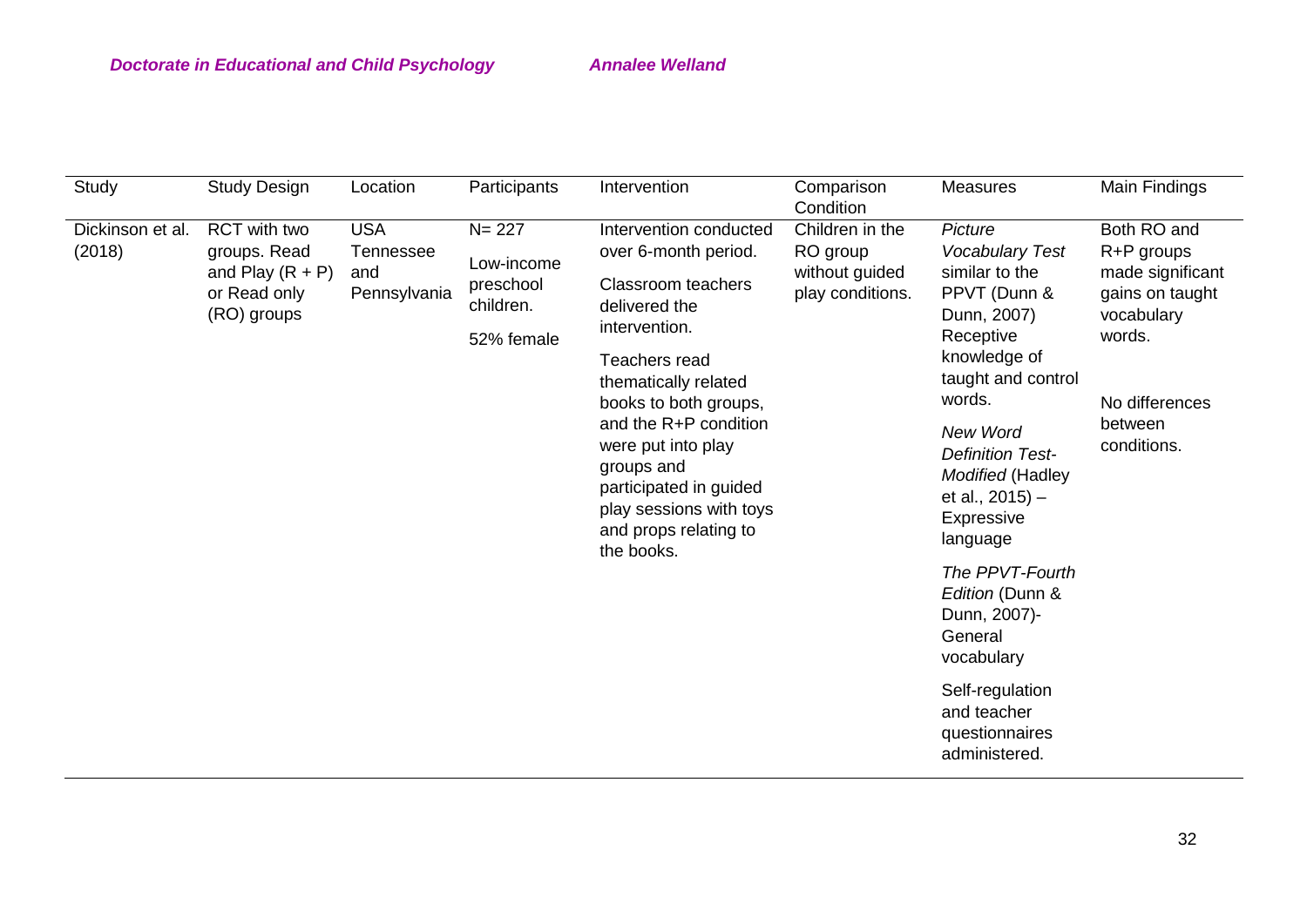| <b>USA</b><br>$N = 30$<br>Mixed-methods<br>Intervention conducted<br>Hearing the<br>Hadley &<br>The PPVT-Fourth<br>No comparison<br>Dickinson.<br>with participants<br>Edition (Dunn &<br>taught words in<br>over two-month period.<br>group. All<br>South-<br>Low-income<br>Groups of 3 children<br>shared book<br>(2019)<br>children first<br>Dunn, 2007)-<br>randomly<br>eastern US<br>preschool<br>were taught target<br>received shared<br>General<br>reading and<br>assigned to a<br>children.<br>state<br>words during shared<br>mixed-gender<br>vocabulary<br>book reading<br>understanding<br>and then guided<br>meaning during<br>play group<br>book reading lasting 10<br>57% female.<br>Experimenter<br>minutes. The target<br>play sessions.<br>guided play, was<br>designed<br>word were further<br>significantly<br>vocabulary<br>reinforced during<br>associated with<br>breadth measure-<br>guided play with a<br>vocabulary<br>Receptive<br>selection of related<br>growth and<br>understanding of<br>toys and props lasting<br>depth.<br>target words.<br>10 minutes. All book<br>reading and guided<br>New Word<br>play sessions were<br><b>Definition Test-</b><br>video-recorded.<br>Modified (adapted<br>from Blewitt et al.,<br>$2009$ ) – Depth of<br>knowledge for<br>target words.<br>Coding scheme<br>measured target<br>word use during<br>the intervention. | Study | <b>Study Design</b> | Location | Participants | Intervention | Comparison<br>Condition | <b>Measures</b> | Main Findings |
|-------------------------------------------------------------------------------------------------------------------------------------------------------------------------------------------------------------------------------------------------------------------------------------------------------------------------------------------------------------------------------------------------------------------------------------------------------------------------------------------------------------------------------------------------------------------------------------------------------------------------------------------------------------------------------------------------------------------------------------------------------------------------------------------------------------------------------------------------------------------------------------------------------------------------------------------------------------------------------------------------------------------------------------------------------------------------------------------------------------------------------------------------------------------------------------------------------------------------------------------------------------------------------------------------------------------------------------------------------------------------------------------|-------|---------------------|----------|--------------|--------------|-------------------------|-----------------|---------------|
|                                                                                                                                                                                                                                                                                                                                                                                                                                                                                                                                                                                                                                                                                                                                                                                                                                                                                                                                                                                                                                                                                                                                                                                                                                                                                                                                                                                           |       |                     |          |              |              |                         |                 |               |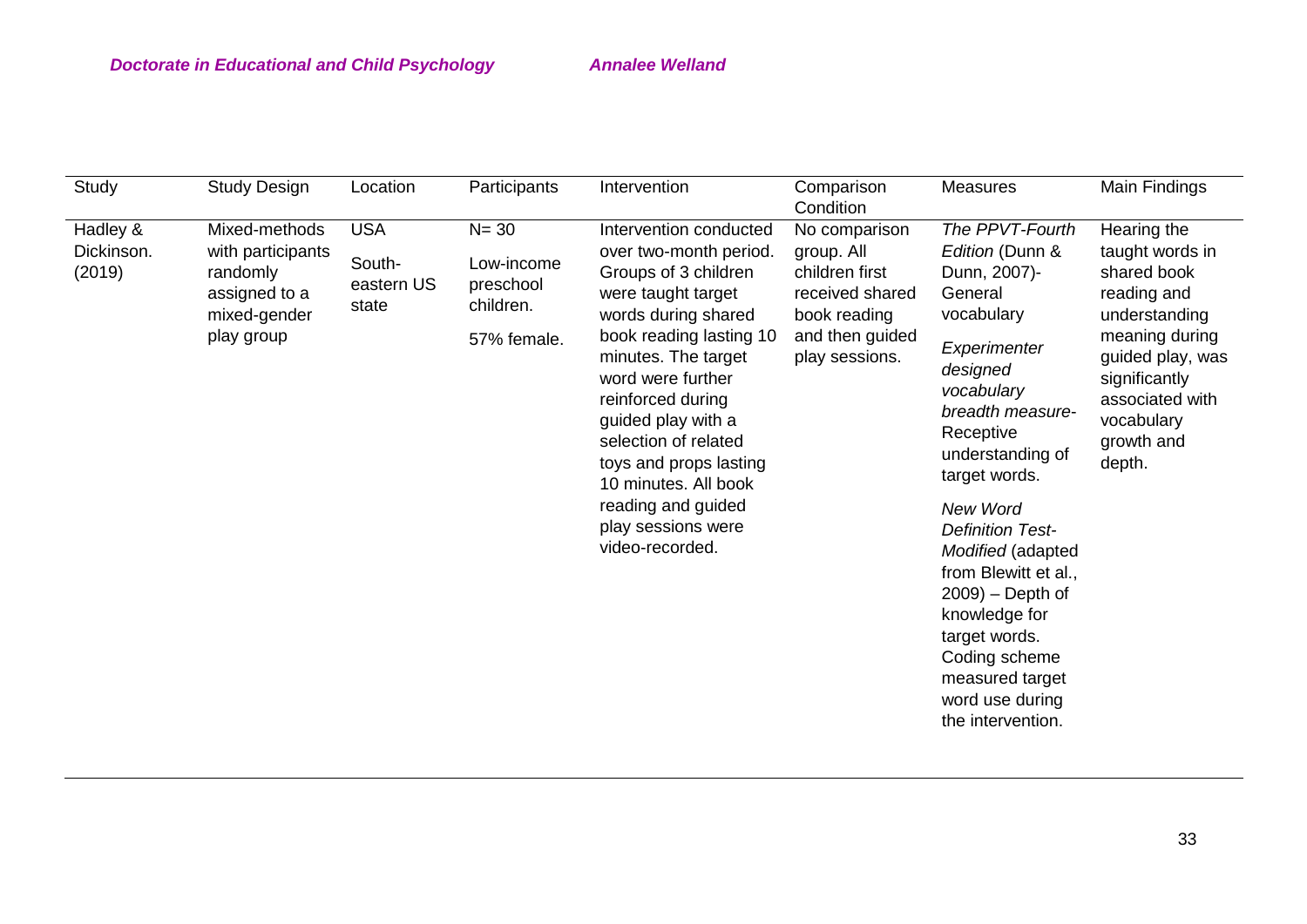| Study                | Study Design                                                                                                                                    | Location                                   | Participants                                                                                                                             | Intervention                                                                                                                                                                                                                                                                                                                                                                                                                                | Comparison<br>Condition                                             | <b>Measures</b>                                                                                                                                                                                                                                                                                                                                                                                                                                     | Main Findings                                                                                                                                                                                                                                                                                                    |
|----------------------|-------------------------------------------------------------------------------------------------------------------------------------------------|--------------------------------------------|------------------------------------------------------------------------------------------------------------------------------------------|---------------------------------------------------------------------------------------------------------------------------------------------------------------------------------------------------------------------------------------------------------------------------------------------------------------------------------------------------------------------------------------------------------------------------------------------|---------------------------------------------------------------------|-----------------------------------------------------------------------------------------------------------------------------------------------------------------------------------------------------------------------------------------------------------------------------------------------------------------------------------------------------------------------------------------------------------------------------------------------------|------------------------------------------------------------------------------------------------------------------------------------------------------------------------------------------------------------------------------------------------------------------------------------------------------------------|
| Han et al.<br>(2010) | RCT with two<br>groups, Explicit<br>Instructional<br>Vocabulary<br>Protocol (EIVP)<br>and EIVP with<br>guided play<br>sessions (EIVP+<br>Play). | <b>USA</b><br>Mid-Atlantic<br><b>State</b> | $N=49$<br>4-5 year old<br>children from a<br>group of 118<br>lowest<br>performing<br>students. Low-<br>income<br>families 47%<br>female. | Children received 30<br>minutes of EIVP or<br>EIVP + Play twice a<br>week for four months.<br>16 words were<br>selected as target<br>words. In both<br>conditions, tutors read<br>the story with target<br>words and explicit<br>vocabulary instruction<br>was introduced using<br>child friendly<br>definitions. In the<br>EIVP+ Play condition,<br>children were engaged<br>in guided play with<br>props to give target<br>words meaning. | Children in the<br>EIVP group<br>without guided<br>play conditions. | The PPVT-Fourth<br>Edition (Dunn &<br>Dunn, 2007) -<br>Receptive<br>language<br>attainment.<br><b>Individual Growth</b><br>and Development<br><b>Indicators: Picture</b><br>Naming (Early<br>Childhood<br><b>Research Institute</b><br>on Measuring<br>Growth and<br>Development,<br>$(2000)$ – Ability to<br>name pictures<br>quickly.<br>Curriculum-based<br>Measurement<br>(Fuchs and Fuchs,<br>$2002$ ) –<br>Attainment of the<br>target words. | The mean gain of<br>expressive<br>vocabulary was<br>significantly<br>higher in the<br>$EIVP + Play$<br>group.<br>Both groups<br>receptive<br>vocabulary<br>increased but not<br>group difference<br>found.<br>EIVP+ Play<br>group showed<br>steeper gains for<br>expressive<br>vocabulary as<br>time progressed. |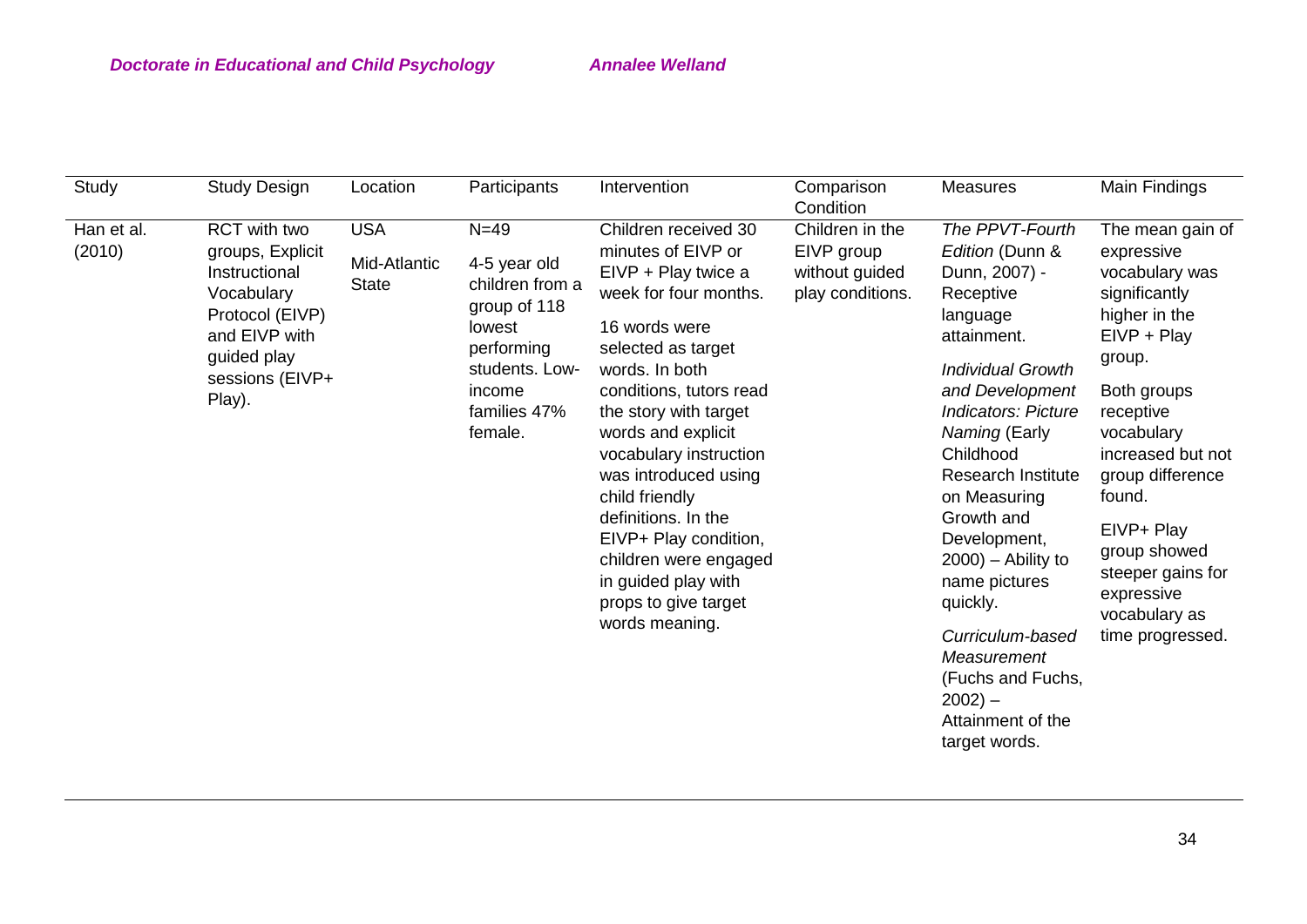| Study                          | <b>Study Design</b>                                                                                                                                                                                 | Location                                   | Participants                                     | Intervention                                                                                                                                                                                                                                                                                                                                                                                                                                                                               | Comparison<br>Condition                                                              | <b>Measures</b>                                                                                                                                                                                | Main Findings                                                                                                                                                                                                                                                                       |
|--------------------------------|-----------------------------------------------------------------------------------------------------------------------------------------------------------------------------------------------------|--------------------------------------------|--------------------------------------------------|--------------------------------------------------------------------------------------------------------------------------------------------------------------------------------------------------------------------------------------------------------------------------------------------------------------------------------------------------------------------------------------------------------------------------------------------------------------------------------------------|--------------------------------------------------------------------------------------|------------------------------------------------------------------------------------------------------------------------------------------------------------------------------------------------|-------------------------------------------------------------------------------------------------------------------------------------------------------------------------------------------------------------------------------------------------------------------------------------|
| Hassinger-Das<br>et al. (2016) | RCT with two<br>groups, shared<br>book reading<br>plus vocabulary<br>game<br>(intervention) or<br>shared book<br>reading plus<br>game that did<br>not teach<br>vocabulary<br>(comparison<br>group). | <b>USA</b><br>Mid-Atlantic<br><b>State</b> | $N=44$<br>4-year-old<br>children, 48%<br>female. | Children randomly<br>assigned to conditions<br>and then randomly<br>paired into dyads. Two<br>30-minute sessions<br>over the course of a<br>week. Each dyad<br>heard one of the two<br>stories, which included<br>10 target words. The<br>intervention group<br>played a vocabulary<br>board game with<br>questions and<br>information about the<br>target words. The<br>comparison group<br>received after-word<br>review and then played<br>a game without<br>vocabulary<br>involvement. | Children in the<br>book reading<br>plus game that<br>did not involve<br>guided play. | Author generated<br>assessment-<br>Receptive<br>vocabulary.<br>New Word<br><b>Definition Test-</b><br><b>Modified (Blewitt</b><br>et al., $2009$ ) –<br>Expressive<br>vocabulary<br>knowledge. | Children in the<br>intervention<br>group<br>outperformed<br>their peers in<br>receptive and<br>expressive<br>vocabulary.<br>Children in the<br>intervention<br>group that scored<br>the lowest for<br>receptive<br>knowledge<br>experienced the<br>most gains in<br>word knowledge. |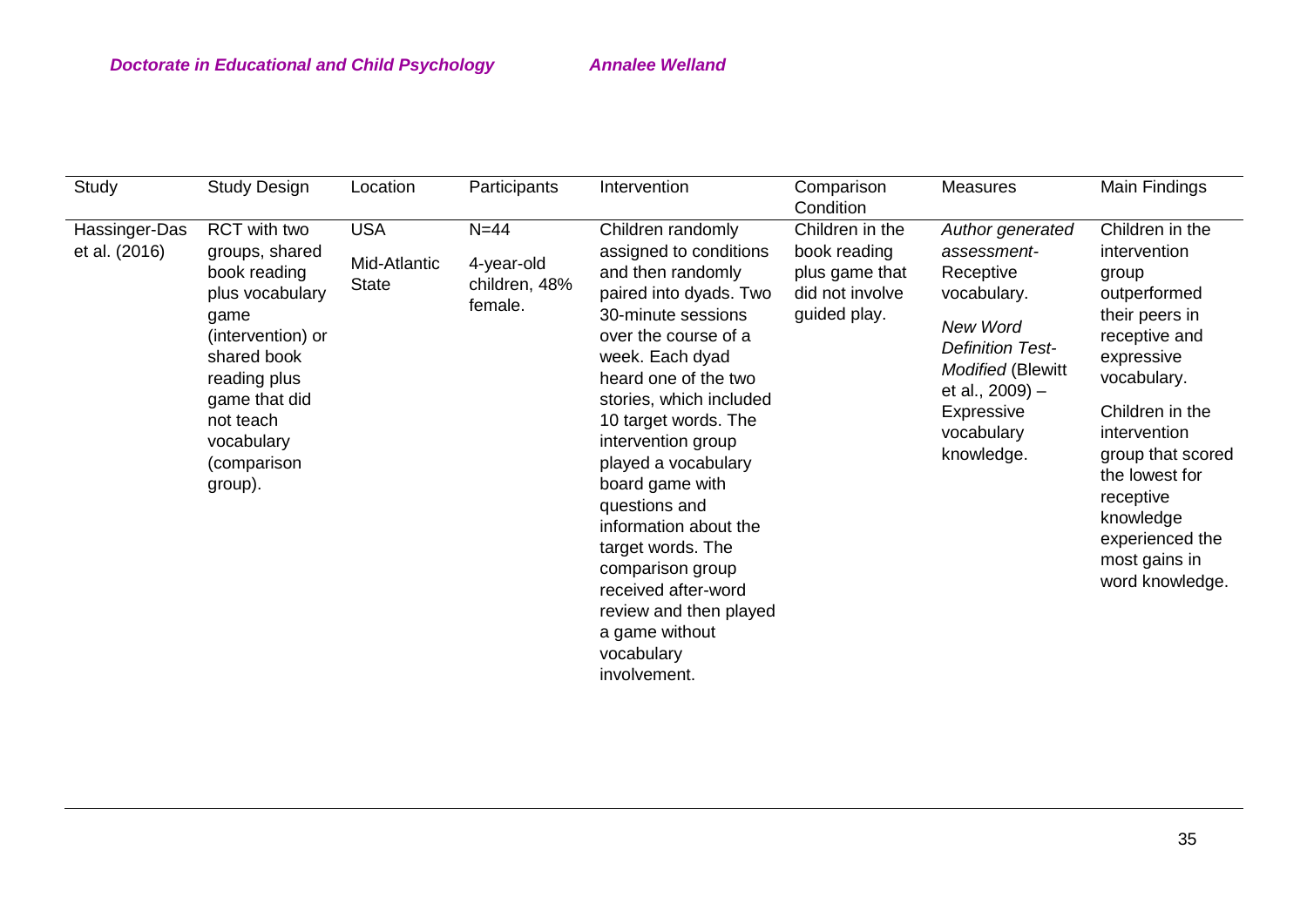| Study                 | <b>Study Design</b>                                                      | Location                                       | Participants                                                            | Intervention                                                                                                                                                                                                                                                                                                                                                                                                                                                                                                                                                     | Comparison<br>Condition                                  | <b>Measures</b>                                                                                                                                                                                                                                                                            | Main Findings                                                                                                                                                                                                                             |
|-----------------------|--------------------------------------------------------------------------|------------------------------------------------|-------------------------------------------------------------------------|------------------------------------------------------------------------------------------------------------------------------------------------------------------------------------------------------------------------------------------------------------------------------------------------------------------------------------------------------------------------------------------------------------------------------------------------------------------------------------------------------------------------------------------------------------------|----------------------------------------------------------|--------------------------------------------------------------------------------------------------------------------------------------------------------------------------------------------------------------------------------------------------------------------------------------------|-------------------------------------------------------------------------------------------------------------------------------------------------------------------------------------------------------------------------------------------|
| Toub et<br>al.(2018a) | RCT with three<br>groups, guided<br>play, free play or<br>directed play. | <b>USA</b><br>Tennessee<br>and<br>Pennsylvania | $N = 249$<br>Two low-<br>income<br>preschool<br>classes.<br>54% female. | The intervention lasted<br>two months and 10<br>target words were<br>selected. In all<br>conditions intervention<br>specialists (IS), read<br>stories with target<br>words and there was a<br>collection of toys for<br>each book. In direct<br>play, the IS followed a<br>script to direct children<br>to play. For the guided<br>play group children<br>chose what to do with<br>the toys and the IS<br>followed the child's<br>lead incorporating<br>target words. In the<br>free play condition<br>children played openly<br>and the IS was not<br>involved. | Children in the<br>free and directed<br>play conditions. | The PPVT-Fourth<br>Edition (Dunn &<br>Dunn, 2007) -<br>Receptive<br>language.<br>New Word<br><b>Definition Test-</b><br>Modified (Hadley<br>et al., $2015$ ) –<br>Expressive<br>language and<br>meaning of<br>vocabulary.<br>Parent<br>questionnaire for<br>children's home<br>information | Children in the<br>guided play<br>group made<br>significantly<br>larger gains in<br>expressive and<br>receptive<br>vocabulary than<br>the free play<br>condition.<br>No differences<br>between children<br>in guided or<br>directed play. |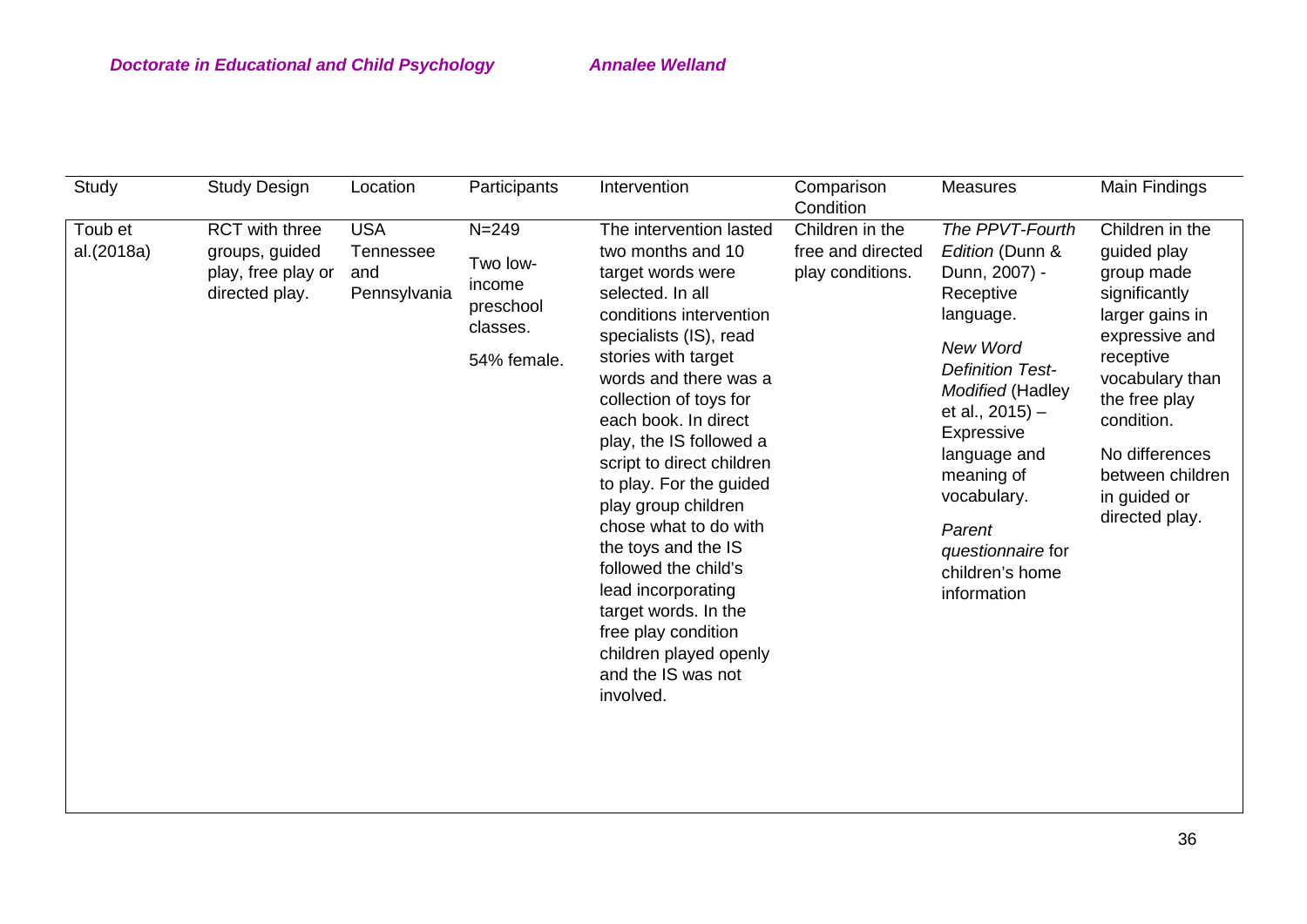| Study                 | <b>Study Design</b>                                                         | Location                                       | Participants                                                            | Intervention                                                                                                                                                                                                                                                                                                                                                                   | Comparison<br>Condition                                                                                                                                                        | <b>Measures</b>                                                                                                                                                                                                                                                                                | Main Findings                                                                                                                                                                                                                     |
|-----------------------|-----------------------------------------------------------------------------|------------------------------------------------|-------------------------------------------------------------------------|--------------------------------------------------------------------------------------------------------------------------------------------------------------------------------------------------------------------------------------------------------------------------------------------------------------------------------------------------------------------------------|--------------------------------------------------------------------------------------------------------------------------------------------------------------------------------|------------------------------------------------------------------------------------------------------------------------------------------------------------------------------------------------------------------------------------------------------------------------------------------------|-----------------------------------------------------------------------------------------------------------------------------------------------------------------------------------------------------------------------------------|
| Toub et<br>al.(2018b) | Within-subjects<br>design to<br>compare play<br>and non-play<br>activities. | <b>USA</b><br>Tennessee<br>and<br>Pennsylvania | $N = 101$<br>Two low-<br>income<br>preschool<br>classes.<br>54% female. | The intervention lasted<br>two weeks and 16<br>target words were<br>selected. All activities<br>were led by the<br>classroom teacher and<br>incorporated toys<br>relating to the books.<br>All children examined<br>half of the target words<br>through a mix of<br>guided and directed<br>play, and half of the<br>target words through a<br>picture card review<br>activity. | Both groups<br>experienced play<br>and non-play<br>activities. Guided<br>play was<br>compared to the<br>words examined<br>in the picture<br>card review<br>activity condition. | The PPVT-Fourth<br>Edition (Dunn &<br>Dunn, 2007) -<br>Receptive<br>language.<br>New Word<br><b>Definition Test-</b><br><b>Modified (Hadley</b><br>et al., 2015) -<br>Expressive<br>language and<br>meaning of<br>vocabulary.<br>Parent<br>questionnaire for<br>children's home<br>information | Children showed<br>expressive and<br>receptive<br>vocabulary gains<br>in both the play<br>and non-play<br>activities.<br>Significantly<br>greater<br>expressive<br>vocabulary gains<br>were observed in<br>the play<br>condition. |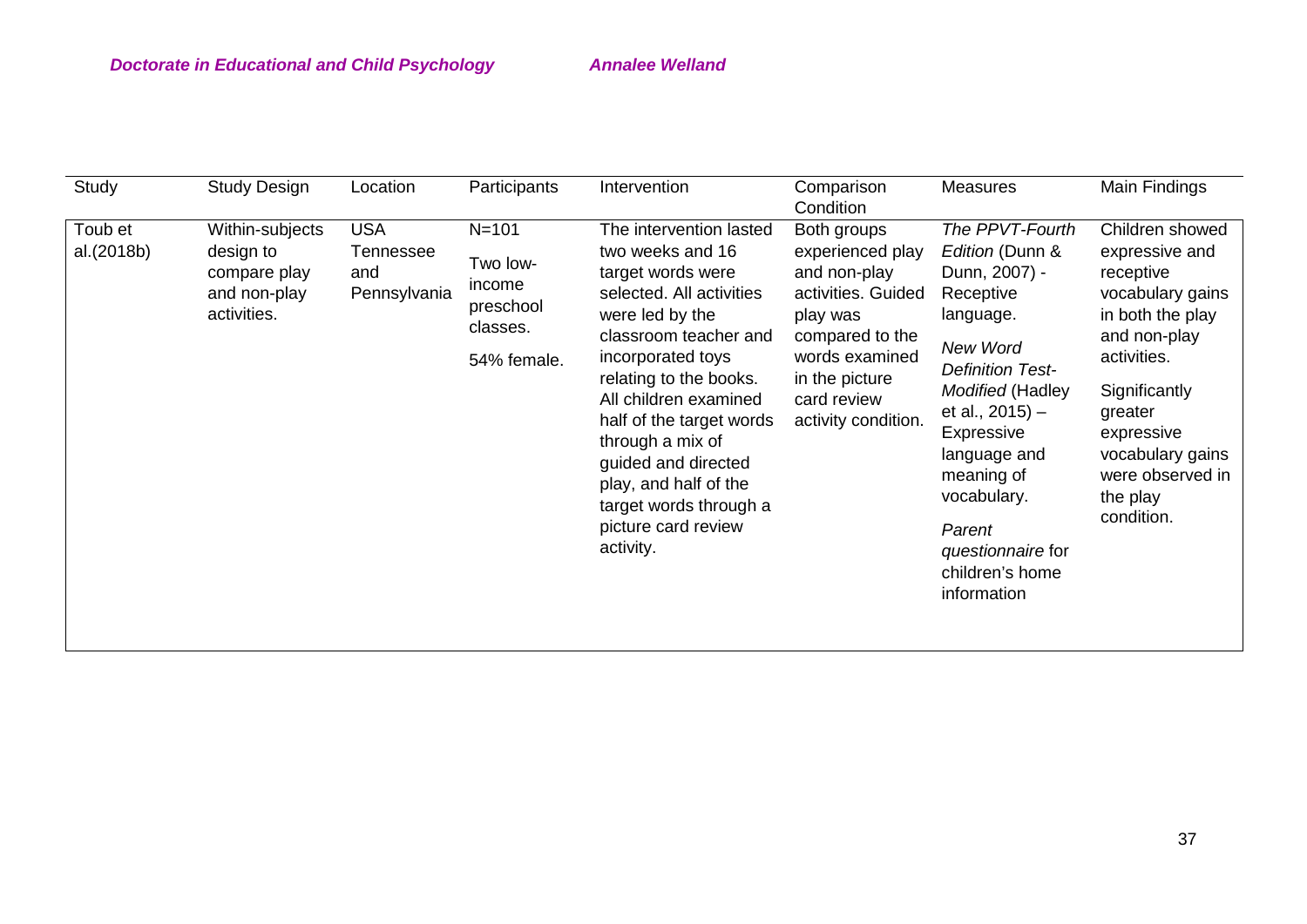## **Appendix C: Details for Weight of Evidence Ratings**

#### WoE A: Methodological Quality

WoE A judges the methodological quality of the studies in the review in line with the study's design (Gough, 2007). The studies in this review all used group designs and so the researcher chose to use Gersten's (2005) Quality Indicators for group experimental and quasi-experimental research in special education. Modifications were made to the first question only, as the studies in the review did not include participants with special educational needs:

"Was sufficient information provided to determine/confirm whether the participants demonstrated the disability(ies) or difficulties presented?

☐Yes

☐No

☐N/A

☐Unknown/Unable to Code"

Instead, the researcher included a question on participant demographics to make sure there was a quality indicator for describing participants. Scores for essential and desirable indicators were calculated and an overall score was given. For essential quality scores, a study had to receive 9 or more indicators to receive a score of 1. For desirable quality indicators, a study had to receive 4 or more quality indicators for a score of 2, and less than 4 indicators for a desirability score of 1. A total score of 3 received a 'high quality' score, a score of 2 received an 'acceptable quality' score and scores less than 2 received a 'poor quality' score. Table 1 shows WoE scores for each study.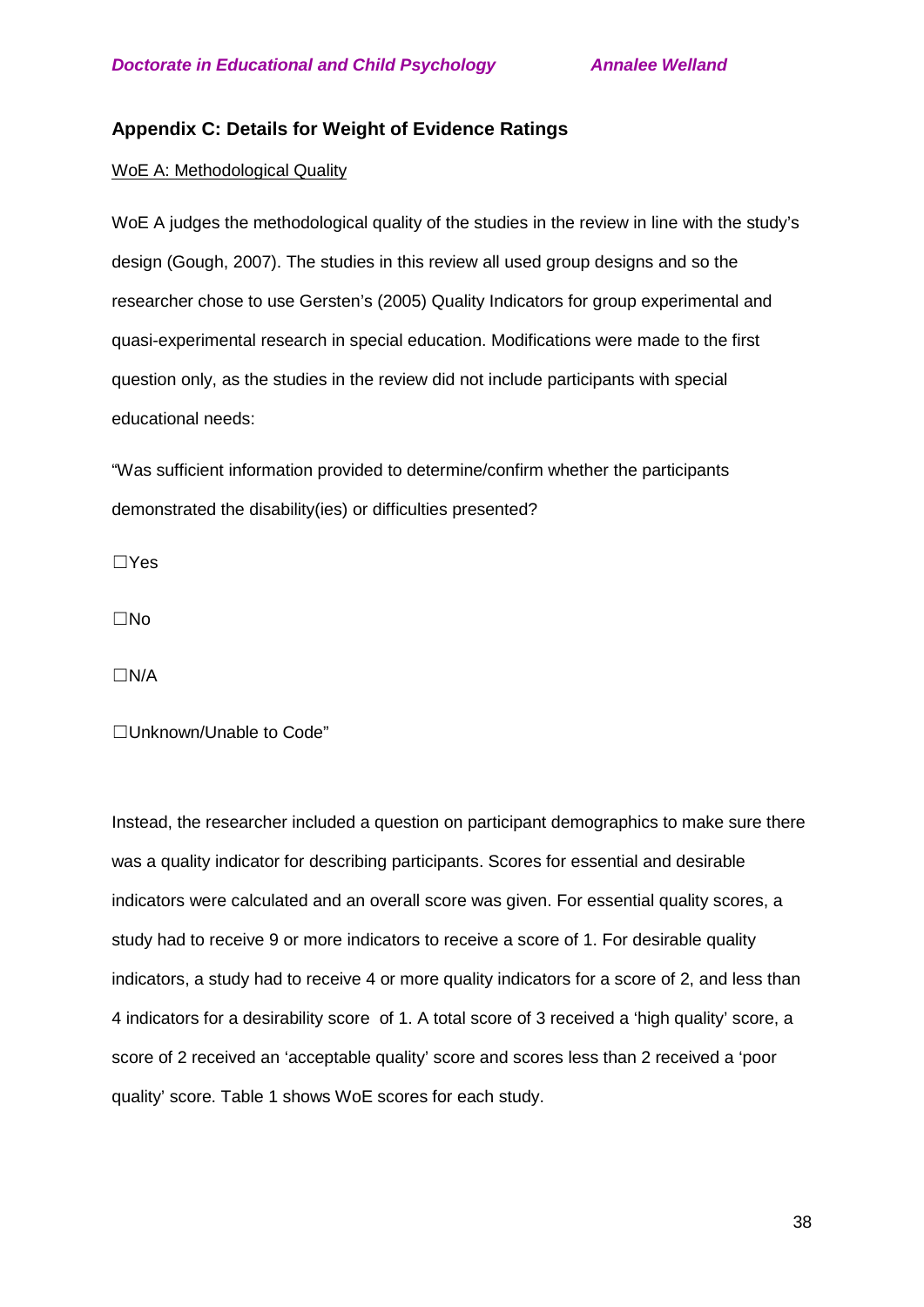| Study                          | <b>Total Essential</b> | <b>Total Desirable</b> | Overall WoE A  | Descriptor* |
|--------------------------------|------------------------|------------------------|----------------|-------------|
|                                | <b>Quality Score</b>   | <b>Quality Score</b>   | Score          |             |
|                                |                        |                        |                |             |
| Cavanaugh et al.<br>(2017)     |                        | 1                      | $\overline{2}$ | Acceptable  |
| Dickinson et al. (2018)        | 1                      | $\overline{2}$         | 3              | High        |
| Hadley & Dickinson<br>(2019)   | 1                      | 1                      | $\overline{2}$ | Acceptable  |
| Han et al. (2010)              | 1                      | $\overline{2}$         | 3              | High        |
| Hassinger-Das et al.<br>(2016) | 1                      | $\overline{2}$         | 3              | High        |
| Toub et al. (2018a)            | 1                      | $\overline{2}$         | 3              | High        |
| Toub et al. (2018b)            | 1                      | $\overline{2}$         | 3              | High        |

Table 1- WoE A scores

\*3= High quality, 2= Acceptable quality, 1= Poor quality

#### WoE B: Methodological relevance

WoE B assesses the methodological relevance of each study and whether it is appropriate to conclude if guided play is an effective intervention for improving language in infancy. WoE B of each study was calculated based on Petticrew and Roberts' (2003) Hierarchy of Evidence. This views Randomised Control Studies (RCTs) as the most effective study design to answer questions on the effectiveness of interventions. Qualitative research, surveys, non-experimental evaluations and case-control studies are deemed to be the lowest quality for effectiveness questions. Table 2 outlines the rationale for WoE B criteria and Table 3 outlines WoE B scores for each study.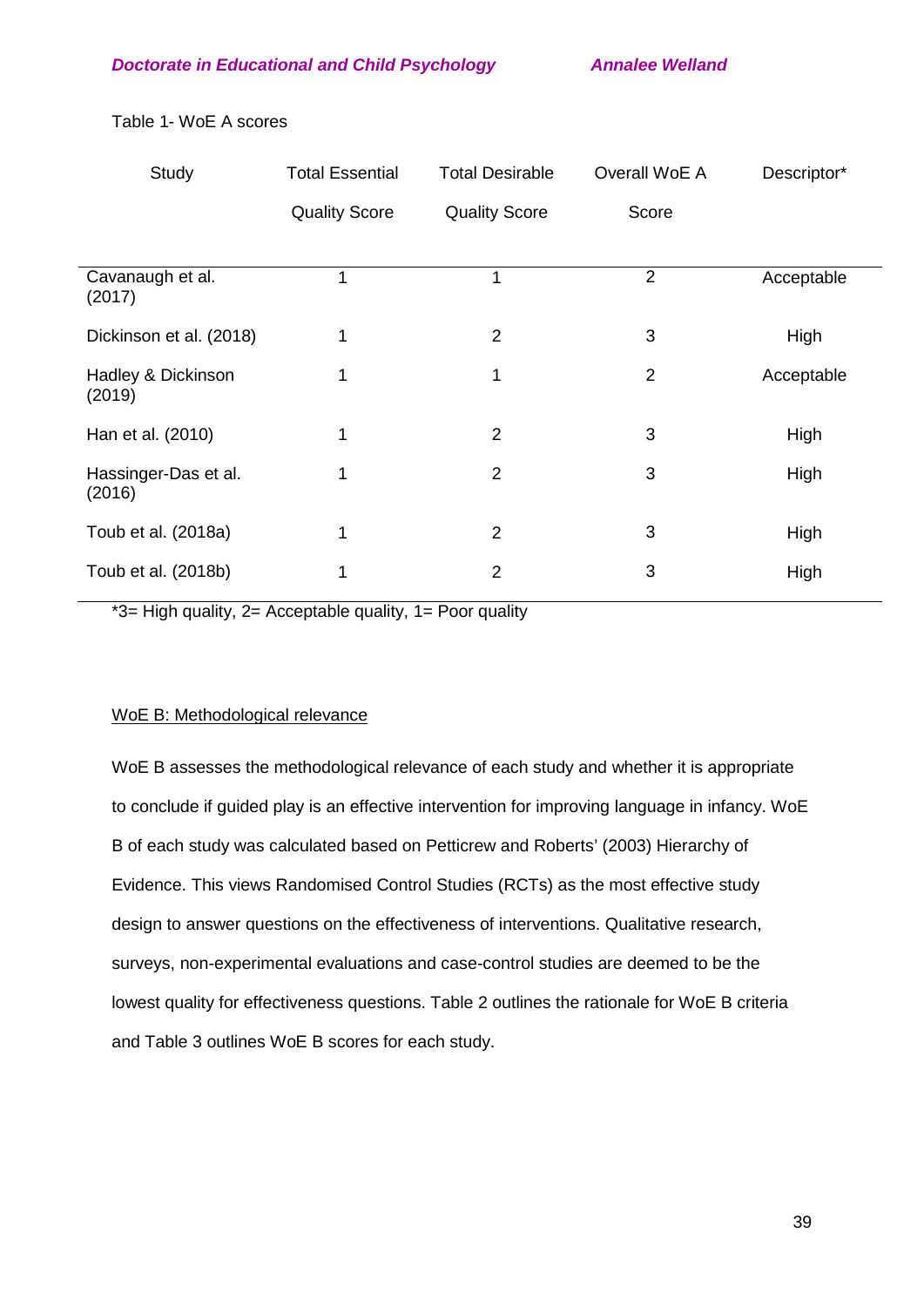| Weighting  | Description                           | Rationale                         |
|------------|---------------------------------------|-----------------------------------|
| High(3)    | Randomised control studies            | Petticrew & Roberts (2003)        |
|            |                                       | suggest that these are the        |
|            |                                       | study designs, excluding          |
|            |                                       | systematic literature reviews,    |
| Medium (2) | Cohort, quasi-experimental and single | that are the most suitable to     |
|            | case experimental designs             | answer questions on the           |
|            |                                       | "effectiveness" of interventions. |
| Low $(1)$  | Qualitative research, survey, non-    |                                   |
|            | experimental evaluations and case-    |                                   |
|            | control studies                       |                                   |
|            |                                       |                                   |

# Table 2- WoE B Descriptors and Rationale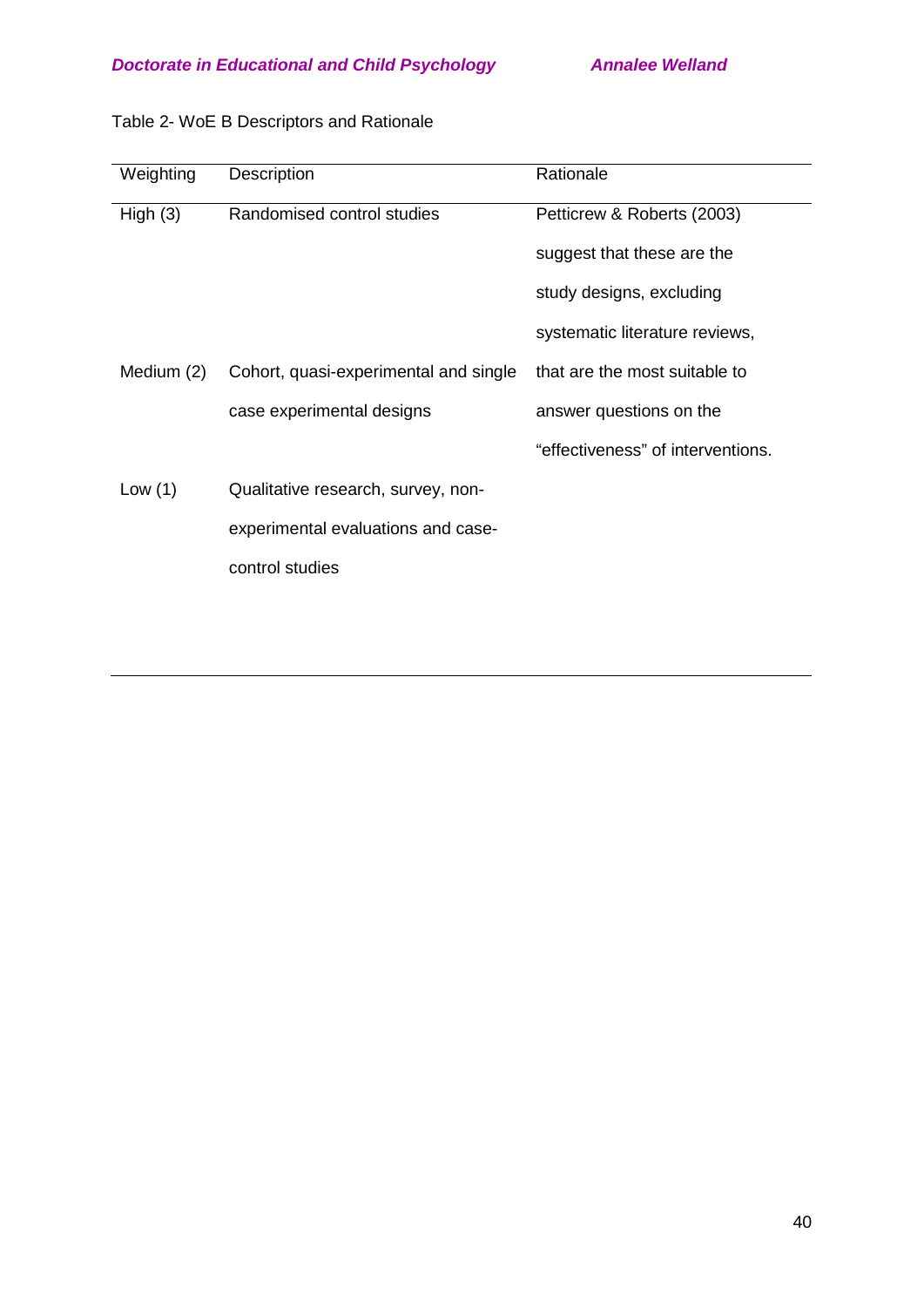| <b>Studies</b>              | <b>WOE B Rating</b> | <b>WOE B Descriptor*</b> |
|-----------------------------|---------------------|--------------------------|
| Cavanaugh et al. (2017)     | 2                   | Medium                   |
| Dickinson et al. (2018)     | 3                   | High                     |
| Hadley & Dickinson (2019)   | 2                   | Medium                   |
| Han et al. (2010)           | 3                   | High                     |
| Hassinger-Das et al. (2016) | 3                   | High                     |
| Toub et al. (2018a)         | 3                   | High                     |
| Toub et al. (2018b)         | 2                   | Medium                   |

Table 3- WoE B scores

 $*3=$  High, 2= Medium, 1= Low

## WoE C: Relevance to the question

WoE C is a review specific judgement about how relevant and appropriate the studies are in answering the review question. In the case of this review this was to evaluate whether guided play is an effective intervention to increase language in infants. In order to make this judgement, the reviewer carefully considered the setting, location, participants, outcome measures, implementation and whether a follow-up study was conducted. Overall, WoE C scores for each study listed in Table 5 is an average of the ratings for criteria A-F Table 4 outlines WoE C criteria and Table 5 shows the WoE C scores for each study.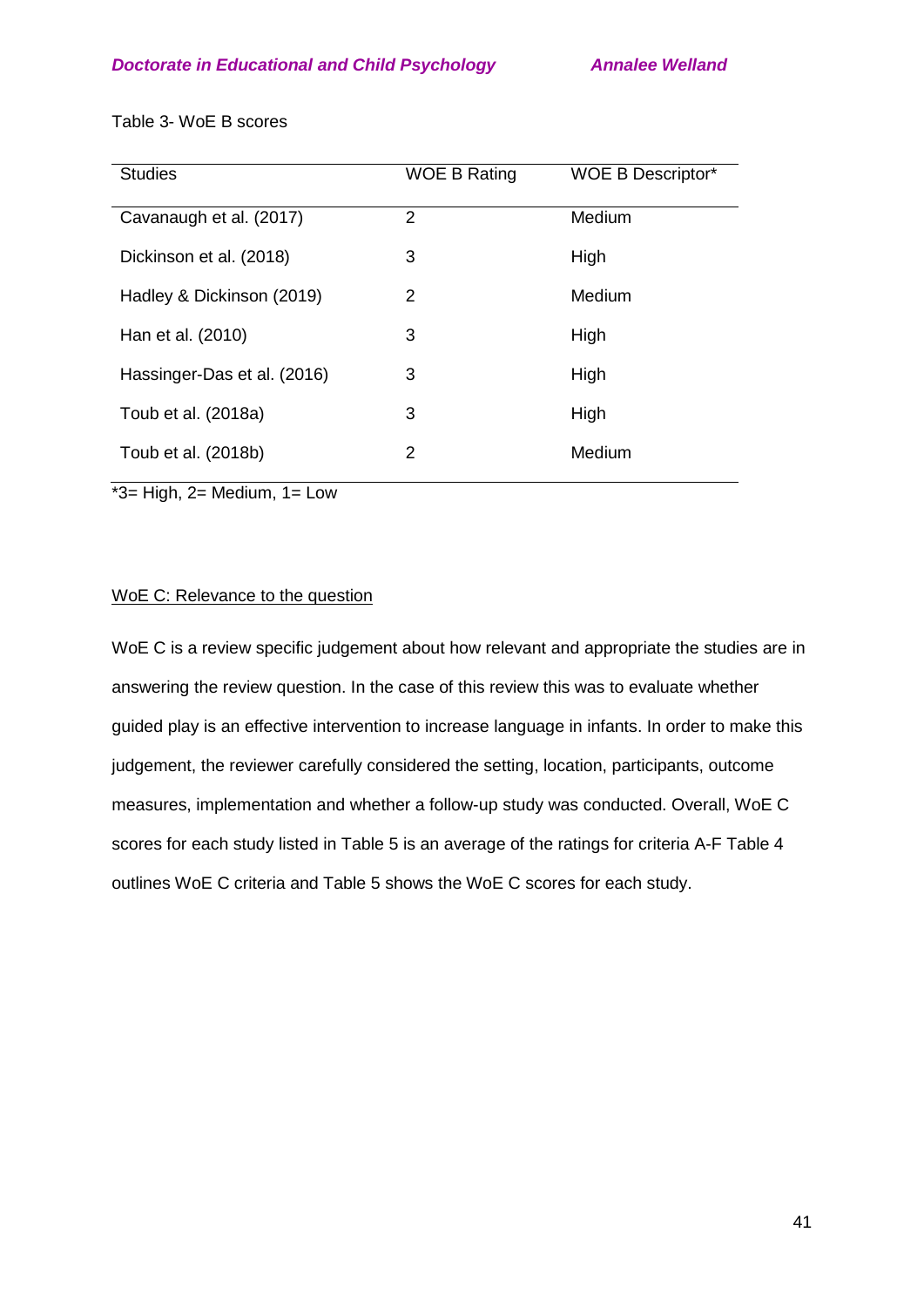# Table 4: WoE C Criteria

|             | Criteria                 |    | Weighting*                                                  | Rationale for Criteria                            |
|-------------|--------------------------|----|-------------------------------------------------------------|---------------------------------------------------|
|             | A. Setting               | 3. | Intervention delivered in classroom setting the student is  | It is easier to generalise the effects of the     |
|             |                          |    | familiar with                                               | intervention if the conditions of the research is |
|             |                          | 2. | Intervention carried out in another education setting (e.g. | in a naturalistic environment the participant is  |
|             |                          |    | college)                                                    | familiar with.                                    |
|             |                          | 1. | No clear description of the setting or intervention carried |                                                   |
|             |                          |    | out outside education setting (e.g. lab)                    |                                                   |
|             |                          |    |                                                             |                                                   |
| В.          | Participant demographics | 3. | Full demographic information provided for pupils: age,      | Findings can be generalised more widely if        |
|             |                          |    | gender, socioeconomic status, ethnicity, languages spoken   | demographic information is provided on            |
|             |                          |    | at home, information on individualised education plan       | participants.                                     |
|             |                          |    | Information only provided for pupils: age, gender, socio-   |                                                   |
|             |                          | 2. | economic status and ethnicity                               |                                                   |
|             |                          | 1. | Basic demographic information provided                      |                                                   |
|             |                          |    |                                                             |                                                   |
| $C_{\cdot}$ | Age of participants      | 3. | Participants are in Early Years Foundation Stage            | Guided play is most commonly applied in Early     |
|             |                          | 2. | Participants are age 6-7                                    | Years Foundation Stage and therefore this age     |
|             |                          |    | Participants are age 8-9                                    | is explored in the research question.             |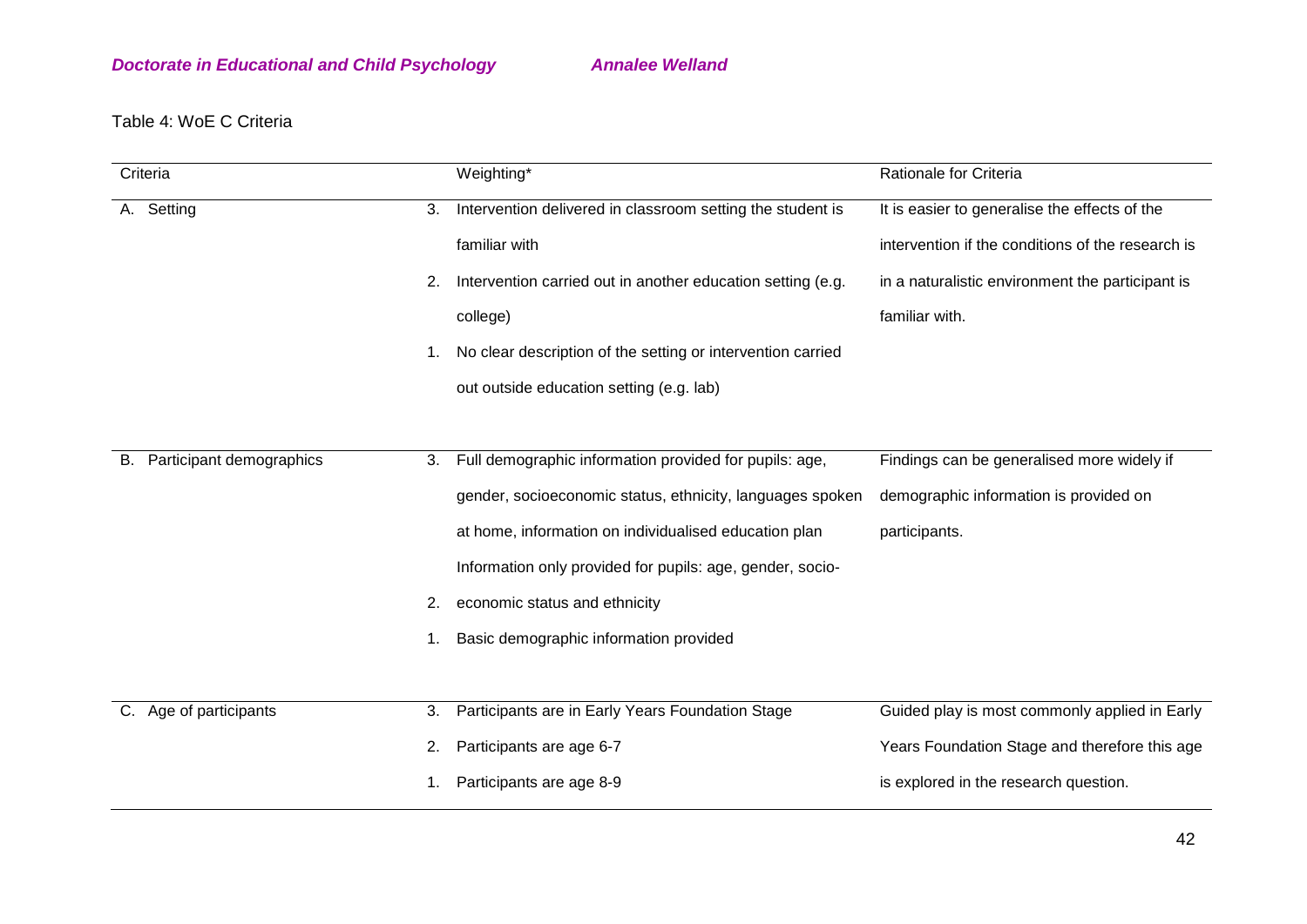|    | Criteria                                                                                                                                                                                                                                                                                                                                |                | Weighting*                                               | Rationale for Criteria                        |
|----|-----------------------------------------------------------------------------------------------------------------------------------------------------------------------------------------------------------------------------------------------------------------------------------------------------------------------------------------|----------------|----------------------------------------------------------|-----------------------------------------------|
| D. | Intervention delivery                                                                                                                                                                                                                                                                                                                   | 3.             | Intervention delivered by academic teaching staff        | This review aims to investigate the           |
|    |                                                                                                                                                                                                                                                                                                                                         | 2.             | Intervention delivered by academic teaching staff and    | effectiveness of a school-based intervention. |
|    |                                                                                                                                                                                                                                                                                                                                         |                | researchers                                              |                                               |
|    |                                                                                                                                                                                                                                                                                                                                         | $\mathbf{1}$ . | Intervention delivered by researchers only               |                                               |
| Е. | Location/Educational System                                                                                                                                                                                                                                                                                                             | 3.             | Study conducted in England                               | To be able to generalise study findings and   |
|    |                                                                                                                                                                                                                                                                                                                                         | 2.             | Study conducted in a country with a comparable education | see the intervention effectiveness in England |
|    |                                                                                                                                                                                                                                                                                                                                         |                | system to the UK                                         | and its education system.                     |
|    |                                                                                                                                                                                                                                                                                                                                         | 1.             | Study conducted in country with a different education    |                                               |
|    |                                                                                                                                                                                                                                                                                                                                         |                | system to the UK                                         |                                               |
| E. | Post-test                                                                                                                                                                                                                                                                                                                               | 3.             | The study conducted a post-test at two different time    | To see whether vocabulary and literacy gains  |
|    |                                                                                                                                                                                                                                                                                                                                         |                | points                                                   | remain over time.                             |
|    |                                                                                                                                                                                                                                                                                                                                         | 2.             | The study conducted a post-test at one time point        |                                               |
|    | $*$ $\Omega$ if $\Omega$ is $\Omega$ is $\Omega$ is $\Omega$ in $\Omega$ if $\Omega$ is $\Omega$ if $\Omega$ is $\Omega$ if $\Omega$ is $\Omega$ if $\Omega$ is $\Omega$ if $\Omega$ is $\Omega$ is $\Omega$ is $\Omega$ is $\Omega$ is $\Omega$ is $\Omega$ is $\Omega$ is $\Omega$ is $\Omega$ is $\Omega$ is $\Omega$ is $\Omega$ is |                | The study did not include post-test information          |                                               |

\*3= High, 2= Medium, 1= Low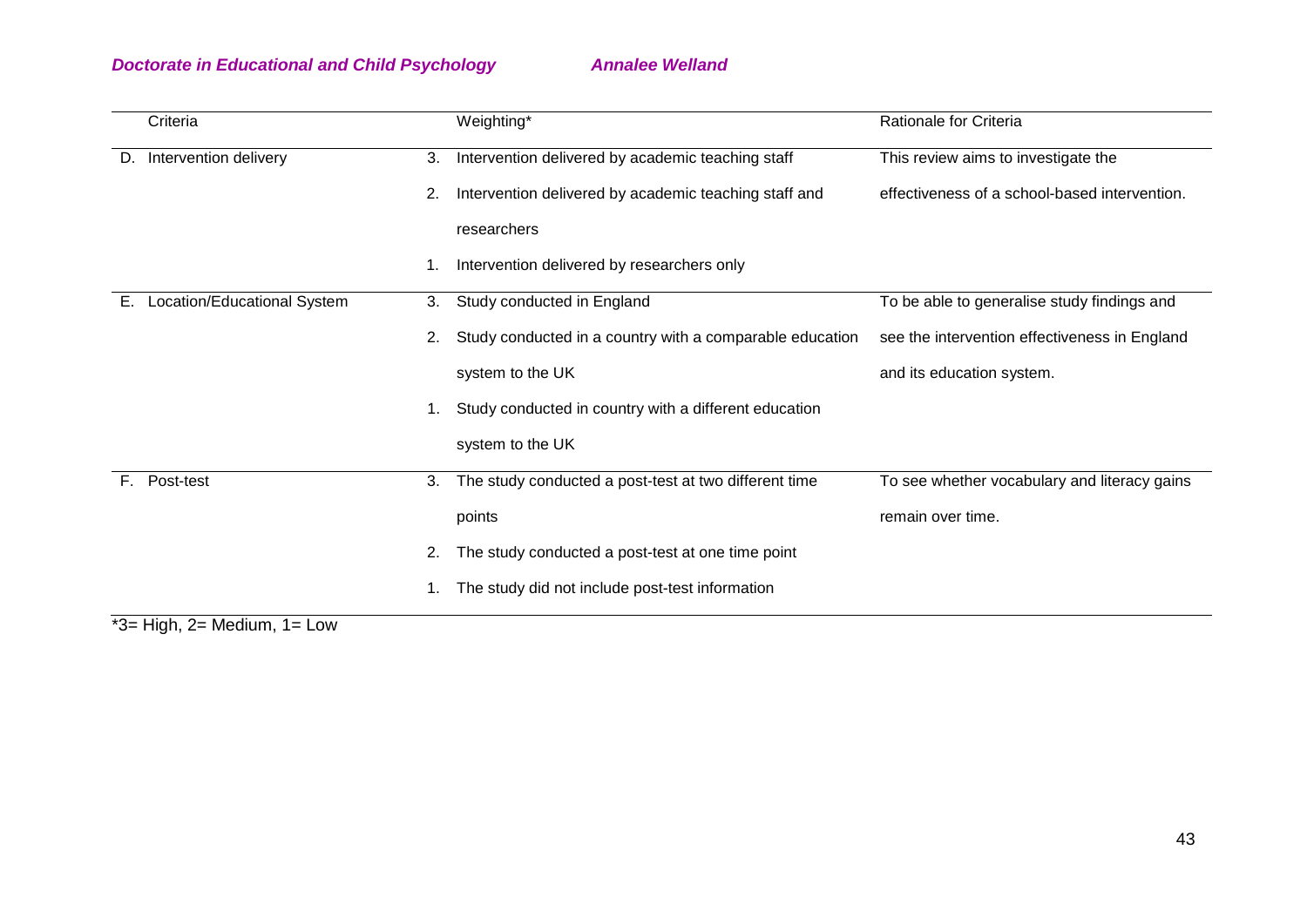| Study                |   |                | Criteria       | Score*         |                |                | Overall WOE |
|----------------------|---|----------------|----------------|----------------|----------------|----------------|-------------|
|                      |   |                |                |                |                |                | C           |
|                      | A | B              | $\mathsf C$    | D              | E              | F              |             |
| Cavanaugh et al.     | 3 | $\overline{2}$ | 3              | 3              | 2              | $\overline{2}$ | 2.5         |
| (2017)               |   |                |                |                |                |                |             |
| Dickinson et al.     | 3 | 3              | 3              | 3              | $\overline{2}$ | $\overline{2}$ | 2.7         |
| (2018)               |   |                |                |                |                |                |             |
| Hadley & Dickinson   | 3 | 3              | 3              | $\mathbf{1}$   | $\overline{2}$ | $\overline{2}$ | 2.3         |
| (2019)               |   |                |                |                |                |                |             |
| Han et al. (2010)    | 3 | $\overline{2}$ | 3              | $\mathbf 1$    | $\overline{2}$ | 3              | 2.3         |
| Hassinger-Das et al. | 3 | $\overline{2}$ | 3              | 1              | 2              | $\overline{2}$ | 2.2         |
| (2016)               |   |                |                |                |                |                |             |
| Toub et al. (2018a)  | 3 | 3              | $\mathfrak{S}$ | 1              | $\overline{2}$ | 3              | 2.5         |
| Toub et al. (2018b)  | 3 | $\overline{2}$ | 3              | $\mathfrak{B}$ | $\overline{2}$ | $\overline{2}$ | 2.5         |

Table 5: WoE C Scores

 $*3=$  High, 2= Medium, 1= Low

#### WoE D: Overall WoE

WoE D is an overall weight of evidence derived from WoE A, WoE B and WoE C scores. This overall score judges the ability for the study provides evidence to answer the question being reviewed. For a study to be considered 'high' WoE D must be higher than 2.5, for a 'medium' score, WoE D must be between 1.5 and 2.4, and for a study to be considered 'low' WoE D must be less than 1.5. Table 6 outlines WoE D scores for each study.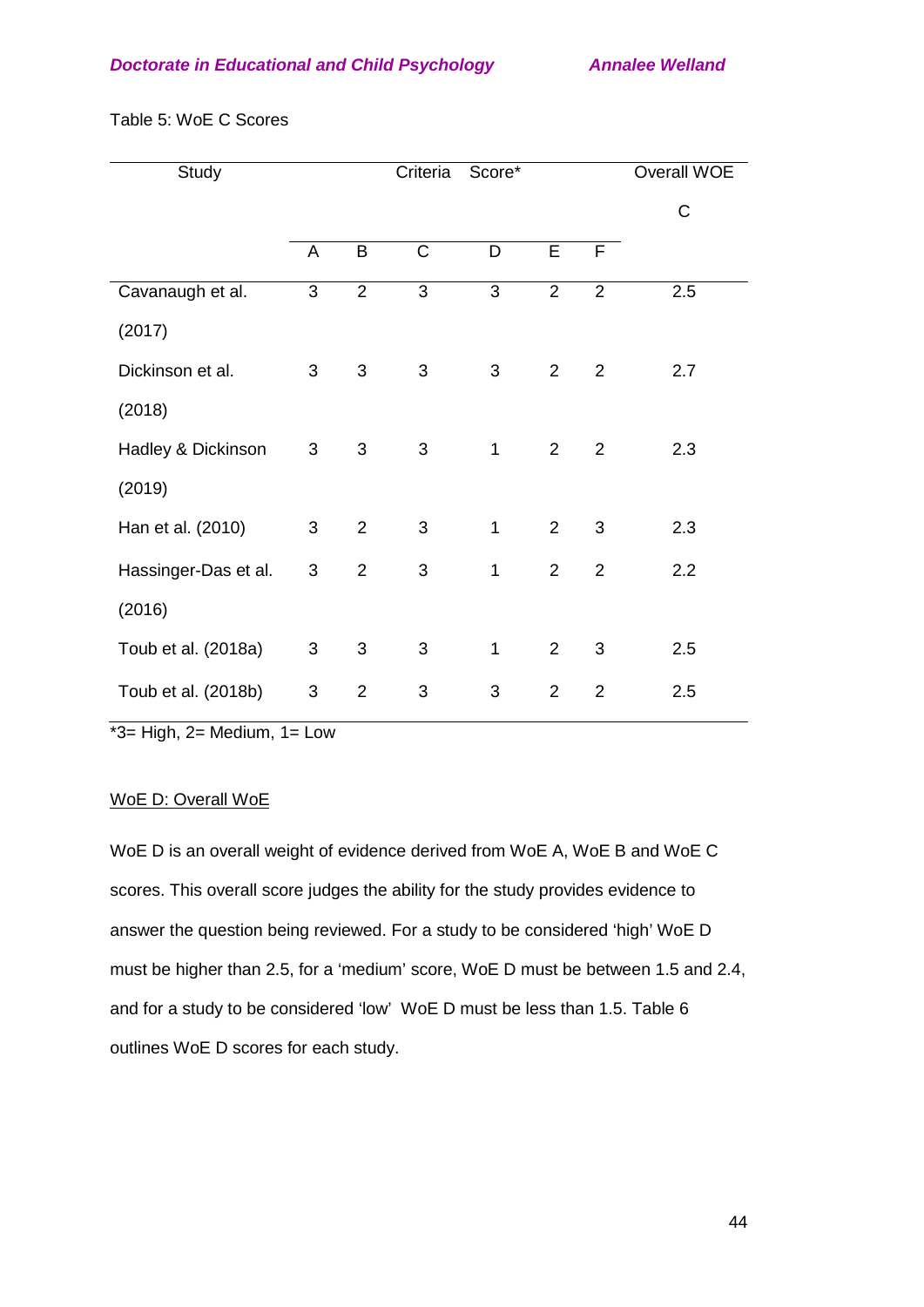|                | <b>Studies</b>                         | $WoE A -$<br>Methodological<br>Quality | $WoE B -$<br>Methodological<br>Relevance | $WoE C -$<br>Relevance<br>of Evidence<br>to Review<br>Question | $WoE D -$<br>Overall<br>Weighting | WoD<br>Description* |
|----------------|----------------------------------------|----------------------------------------|------------------------------------------|----------------------------------------------------------------|-----------------------------------|---------------------|
| $\mathbf{1}$   | Cavanaugh<br>et al. (2017)             | $\overline{2}$                         | $\overline{2}$                           | 2.5                                                            | 2.2                               | Medium              |
| $\overline{2}$ | Dickinson et<br>al. (2018)             | 3                                      | $\mathfrak{S}$                           | 2.7                                                            | 2.9                               | High                |
| 3              | Hadley &<br><b>Dickinson</b><br>(2019) | $\overline{2}$                         | $\overline{2}$                           | 2.3                                                            | 2.1                               | Medium              |
| $\overline{4}$ | Han et al.<br>(2010)                   | 3                                      | 3                                        | 2.3                                                            | 2.8                               | High                |
| 5              | Hassinger-<br>Das et al.<br>(2016)     | 3                                      | 3                                        | 2.2                                                            | 2.7                               | High                |
| 6              | Toub et al.<br>(2018a)                 | 3                                      | 3                                        | 2.5                                                            | 2.8                               | High                |
| $\overline{7}$ | Toub et al.<br>(2018b)                 | 3                                      | $\overline{2}$                           | 2.5                                                            | 2.5                               | High                |

Table 6: WoE D scores

\*High= 2.5≥, Medium= 1.5 - 2.4, Low= >1.5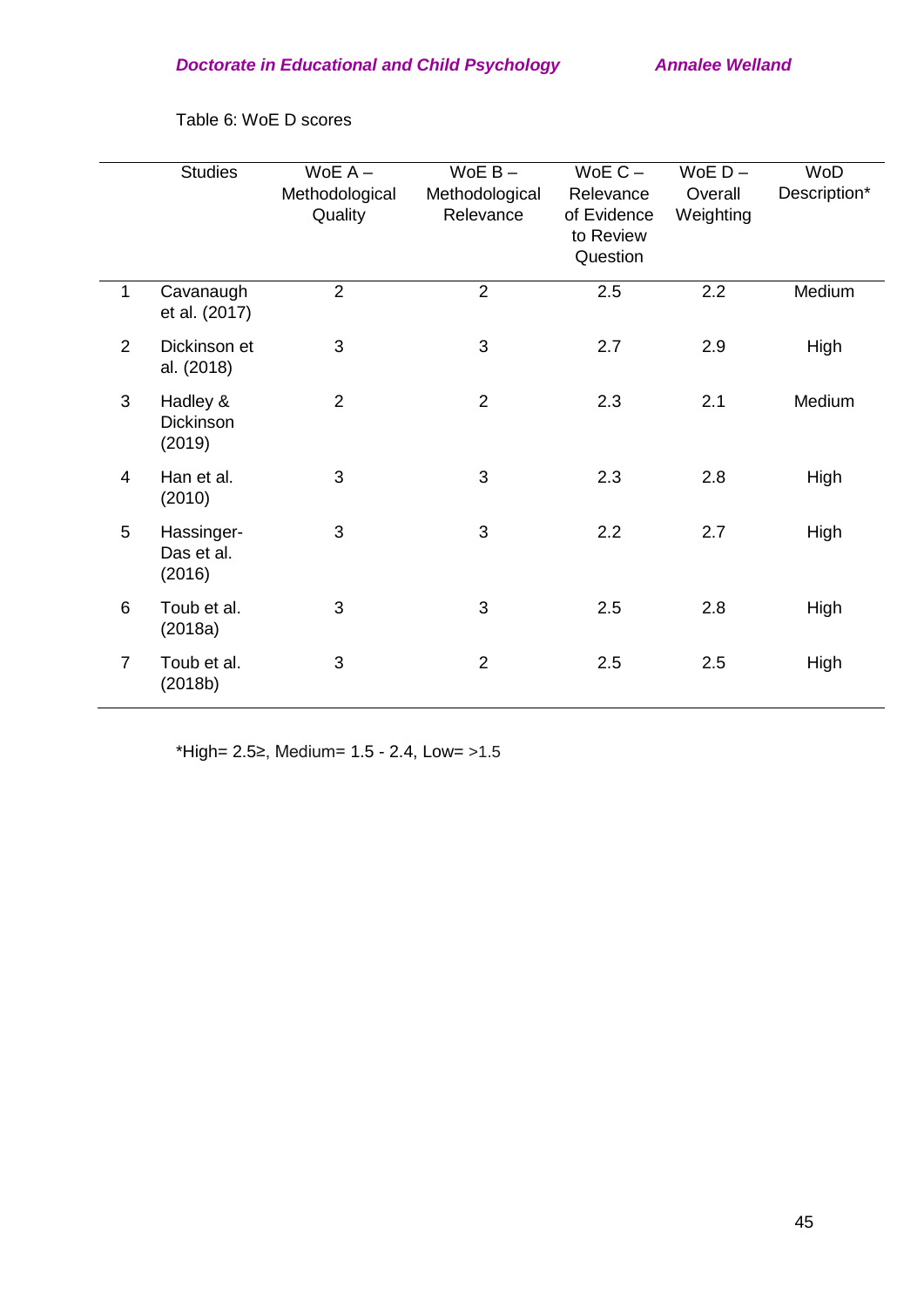# **Appendix D: Gersten Protocol for each study**

**Coding protocol**: Gersten, R., Fuchs, L. S., Compton, D., Coyne, M., Greenwood, C, & Innocenti, M. (2005). Quality indicators for group experimental and quasiexperimental research in special education. Exceptional Children, 71,149-164.

**Study**: Kindergarten Scores, Storytelling, Executive Function, and Motivation Improved through Literacy-Rich Guided Play.

**Author**: Cavanaugh et al. (2016)

## *Essential Quality Indicators - Quality indicators for describing participants*

Was sufficient information provided to determine/confirm whether the participants demonstrated the disability(ies) or difficulties presented?

☐Yes

☐No

☐N/A

**□Unknown/Unable to Code** 

Was sufficient information provided on participants (Age, Ethnicity, Social Economic Status, information on any disabilities)?

☒Yes

☐No

☐N/A

☐Unknown/Unable to Code

 $N = 41$ 

Did the study use appropriate participants for the research question?

☒Yes

☐No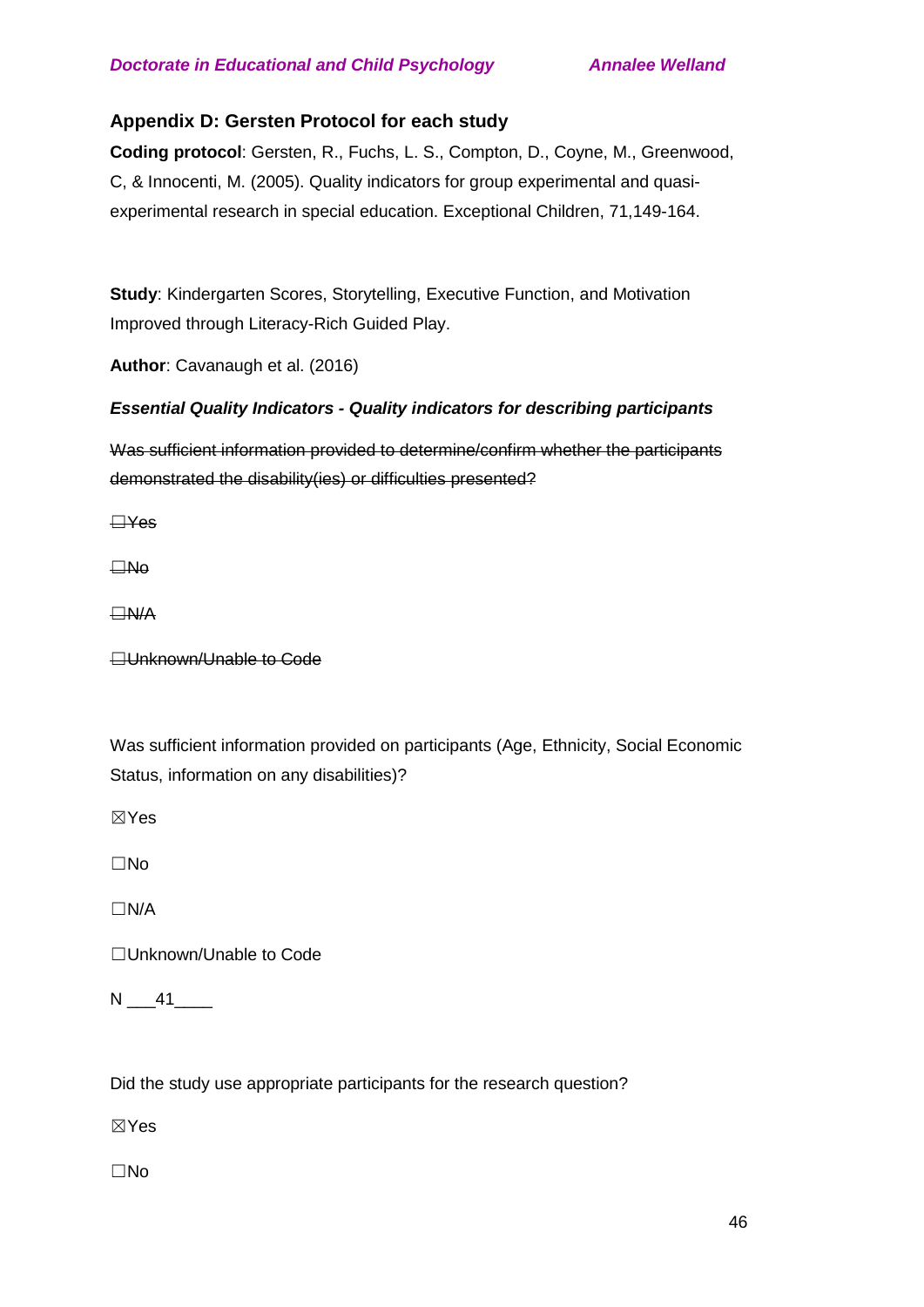☐N/A

☐Unknown/Unable to Code

Were appropriate procedures used to increase the likelihood that relevant characteristics of participants in the sample were comparable across conditions?

☒Yes

☐No

☐N/A

☐Unknown/Unable to Code

Was sufficient information given characterizing the interventionists or teachers provided? Did it indicate whether they were comparable across conditions?

☒Yes

☐No

☐N/A

☐Unknown/Unable to Code

# *Essential Quality Indicators - Quality indicators for Implementation of the Intervention and Description of Comparison Conditions*

Was the intervention clearly described and specified?

☒Yes

☐No

☐N/A

☐Unknown/Unable to Code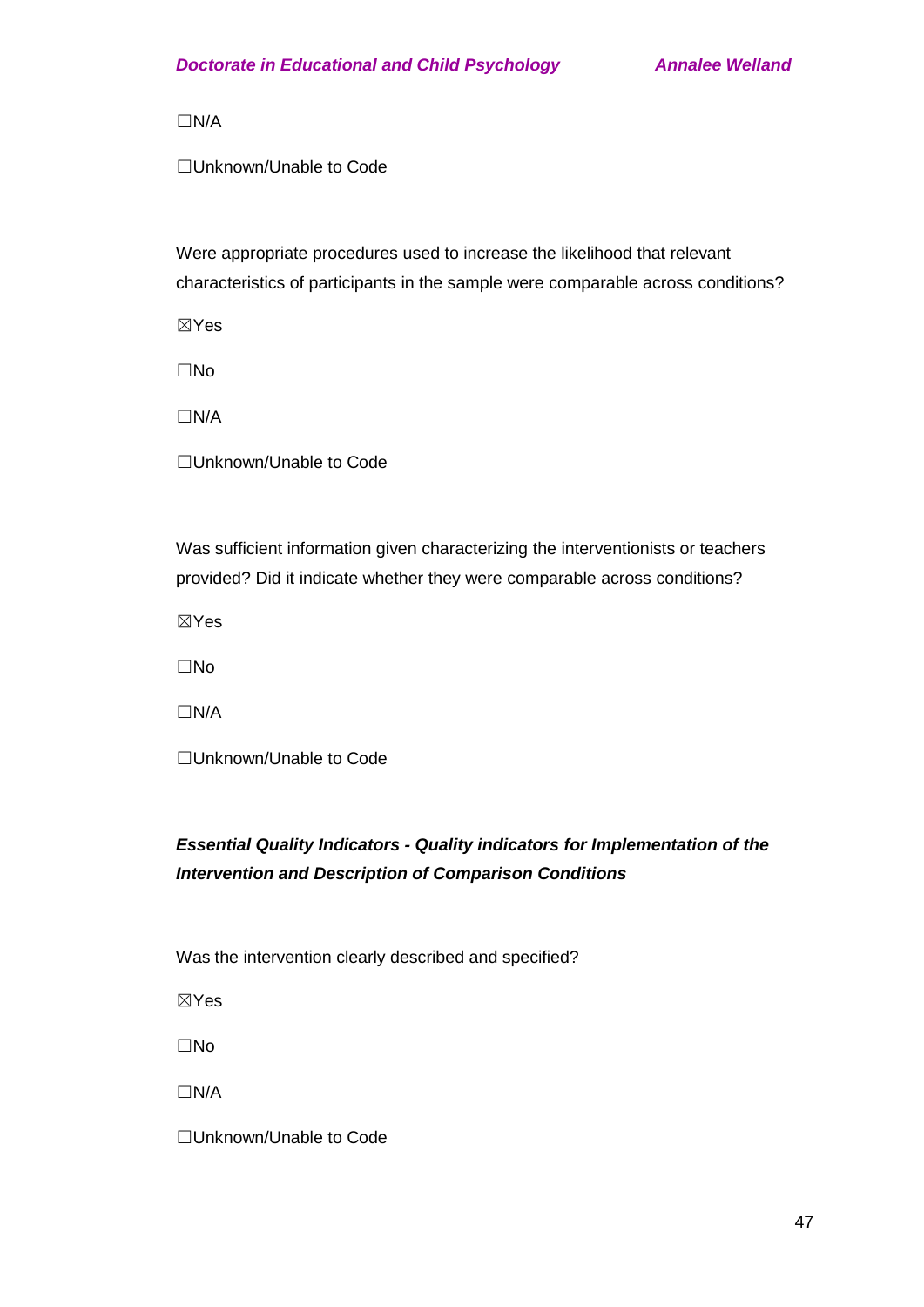Was the fidelity of implementation described and assessed?

☐ Yes

☐ No

 $\Box$  N/A

☒ Unknown/Unable to Code

Was the nature of services provided in comparison conditions described?

☒ Yes

☐ No

 $\Box$  N/A

□ Unknown/Unable to Code

# *Essential Quality Indicators – Quality Indicators for Outcome Measures*

Were multiple measures used to provide an appropriate balance between measures closely aligned with the intervention and measures of generalised performance?

☒ Yes

☐ No

 $\Box$  N/A

☐ Unknown/Unable to Code

Were outcomes for capturing the intervention's effect measured at the appropriate times?

☒ Yes

☐ No

 $\Box$  N/A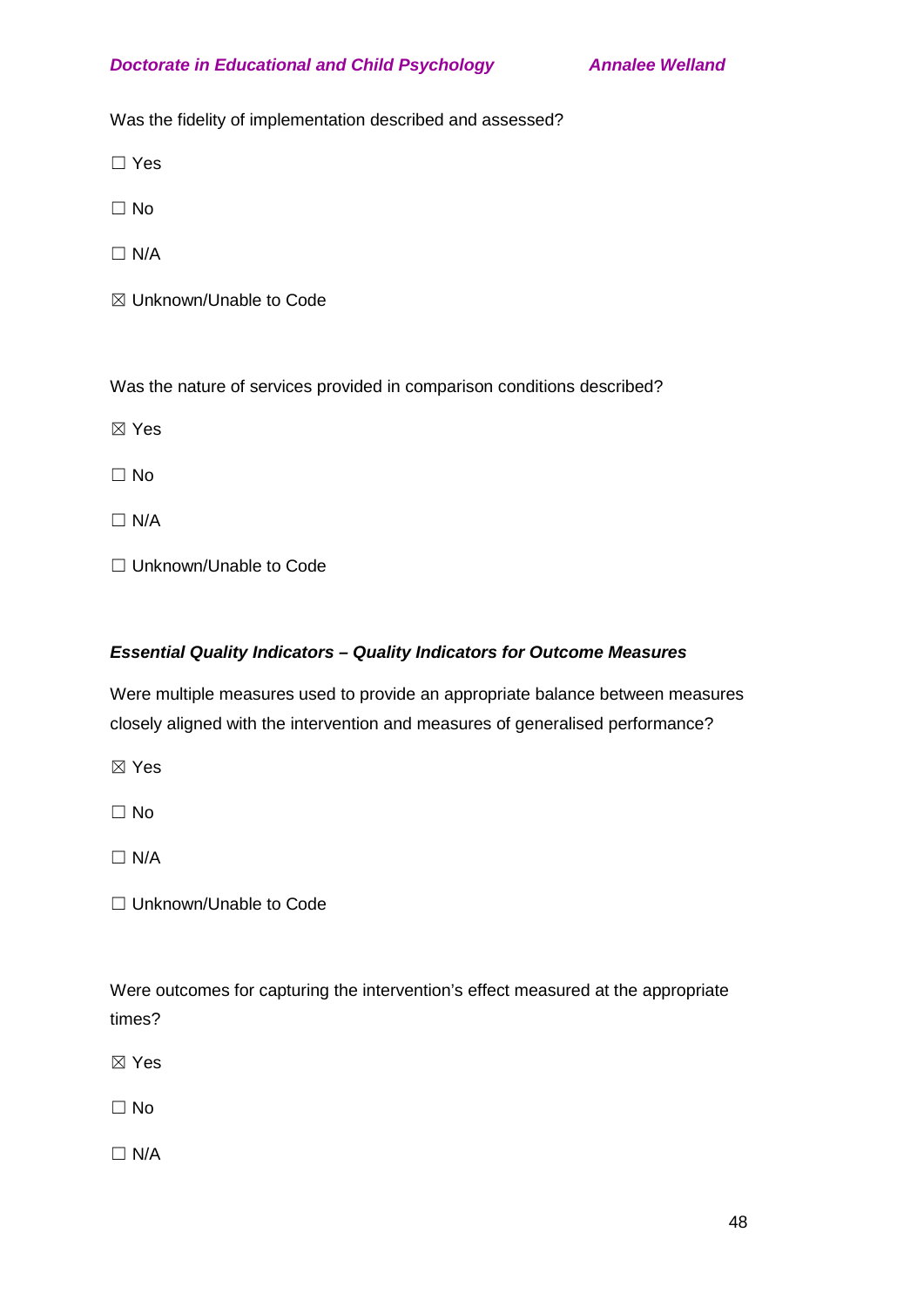□ Unknown/Unable to Code

## *Essential Quality Indicators – Quality Indicators for Data Analysis*

Were the data analysis techniques appropriately linked to key research questions and hypotheses? Were they appropriately linked to the limit of analysis in the study?

☒ Yes

 $\Box$  No

 $\Box$  N/A

☐ Unknown/Unable to Code

Did the research report include not only inferential statistics but also effect size calculations?

- ☒ Yes
- ☐ No
- $\Box$  N/A
- □ Unknown/Unable to Code

Essential Quality Indicators Total Score: 11

## **Desirable Quality Indicators**

Was data available on attrition rates among intervention samples? Was severe overall attrition documented? If so, is attrition comparable across samples? Is overall attrition less than 30%?

☐ Yes

 $\Box$  No

 $\Box$  N/A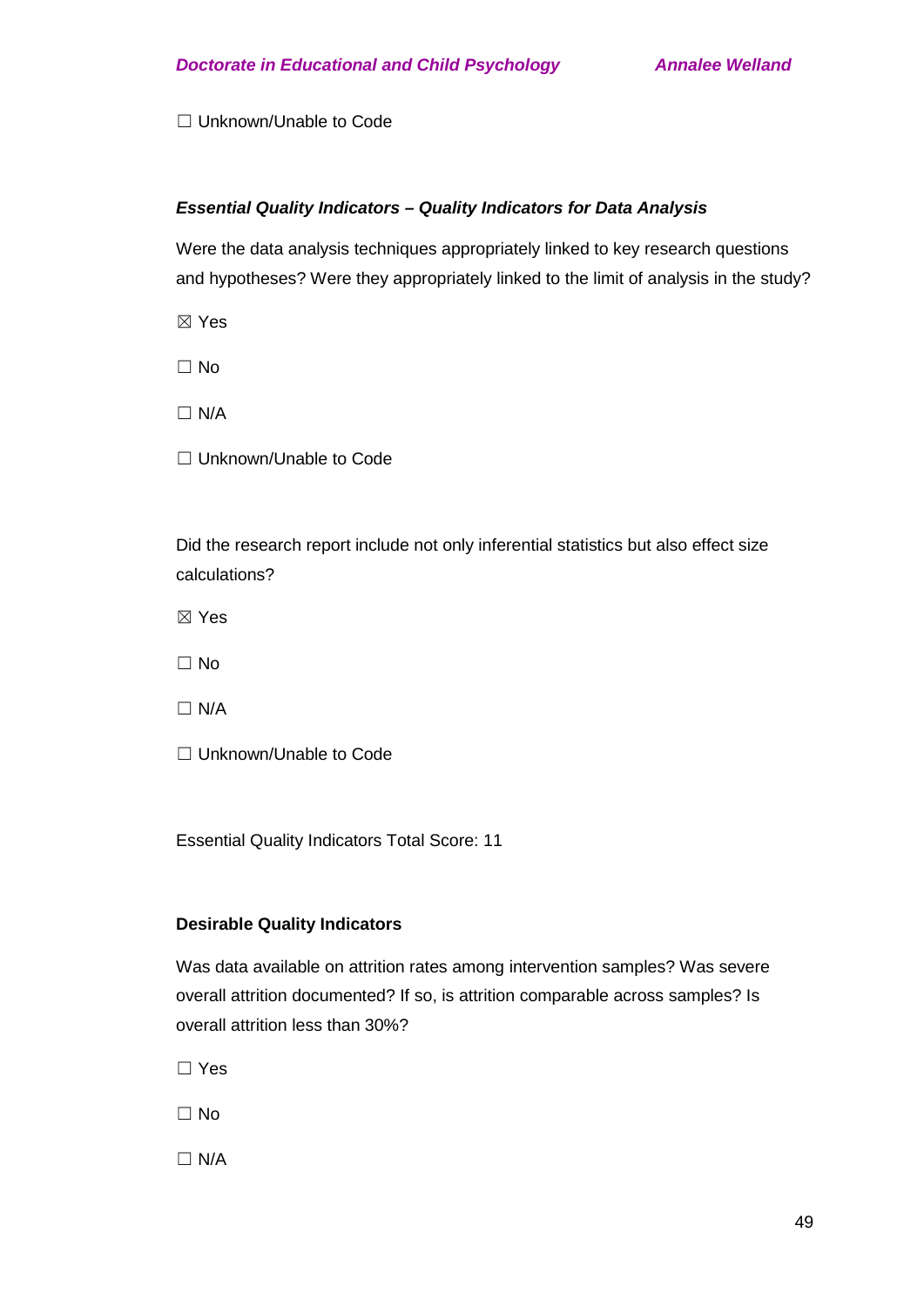☒ Unknown/Unable to Code

Did the study provide not only internal consistency reliability but also test-retest reliability and interrater reliability (when appropriate) for outcome measures? Were data collectors and/or scorers blind to study conditions and equally (un)familiar to examinees across study conditions?

☐ Yes

☒ No

☐ N/A

□ Unknown/Unable to Code

Were outcomes for capturing the intervention's effect measured beyond an immediate post-test?

☐ Yes

☒ No

 $\Box$  N/A

□ Unknown/Unable to Code

Was evidence of the criterion-related validity and construct validity of the measures provided?

☐ Yes

 $\boxtimes$  No

 $\Box$  N/A

☐ Unknown/Unable to Code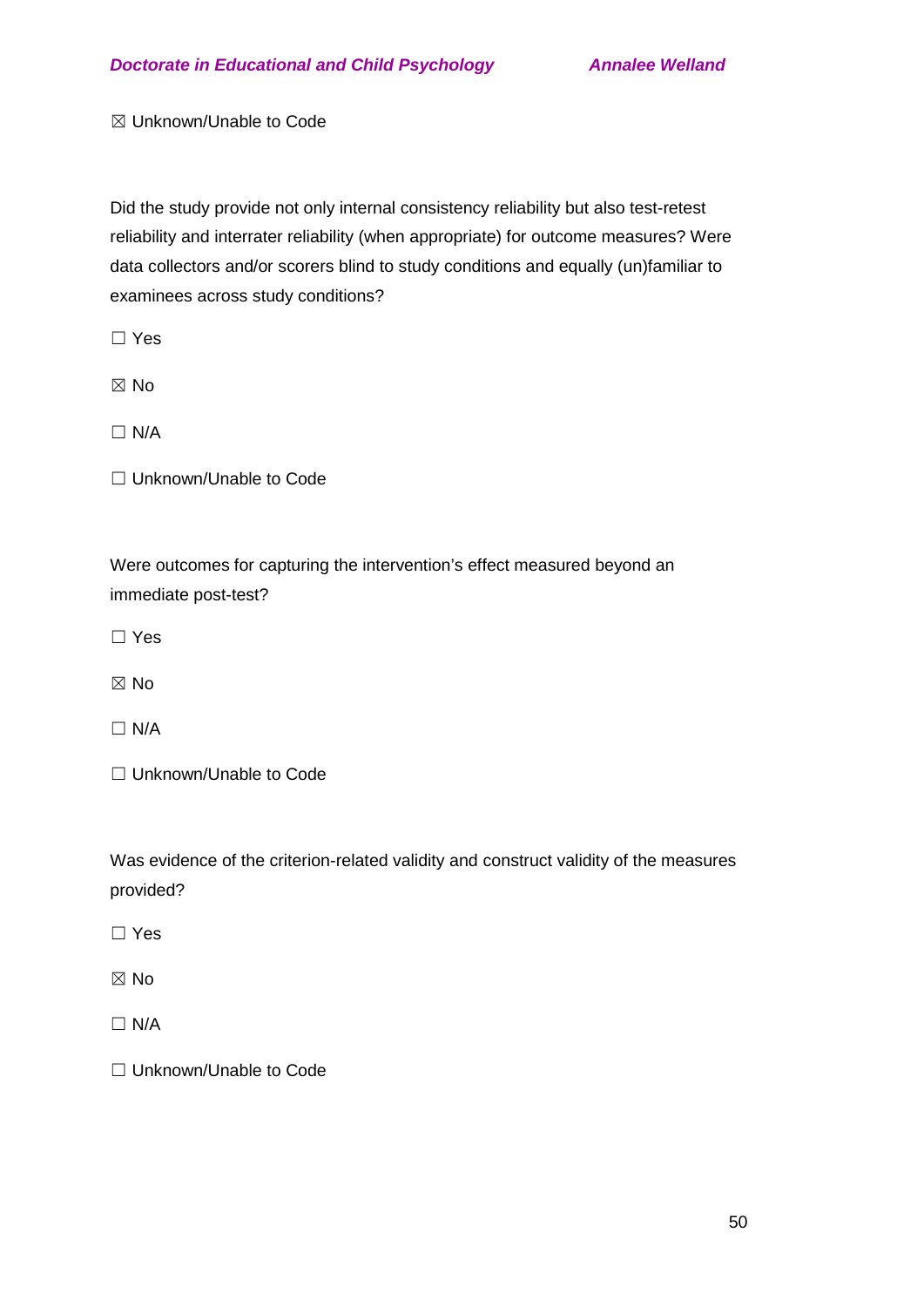Did the research team assess not only surface features of fidelity implementation (e.g. number of minutes allocated to the intervention or teacher/interventionist following procedures specified), but also examine quality of implementation?

☐ Yes

☒ No

 $\Box$  N/A

□ Unknown/Unable to Code

Was any documentation of the nature of instruction or series provided in comparison conditions?

☒ Yes

☐ No

 $\Box$  N/A

□ Unknown/Unable to Code

Did the research report include actual audio or videotape excerpts that capture the nature of the intervention?

☐ Yes

☒ No

☐ N/A

☐ Unknown/Unable to Code

Were results presented in a clear, coherent fashion?

☒ Yes

☐ No

 $\Box$  N/A